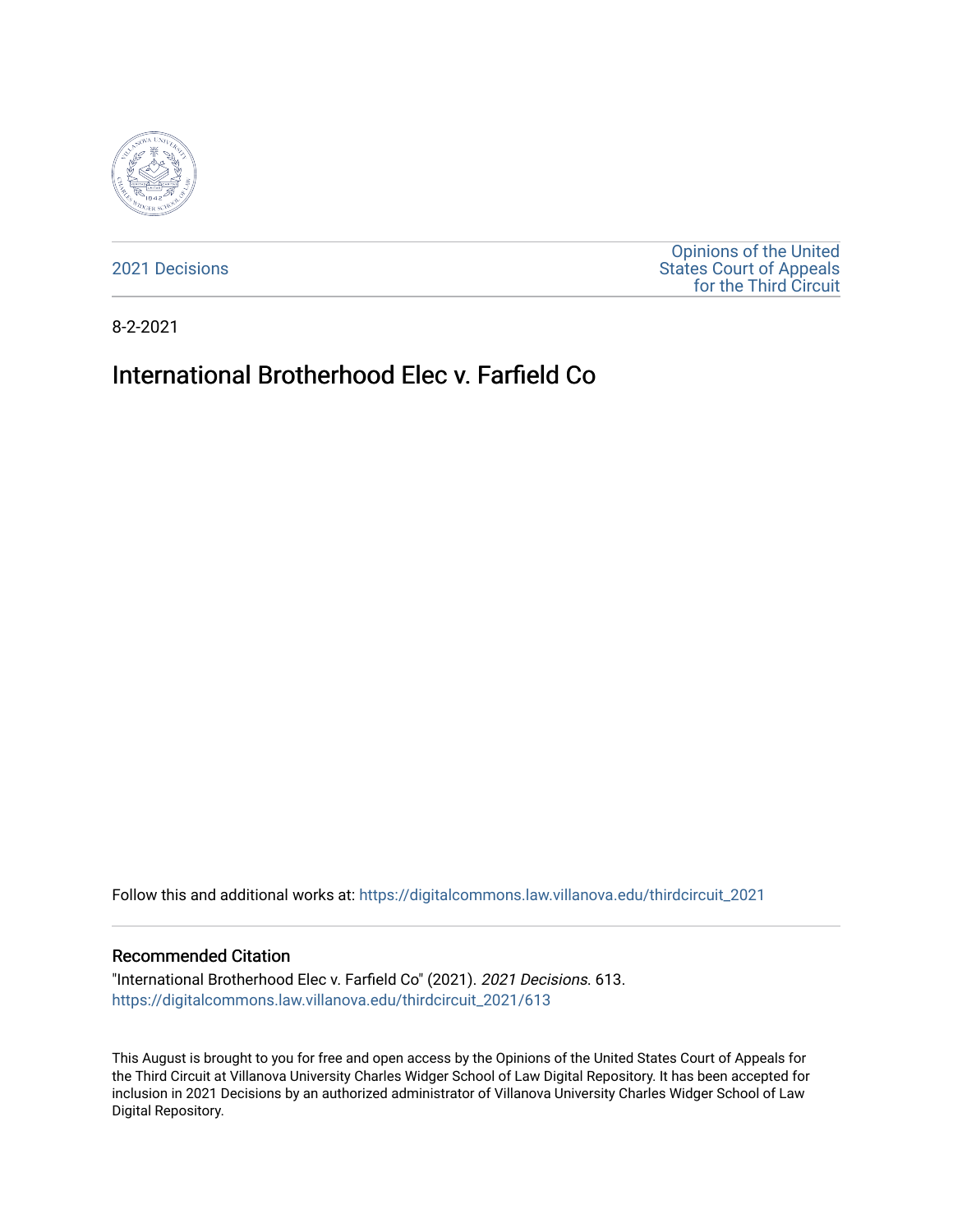## **PRECEDENTIAL**

# UNITED STATES COURT OF APPEALS FOR THE THIRD CIRCUIT

 $\overline{\phantom{a}}$  , where  $\overline{\phantom{a}}$  , where  $\overline{\phantom{a}}$  , where  $\overline{\phantom{a}}$  , where  $\overline{\phantom{a}}$ 

No. 20-1922  $\overline{\phantom{a}}$  , where  $\overline{\phantom{a}}$  , where  $\overline{\phantom{a}}$  , where  $\overline{\phantom{a}}$  ,  $\overline{\phantom{a}}$  ,  $\overline{\phantom{a}}$  ,  $\overline{\phantom{a}}$  ,  $\overline{\phantom{a}}$  ,  $\overline{\phantom{a}}$  ,  $\overline{\phantom{a}}$  ,  $\overline{\phantom{a}}$  ,  $\overline{\phantom{a}}$  ,  $\overline{\phantom{a}}$  ,  $\overline{\phantom{a}}$  ,  $\overline{\phantom$ 

UNITED STATES OF AMERICA EX REL. INTERNATIONAL BROTHERHOOD OF ELECTRICAL WORKERS LOCAL UNION NO. 98

v.

THE FARFIELD COMPANY, Appellant

 $\mathcal{L}=\{1,2,3,4,5\}$ 

On Appeal from the United States District Court for the Eastern District of Pennsylvania (D.C. No. 5-09-cv-04230) District Judge: The Honorable Mark A. Kearney

Argued March 10, 2021

 $\overline{\phantom{a}}$  , where  $\overline{\phantom{a}}$ 

Before: SMITH, *Chief Judge*, McKEE and AMBRO, *Circuit Judges*

(Filed July 13, 2021)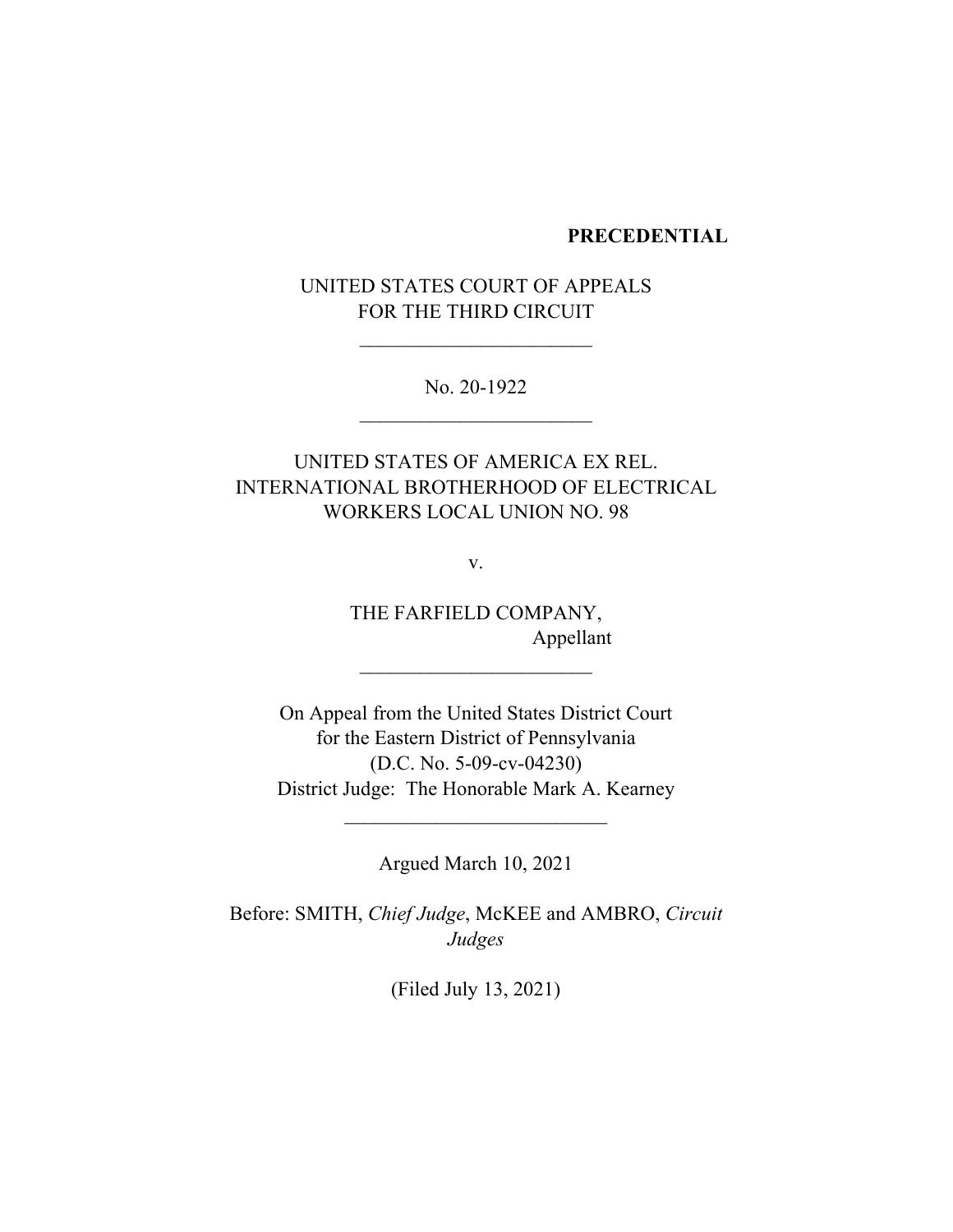Susan R. Friedman [ARGUED] STEVENS & LEE 51 South Duke Street P.O. Box 1594 Lancaster, PA 17602

Thomas I. Vanaskie STEVENS & LEE 1500 Market Street Centre Square East Tower, Suite 1800 Philadelphia, PA 19102 *Counsel for Appellant*

Marc L. Gelman [ARGUED] James E. Goodley, I Ryan P. McCarthy Richard B. Sigmond JENNINGS SIGMOND 1835 Market Street, Suite 2800 Philadelphia, PA 19103 *Counsel for Appellee*

Catherine Ruckelshaus NATIONAL EMPLOYMENT LAW PROJECT 90 Broad Street, Suite 1100 New York, NY 10004 *Counsel for Amicus Appellees Community Justice Project, Community Legal Services, and National Employment Law Project*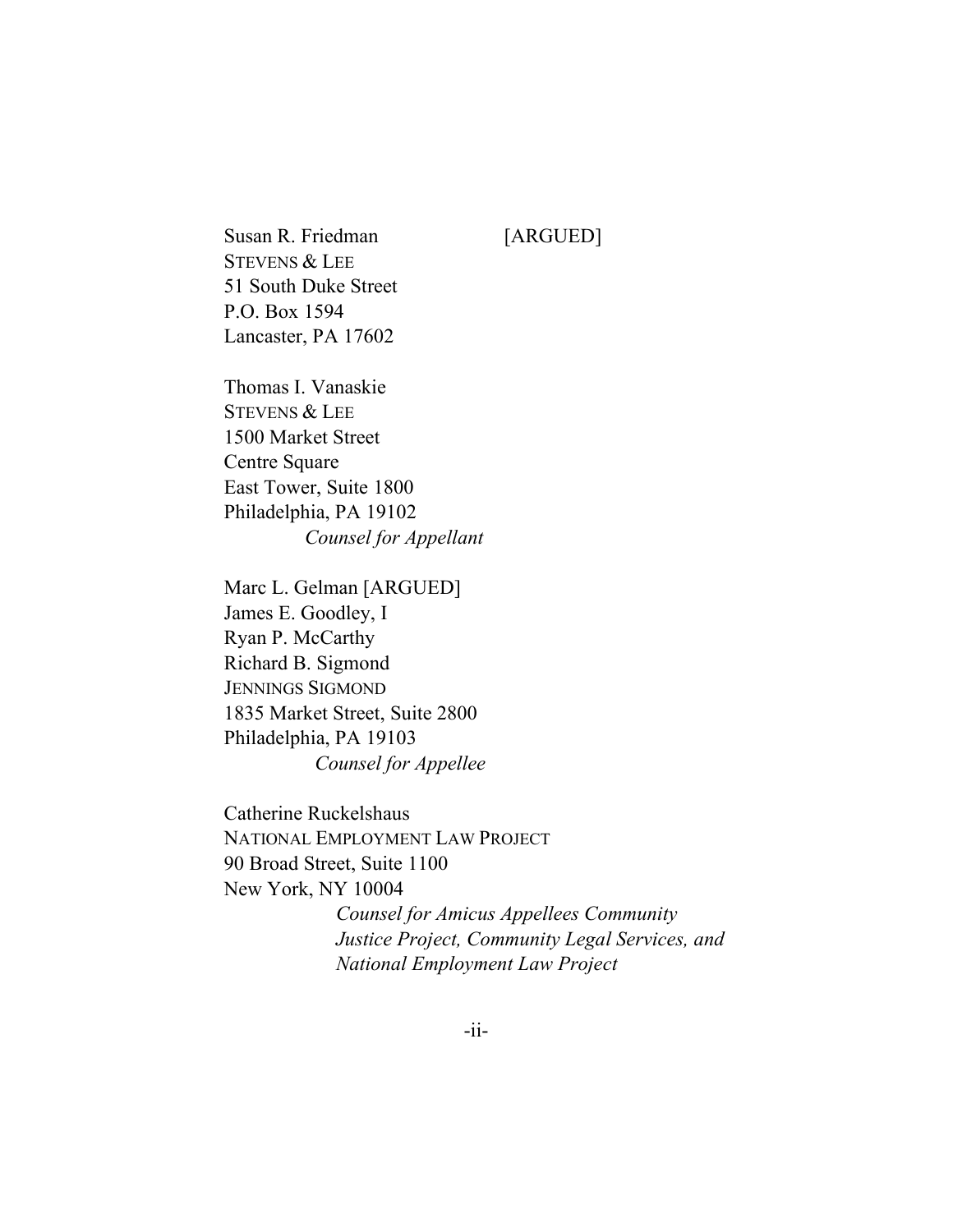Shauna B. Itri SEEGER WEISS 1515 Market Street, Suite 1380 Philadelphia, PA 19102 *Counsel for Amicus Appellee Taxpayers against Fraud Education Fund* 

Esmeralda Aguilar SHERMAN DUNN 900 7th Street, N.W., Suite 1000 Washington, DC 20001 *Counsel for Amicus Appellee North America Building Trades Unions*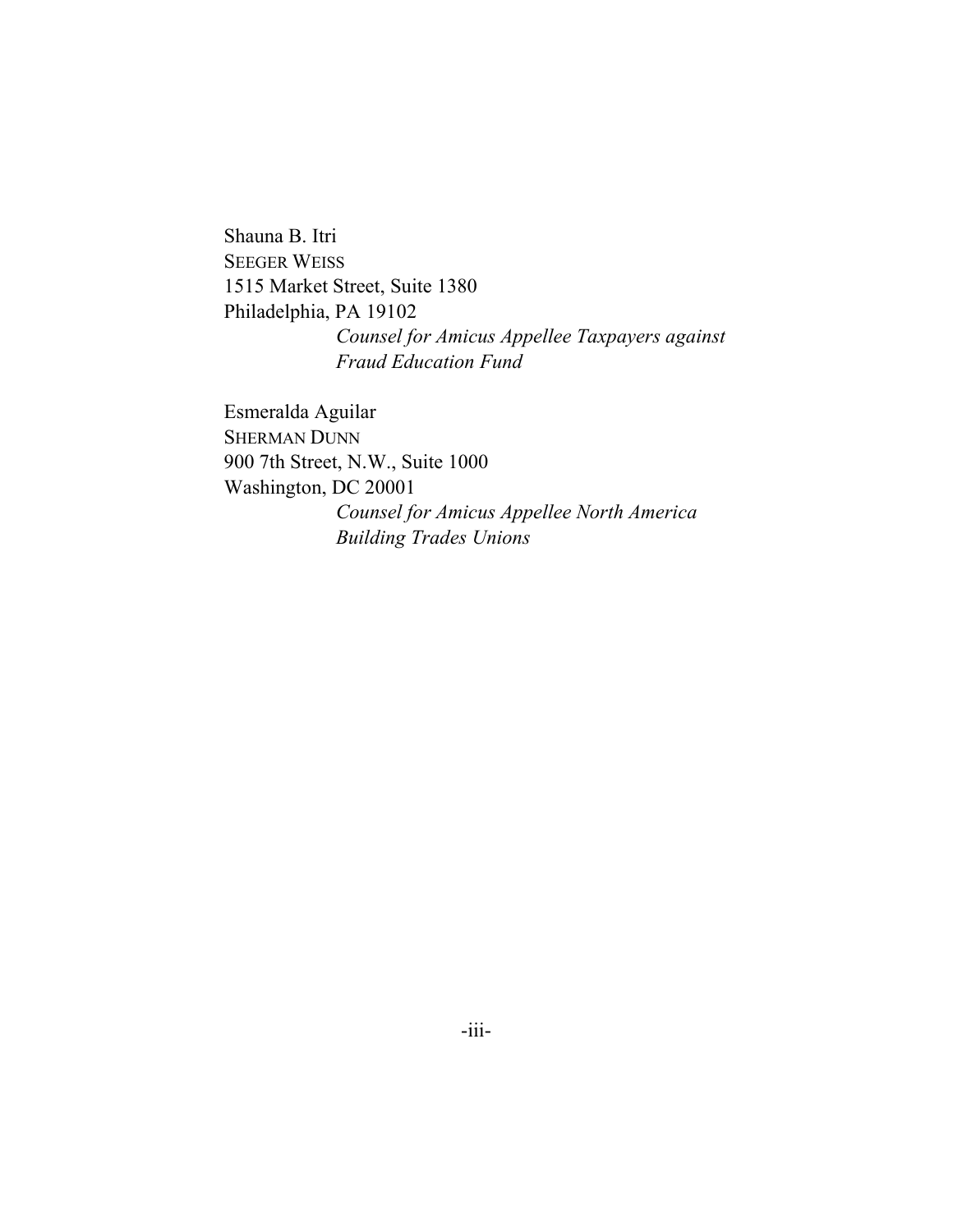# **Table of Contents**

| A <sub>1</sub>                                                                                          |  |
|---------------------------------------------------------------------------------------------------------|--|
| $\mathbf{B}$                                                                                            |  |
|                                                                                                         |  |
|                                                                                                         |  |
|                                                                                                         |  |
|                                                                                                         |  |
| A. Section 3729(a)(1)(B) Applies Retroactively to the<br>Project and Does Not Violate the Ex Post Facto |  |
|                                                                                                         |  |
| 1. In context, "claims" can only mean cases 19                                                          |  |
| 2. Congress repudiated Allison Engine with clear intent                                                 |  |
|                                                                                                         |  |
| 3. Applying § 3729(a)(1)(B) does not violate the Ex Post                                                |  |
|                                                                                                         |  |
| B. Farfield Misclassified Its Employees.  34                                                            |  |
| 1. No clear error in finding that groundmen were not                                                    |  |
|                                                                                                         |  |
| 2. Local industry practice controls the propriety of                                                    |  |
|                                                                                                         |  |
| Farfield's False Certified Payrolls Were Material.  42<br>C.                                            |  |
| 1. Proper classification and accurate certified payrolls                                                |  |
|                                                                                                         |  |
| 2. No evidence of past relevant Government (in) action. 50                                              |  |
| 3. Davis-Bacon compliance was essential to the                                                          |  |
|                                                                                                         |  |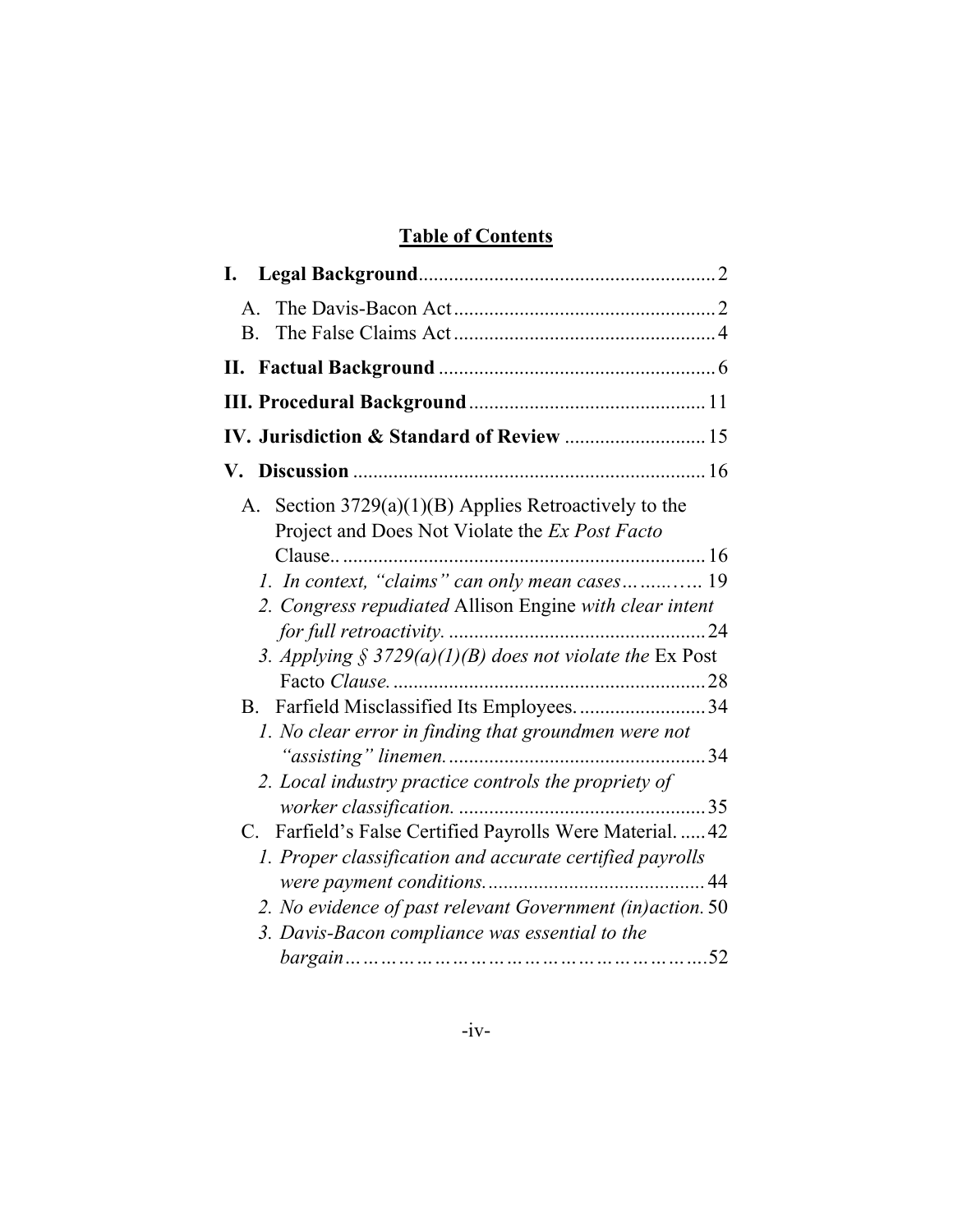| D. The Facts Support the District Court's Finding of       |
|------------------------------------------------------------|
|                                                            |
| 1. The testimony supported the District Court's            |
|                                                            |
|                                                            |
|                                                            |
| E. The District Court Properly Shifted the Burden of Proof |
|                                                            |
| 1. Mt. Clemens applies in an appropriate FCA case, like    |
|                                                            |
| 2. Local 98's evidence was sufficiently                    |
|                                                            |
| F. The Award of Attorneys' Fees Was Reasonable 67          |
|                                                            |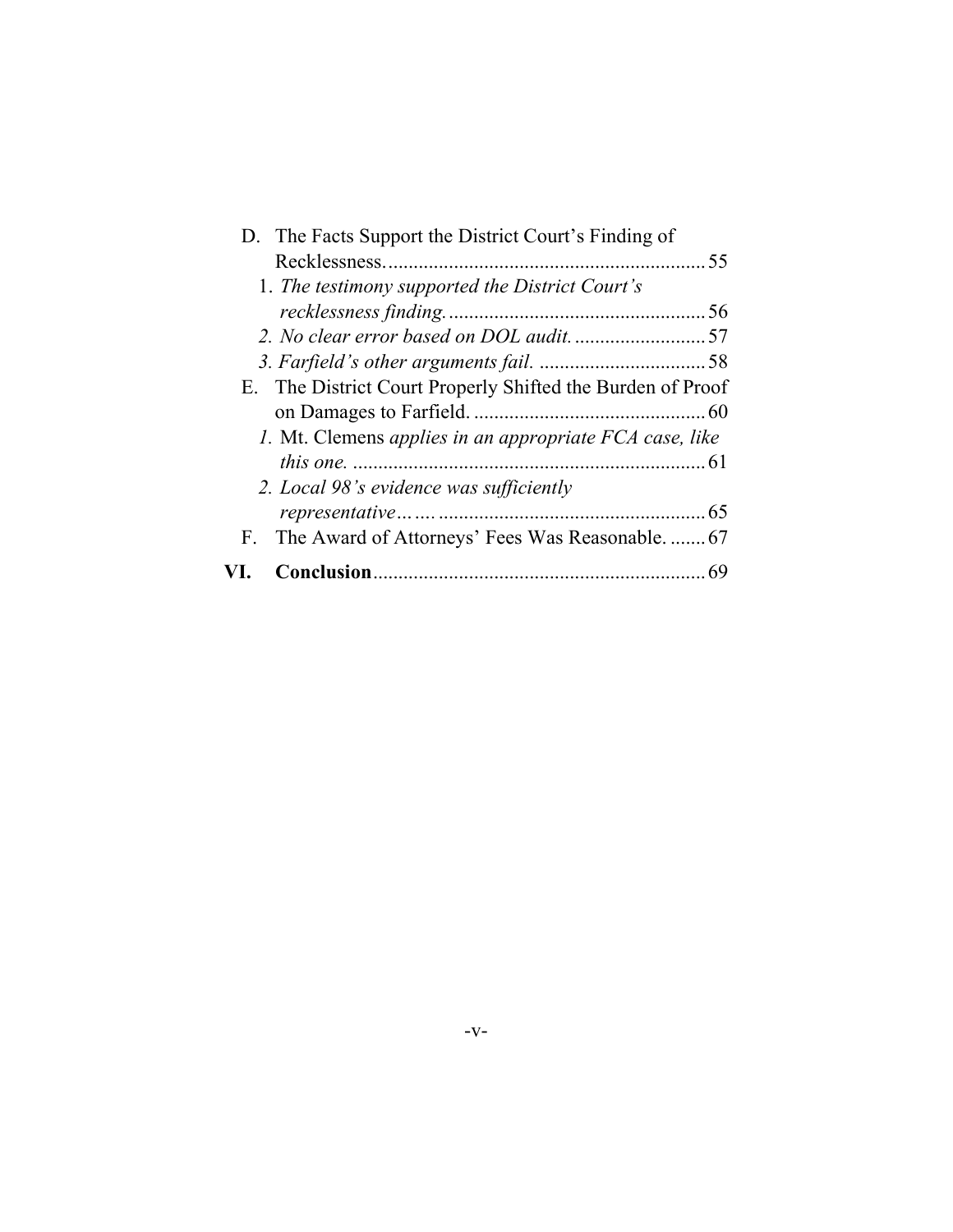# OPINION OF THE COURT  $\frac{1}{2}$  ,  $\frac{1}{2}$  ,  $\frac{1}{2}$  ,  $\frac{1}{2}$  ,  $\frac{1}{2}$  ,  $\frac{1}{2}$  ,  $\frac{1}{2}$  ,  $\frac{1}{2}$  ,  $\frac{1}{2}$  ,  $\frac{1}{2}$  ,  $\frac{1}{2}$  ,  $\frac{1}{2}$  ,  $\frac{1}{2}$  ,  $\frac{1}{2}$  ,  $\frac{1}{2}$  ,  $\frac{1}{2}$  ,  $\frac{1}{2}$  ,  $\frac{1}{2}$  ,  $\frac{1$

\_\_\_\_\_\_\_\_\_\_\_\_\_\_\_\_\_\_\_\_\_\_\_\_\_\_

# SMITH, *Chief Judge*.

Contractors on most federally funded construction projects must pay their workers a minimum wage based on the type of work they perform. The Department of Labor (DOL) usually sets those prevailing wage rates for each classification of worker needed on such a project. A contractor who bids on a project knows well that compliance with these regulations is required. And once it commences work, the contractor knows that it must also certify its compliance on payrolls supporting invoices for payment.

If a contractor misclassifies workers—thereby paying them less than required—the federal government may withhold funds in an amount proportionate to the affected work. The DOL is usually the forum for adjudicating claims of misclassification, for misclassified employees to recover underpaid wages, and for aggrieved contractors to assert entitlement to withheld funds.

But a contractor found to have misclassified employees can also face collateral consequences. For example, its certifications of compliance with wage-and-hour regulations may have been false. And those same false certifications may, in turn, have been material to the Government's decision to pay invoices associated with the misclassified work.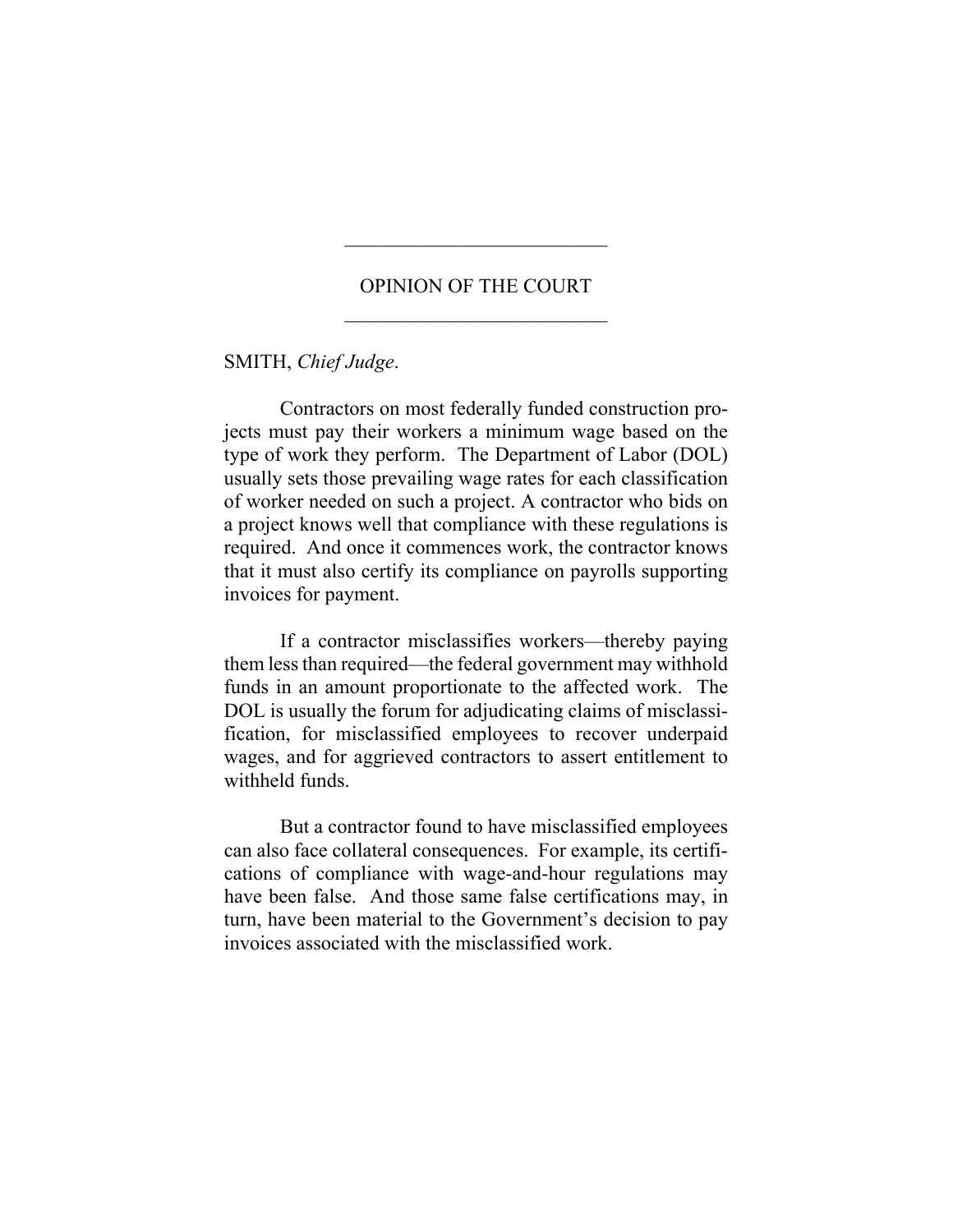So what happens when a contractor is sued under the False Claims Act for falsely certifying compliance, but the DOL declines to adjudicate the underlying issue of whether workers were misclassified? In this case, the results have been over a decade of litigation and a panoply of first-impression issues. We conclude that a 2009 amendment to the FCA's liability standard applies retroactively to cases, like this one, pending on or after June 7, 2008; that the record establishes the contractor's misclassification of its workers; that its false certified payrolls were material to the Government's decision to pay for the associated work; and that the burden-shifting framework for damages in Fair Labor Standards Act cases applies. We also reject the appellant-contractor's other arguments en route to affirming the challenged orders of the District Court.

# **I. LEGAL BACKGROUND**

#### **A. The Davis-Bacon Act**

The Davis-Bacon Act, "[o]n its face," is "a minimum wage law designed for the benefit of construction workers." *United States v. Binghamton Constr. Co.*, 347 U.S. 171, 178 (1954). The Act was intended "to protect local wage standards by preventing contractors from basing their bids on wages lower than those prevailing in the area" where the work is to be done. *Univs. Res. Ass'n v. Coutu*, 450 U.S. 754, 773–74 (1981) (quotation omitted); *see* 40 U.S.C. § 3142(a). Its purpose was "to give local labor and the local contractor a fair opportunity to participate in [] building program[s]." *Coutu*, 450 U.S. at 774 (quoting 74 Cong. Rec. 6510 (1931)). To that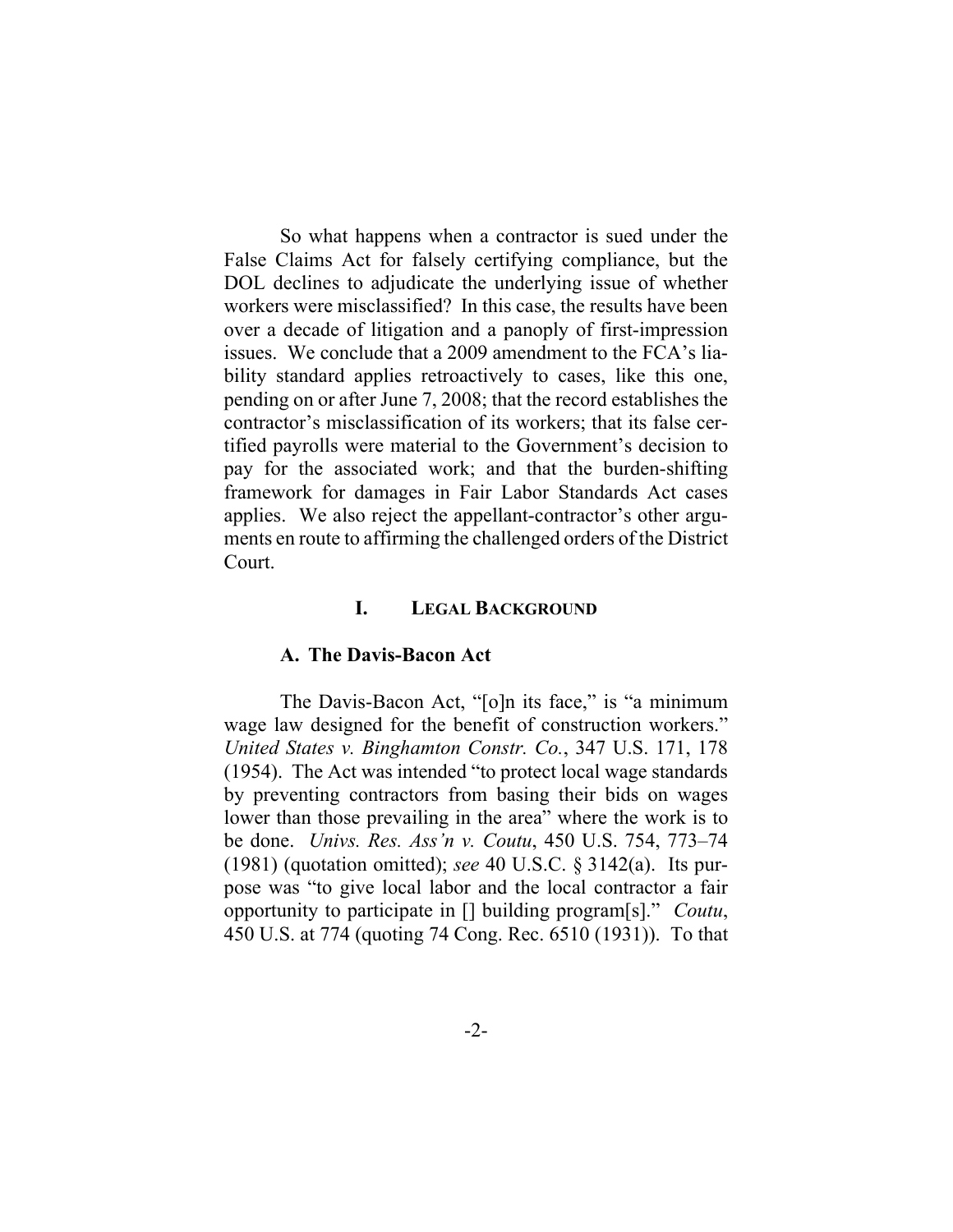end, the Act requires contractors on most<sup>1</sup> federally funded infrastructure projects to pay employees minimum wages based on the DOL's determination of prevailing wages "for the corresponding classes of laborers and mechanics employed on projects of a character similar to the contract work in the civil subdivision of the State in which the work is to be performed." 40 U.S.C. § 3142(b).

Per DOL regulations, *see* 29 C.F.R. pts. 1, 5, 7, prevailing wage determinations are typically promulgated at the county level, 29 C.F.R. § 1.7(a), often based on survey data of wages paid or local collective bargaining agreements. *See* 40 U.S.C. § 3142(b); 29 C.F.R. § 1.3(b). Though the determinations sometimes don't include detailed information about the duties covered by each job classification, the DOL's regulations provide that "[a]ll questions relating to the application and interpretation of wage determinations (including the classifications therein) . . . shall be referred to the Administrator for appropriate ruling or interpretation." 29 C.F.R. § 5.13; *see also Coutu*, 450 U.S. at 760–61 ("Disputes over the proper classification of workers under a contract containing Davis-Bacon provision must be referred to the Secretary for determination." (citations omitted)).

Shirking Davis-Bacon obligations can have dire consequences. For example, covered contracts must provide for the Government's withholding from the contractor as much of the accrued payments as is necessary to pay the workers the difference between the required wages and those paid. *See* 40 U.S.C.  $\S 3142(c)(3)$ . And if the contractor is found to have failed to

 $<sup>1</sup>$  The Act does not apply to federally funded construction con-</sup> tracts of \$2,000 or less. *See, e.g.*, 40 U.S.C. § 3142(a).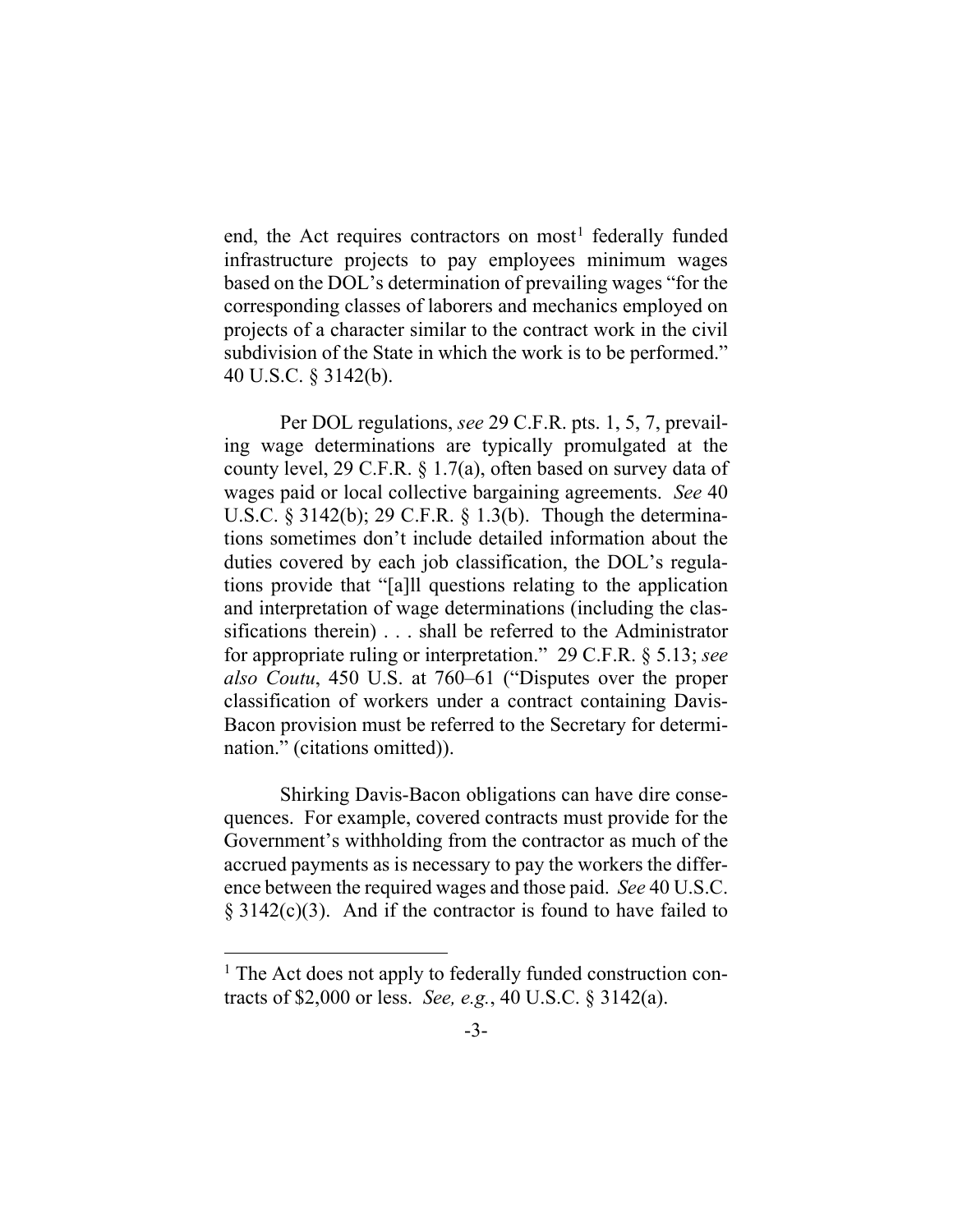pay the specified prevailing wages, the Government "by written notice . . . may terminate the contractor's right to proceed with the work or the part of the work as to which there has been a failure to pay the required wages." § 3143 (providing also that contractor and its sureties "shall be liable to the Government for any excess costs the Government incurs"). When a contractor is determined to have "disregarded" its Davis-Bacon obligations to employees or subcontractors, it is barred from federal contracts for three years. *See* § 3144(b).

### **B. The False Claims Act**

The False Claims Act (FCA) imposes civil liability for making a false or fraudulent "claim," or a false record or statement material to such a claim, to obtain payment from the federal government. 31 U.S.C. § 3729(a)(1)(A)–(G), (b)(2). Both the Justice Department and private parties (called "relators") may bring an FCA action. The FCA imposes civil penalties on a per-violation basis plus three times actual damages, § 3729(a)(1), and authorizes recovery of a relator's attorneys' fees,  $\S 3730(d)(1)–(2)$ .

In 2008, the Supreme Court held in *Allison Engine Co. v. U.S. ex rel. Sanders*, 553 U.S. 662 (2008), that liability under (former)  $\S 3729(a)(1)$  required a defendant's direct presentment of the false claim to an officer or employee of the Government and that liability under (former) § 3729(a)(2) required proof of the defendant's specific intent to defraud the Government. *Id.* at 668–72. To "clarify and correct [those] erroneous interpretations of the [FCA]," S. Rep. No. 111-10, at 10 (2009); *see also id.* at 4, Congress amended the FCA in the Fraud Enforcement and Recovery Act of 2009 (FERA). Pub. L. No. 111-21, § 4, 123 Stat. 1625. FERA eliminated (a)(1)'s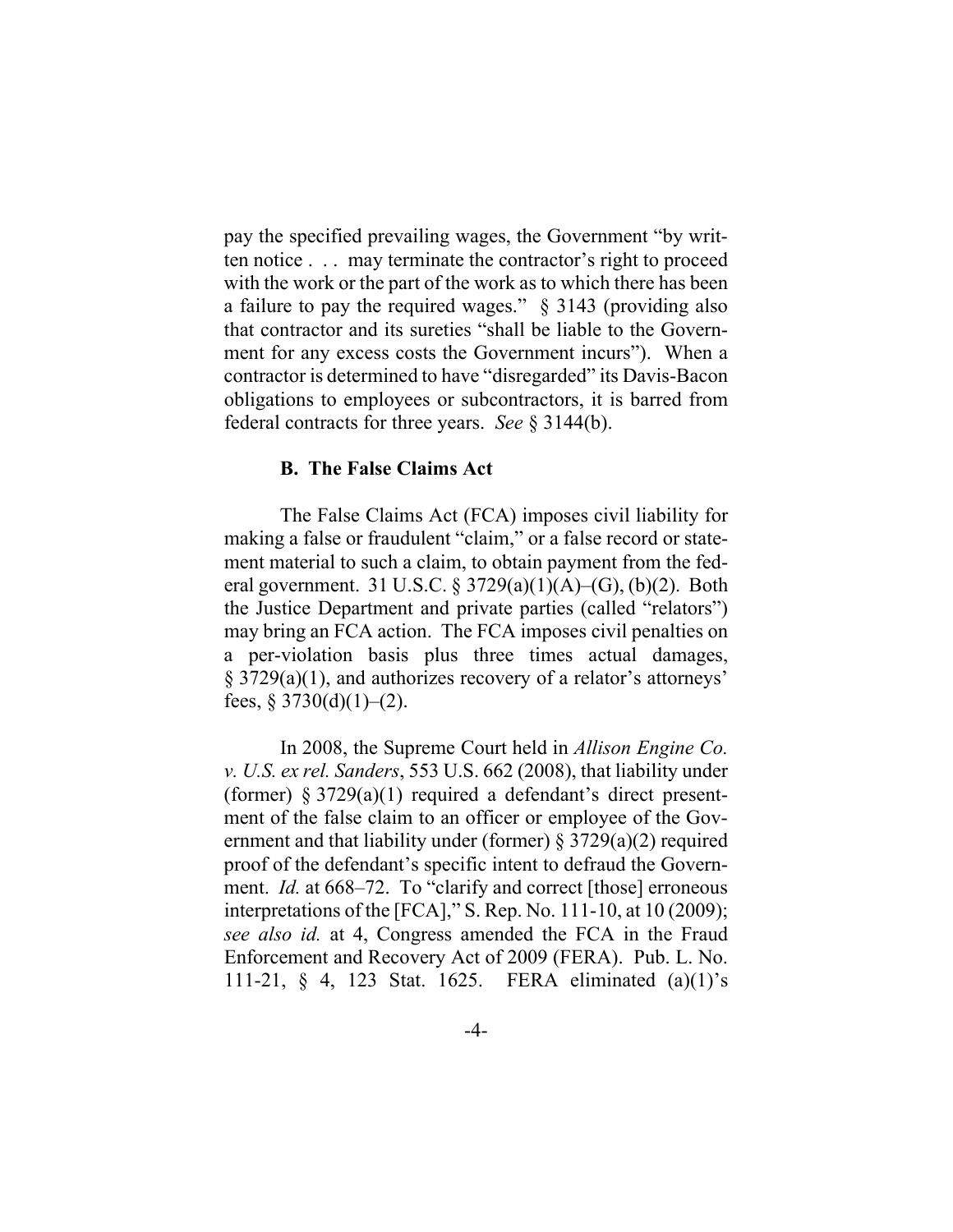requirement that the false claim be presented "to an officer or employee of the United States" and amended (a)(2) to remove the language that the Supreme Court had read to require specific intent to defraud the Government. *See, e.g.*, Pub. L. No. 111-21, § 4; S. Rep. No. 111-10 at 11.

FERA also amended the FCA to make clear that liability under the renumbered  $\S 3729(a)(1)(B)$  (formerly (a)(2)), as well as another subsection not relevant here, requires that the false statement be material. So  $(a)(1)(B)$  liability now attaches when the defendant "knowingly makes, uses, or causes to be made or used, a false record or statement material to a false or fraudulent claim." 31 U.S.C. § 3729(a)(1)(B)*.* After FERA,2 materiality means "having the tendency to influence, or be capable of influencing, the payment or receipt of money or property." § 3729(b)(4). And "knowingly" embraces actual knowledge of the false information, deliberate ignorance of its truth or falsity, and reckless disregard of its truth or falsity. *See*   $§$  3729(b)(1)(A).

Given FERA's substantive changes to the sweep of FCA liability, Congress anticipated that disputes would arise over how to apply the amendments to conduct pre-dating FERA's date of enactment. So Congress promulgated the following "Effective Date and Application" provision in section 4(f) of FERA:

<sup>2</sup> We have recognized that FERA's materiality "changes merely made explicit and consistent that which had previously been a judicially-imposed, and oftentimes conflicting, standard." *U.S. ex rel. Spay v. CVS Caremark Corp.*, 875 F.3d 746, 761 (3d Cir. 2017).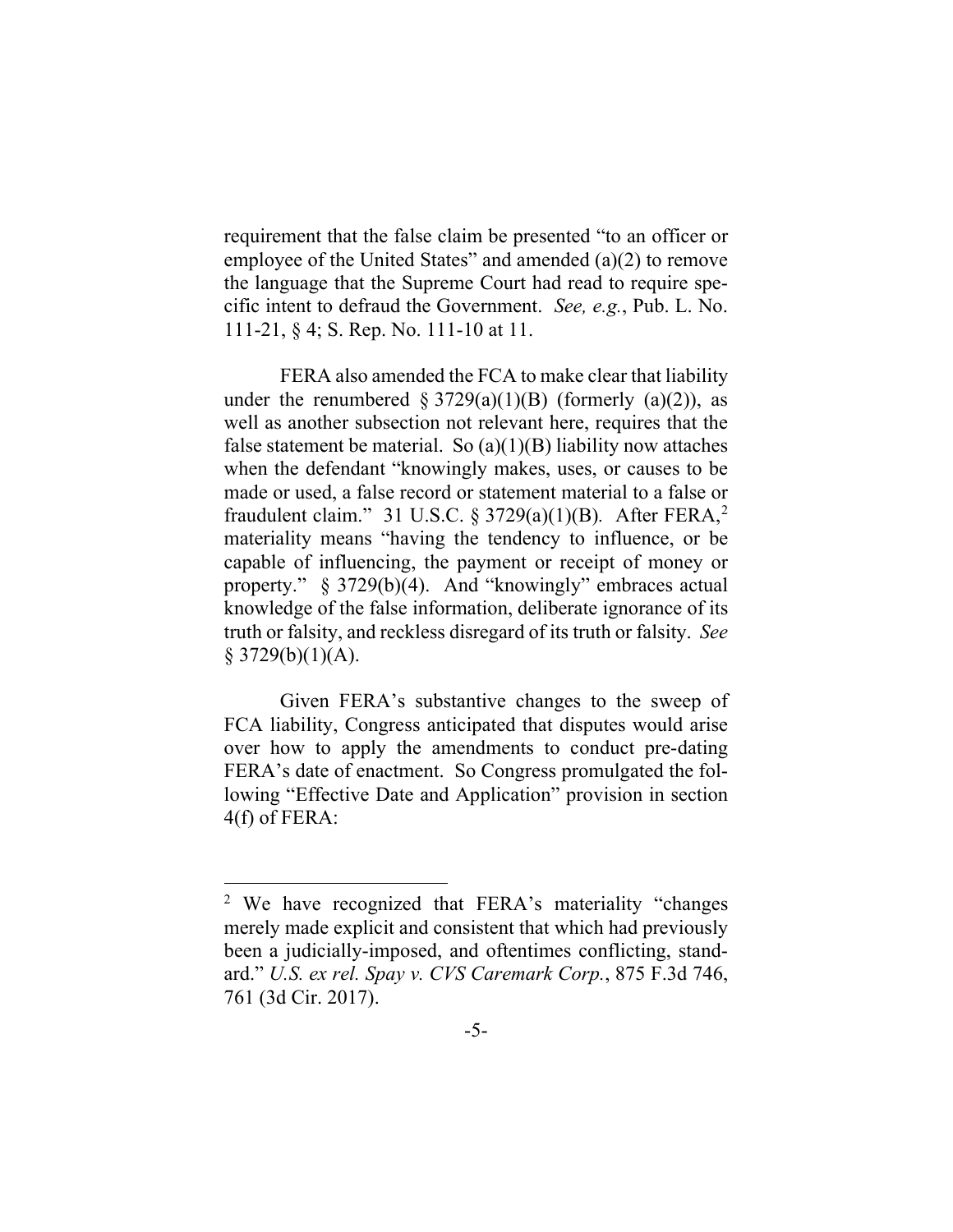The amendments made by this section shall take effect on the date of enactment of this Act [May 20, 2009] and shall apply to conduct on or after the date of enactment, except that—

> (1) subparagraph (B) of subsection 3729(a)(1) of title 31, United States Code, as added by subsection  $(a)(1)$ , shall take effect as if enacted on June 7, 2008, and apply to all claims under the False Claims Act (31 U.S.C. 3729 et seq.) that are pending on or after that date; and

> (2) section 3731(b) of title 31, as amended by subsection (b); section 3733, of title 31, as amended by subsection (c); and section 3732 of title 31, as amended by subsection (e); shall apply to cases pending on the date of enactment.

Pub. L. No. 111-21, § 4(f), 123 Stat. 1617, 1625 (codified at 31 U.S.C. § 3729 note) [hereinafter "FERA § 4(f)"]. So the new liability standard in § 3729(a)(1)(B) for "knowingly  $\ldots$ . caus[ing] to be made or used, a false record or statement material to a false or fraudulent claim," took effect "as if enacted on June 7, 2008, and apple is all claims under the [FCA]  $\dots$ pending on or after that date." The June 7, 2008 effective date is two days before the Supreme Court issued its decision in *Allison Engine.* 

# **II. FACTUAL BACKGROUND**

The Farfield Company is an open-shop construction company based in Lititz, Pennsylvania. It contracted with the Southeastern Pennsylvania Transportation Authority (SEPTA)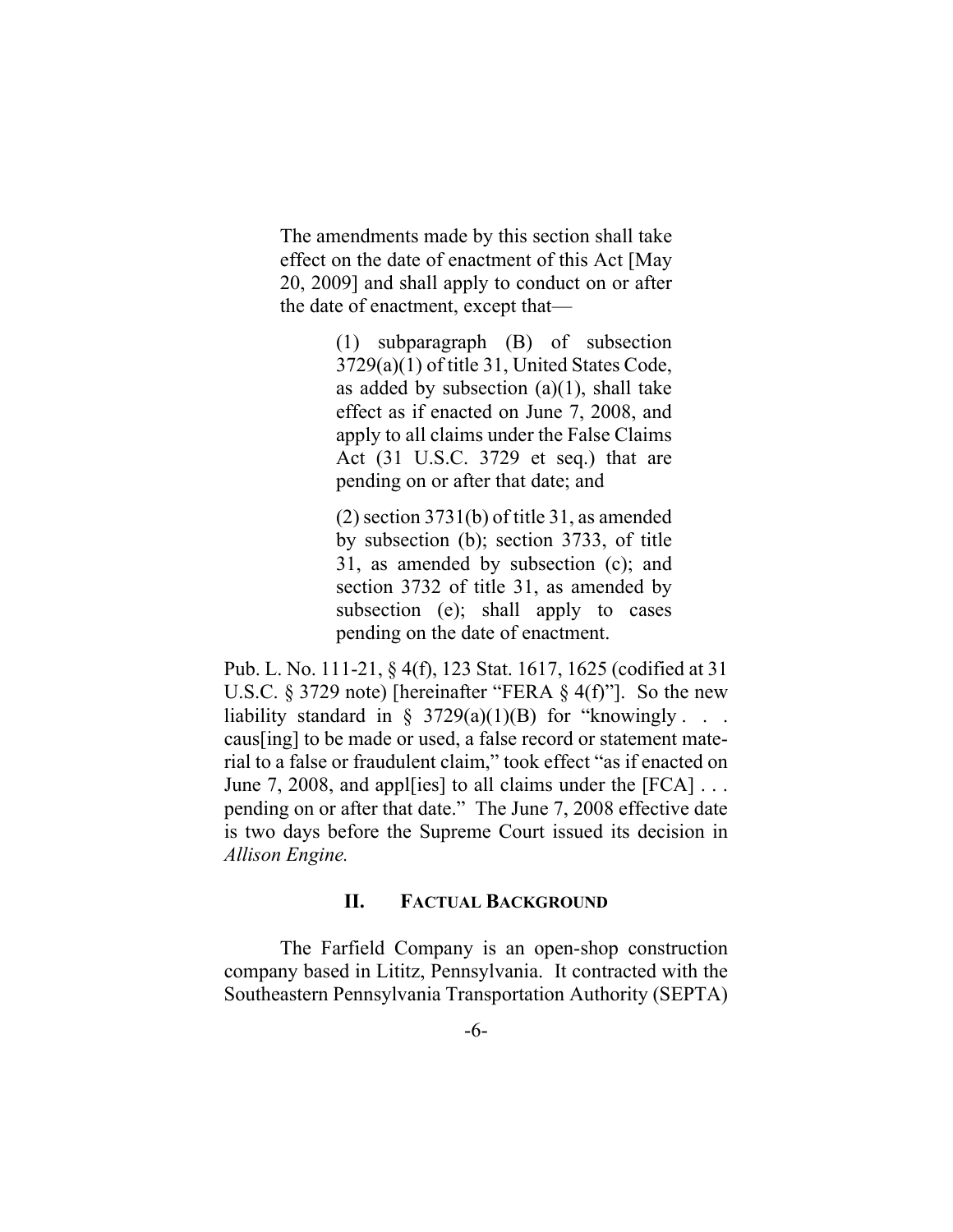for a track and signal improvement project on a 7.5-mile stretch of railroad track running from the Wayne Junction station to the Glenside station in the Philadelphia area ("the Project"). The federal government partially funded the Project. Work began in 2002 and concluded in 2007.

The contract between Farfield and SEPTA was executed in 2002 and valued at \$54.7 million. It included several provisions required by federal regulation, addressing how Farfield was to classify and pay its workers. For example, the contract provided that "[a]ll laborers and mechanics employed or working upon the site of the work . . . will be paid . . . at rates not less than those contained in the [incorporated] wage determination." A8213 ; *see* 29 C.F.R. § 5.5(a)(1)(i). It also required that workers "be paid the appropriate wage rate and fringe benefits on the wage determination for the classification of work actually performed, without regard to skill." *Id*. And "[l]aborers or mechanics performing work in more than one classification may be compensated at the rate specified for each classification for the time actually worked therein: provided, that the employer's payroll records accurately set forth the time spent in each classification in which work is performed." *Id.*

The DOL's prevailing wage determinations incorporated into the contract derived from the rates specified in local collective bargaining agreements ("CBAs"). The prevailing wage determinations referenced a CBA executed on December 3, 2000, between a contractors' association and Local 126 of

<sup>3</sup> Citations preceded by "A" refer to Appellant Farfield's Appendix submitted on appeal.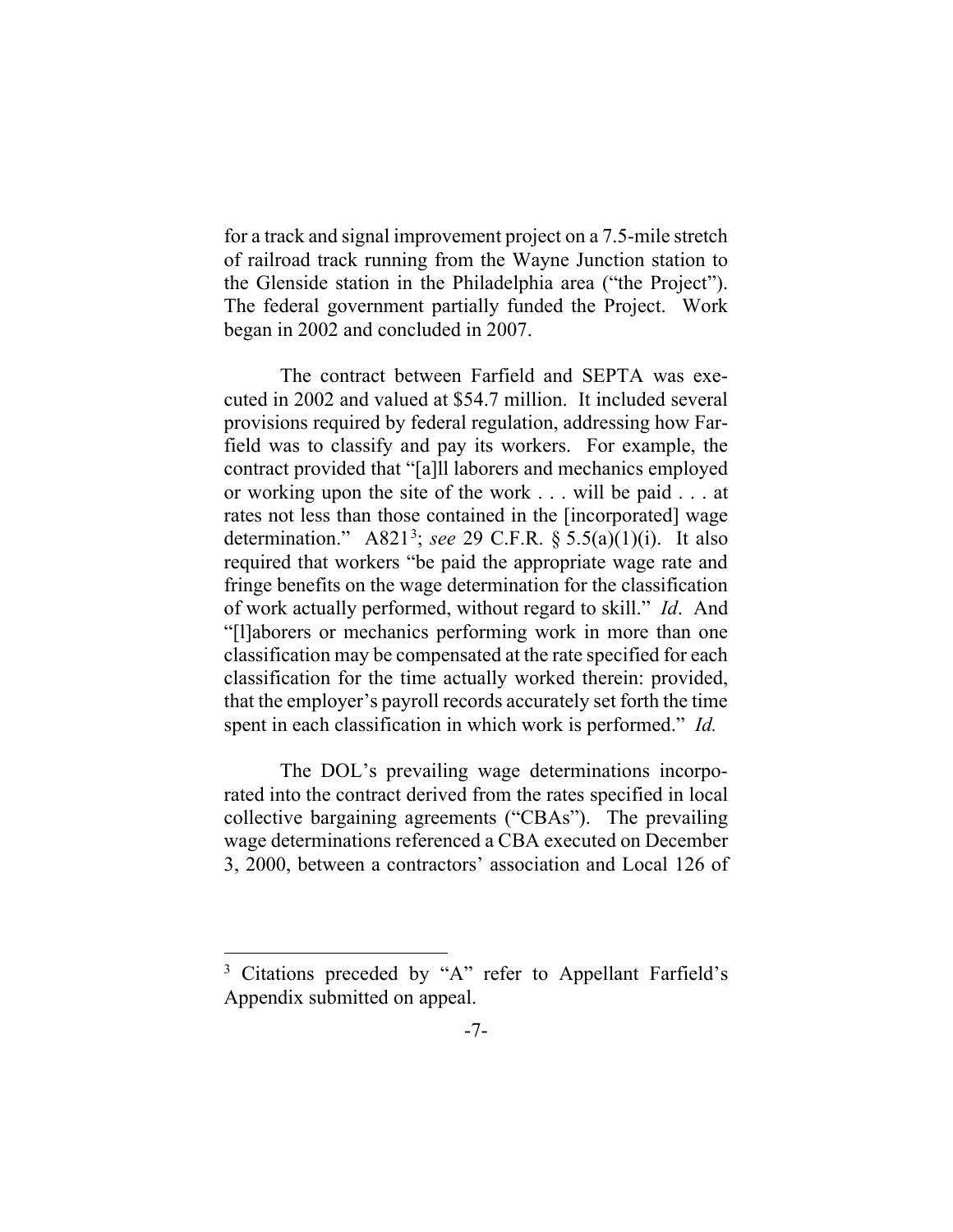the International Brotherhood of Electrical Workers (IBEW),<sup>4</sup> and listed certain relevant worker classifications and their associated minimum rates of pay: "groundman" (\$19.34 hourly plus fringes), "lineman" or "journeyman lineman" (total cash equivalent of \$41.34 hourly), and "electrician" (total cash equivalent of \$46.83 hourly). A832.From a May 1, 2001 CBA involving a separate laborers union, the prevailing wage determinations derived the classification of "laborer," paid at a \$32.70 cash equivalent for those able to lay "conduit and duct" and a \$32.50 cash equivalent for laborers classified as "[y]ard workers." A838.

The contract also required that Farfield submit to SEPTA for transmission to the Federal Transit Administration (FTA) a copy of Farfield's certified payroll, setting out all the information required to be maintained under various provisions of the Davis-Bacon Act. 5 In each week's certified payroll, Farfield had to include a "Statement of Compliance" averring, among other things, that the information in the payroll was correct and complete and that each worker "has been paid not less

<sup>4</sup> Local 126 represents electrical workers in the Philadelphia area who perform electrical work outside a property line. Local 126 organizes this "outside" work in the railroad track area, such as the work on the Project.

<sup>&</sup>lt;sup>5</sup> For example, under 29 C.F.R. § 5.5(a)(3)(i), "payrolls and basic records related thereto shall be maintained by the contractor during the course of the work and preserved for a period of three years thereafter for all laborers and mechanics working at the site of the work," which records "shall contain" each worker's "correct classification," "hourly rates of wages paid," and "actual wages paid."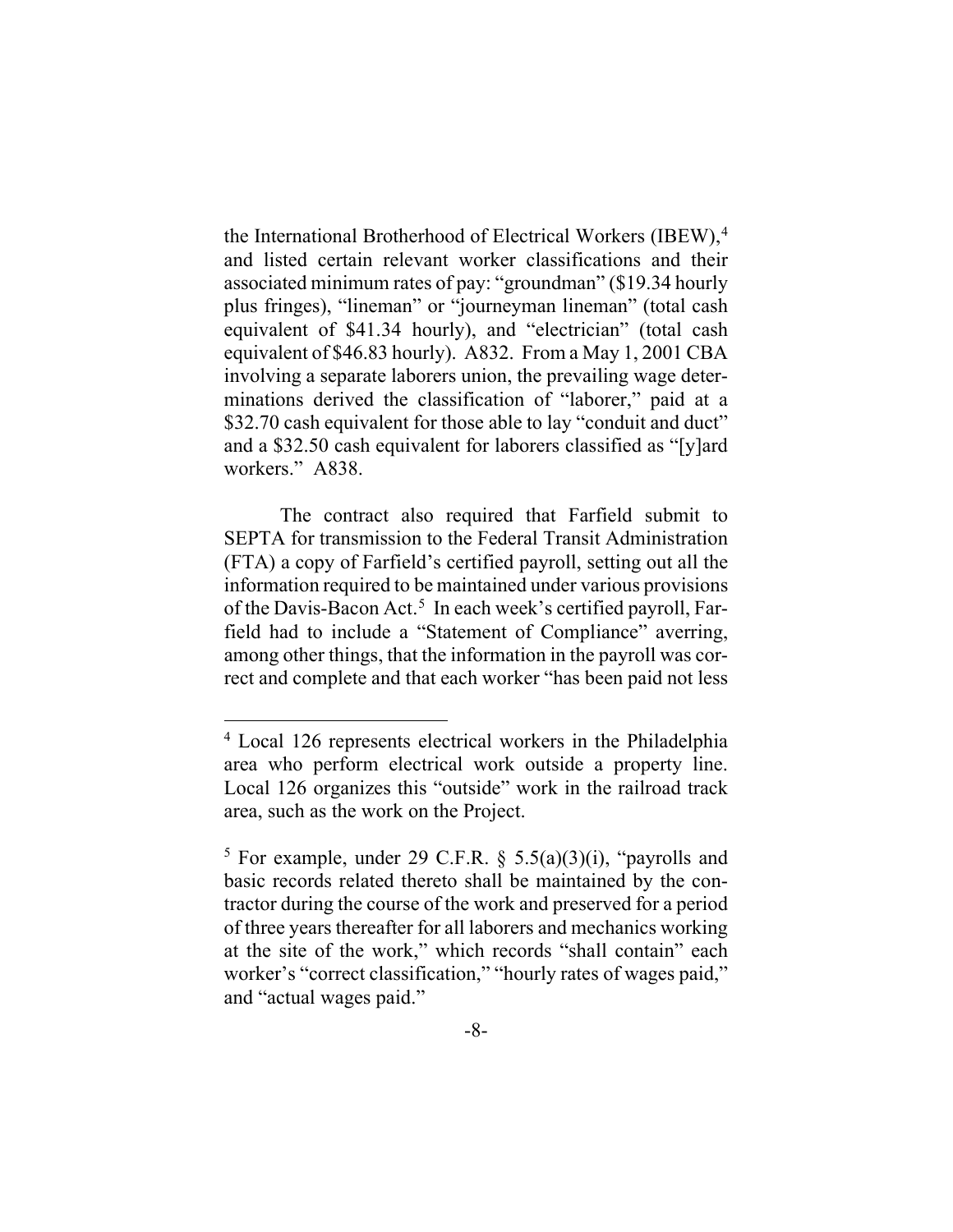than the applicable wage rates and fringe benefits or cash equivalents for the classification of work performed, as specified in the applicable wage determination incorporated into the Contract." A824; 29 C.F.R. § 5.5(a)(3)(ii)(B). Critically, "falsification" of a payroll certification could subject Farfield to criminal penalties or civil liability under the FCA. A824;  $§ 5.5(a)(3)(ii)(D).$ 

A few years before the Project, Farfield formed a transit division with the objective of obtaining contracts for rail work. To that end, it hired Joseph McGee, Sr. to be vice president of the new division because of his expertise in "captur[ing]" rail work. A1823–24. McGee's background included work with groundmen and linemen—experiences no one else at Farfield possessed when he was hired. Farfield relied on McGee to ensure that employees were properly classified based on the work they performed on the Project. Yet under McGee's management, Farfield's forepersons exercised unfettered discretion over which individual employee would perform which tasks on Project job sites. Neither Farfield nor McGee instructed them on how to classify workers on rail projects.

Farfield used daily "phase codes" internally to track labor, material, insurance, tax, overhead, subcontracting, and other costs of the Project. Farfield's forepersons tracked labor on the Project by recording on handwritten or typed timesheets the daily hours an employee had worked and associating those hours with a particular phase code.<sup>6</sup> These codes were applied irrespective of whether an employee was physically working

<sup>6</sup> Other than preparing these timesheets, Farfield did not document the work that a particular employee performed on the Project on any given day.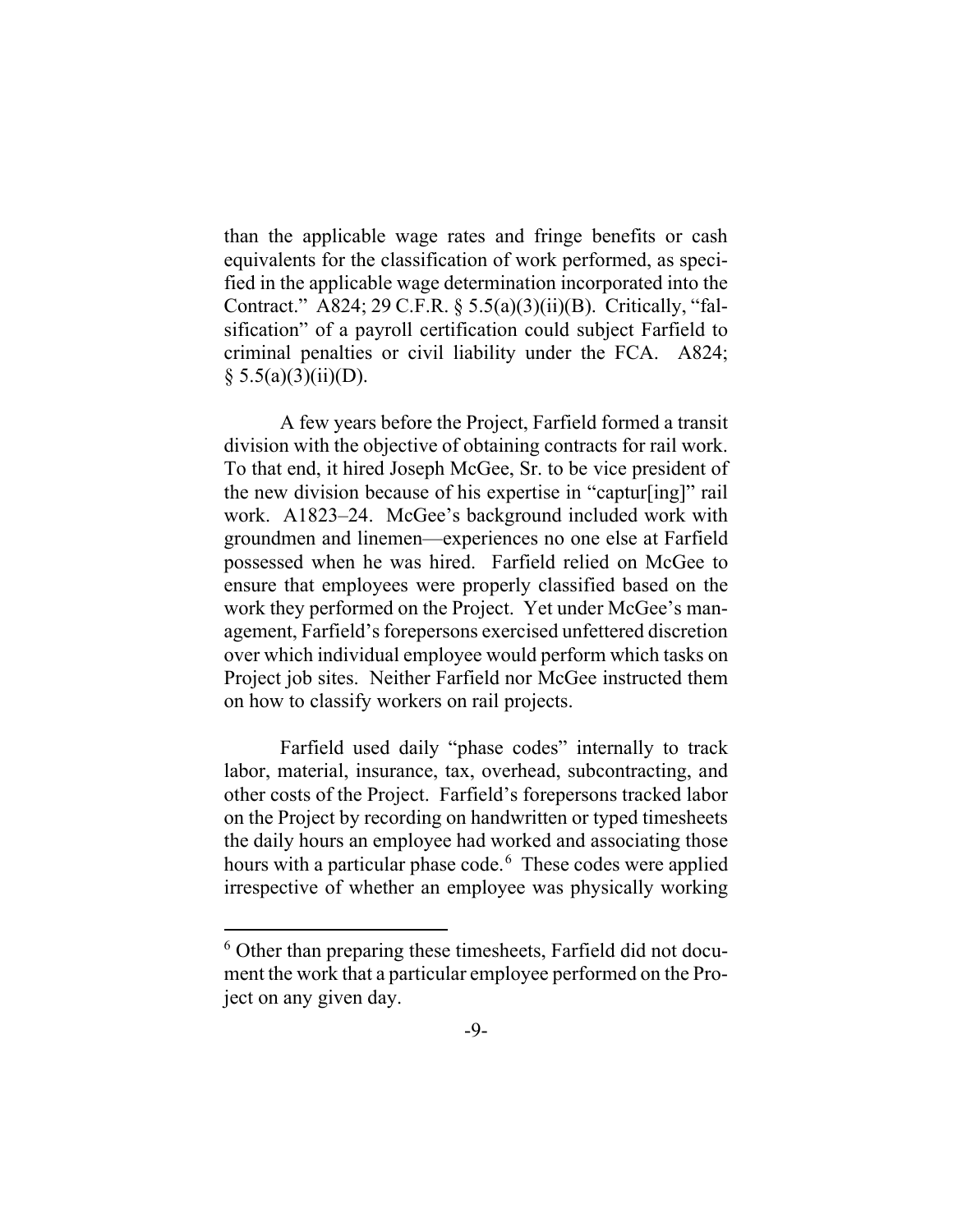or, instead, attending briefings, traveling to and from the worksite, or waiting for trains to pass. Each week, forepersons were given prepared sheets—reflecting information generated by Farfield's corporate offices—that set forth phase codes associated with work needed on the Project, with a blank space for the foreperson to insert a phase code not already printed on the sheet. Forepersons prepared daily reports noting the work done by their crews as well as the number of workers in each classification who were part of a crew. But these reports did not identify which workers (or classifications of workers) performed which of the tasks embraced by the phase codes marked on the sheets.

In September 2004, about midway through the Project, a DOL auditor reviewed some of Farfield's certified payrolls and spoke with one of the company's vice presidents as well as certain employees not identified in the record. After reviewing one particular payroll, the auditor asked the vice president, who in turn consulted McGee, why certain employees had been paid at the "yard worker" laborer category rather than the slightly higher-paying laborer category. A1028 (mentioning "laying conduit"). But besides finding that four carpenters who worked on Labor Day had been paid at the Farfield shop rate instead of the higher rate for holidays demanded by the SEPTA contract—the DOL auditor unearthed no wage-and-hour violations. Farfield paid \$811.52 in holiday-pay arrears to the four carpenters.<sup>7</sup>

 $7$  On a few occasions, an unidentified SEPTA employee met with Farfield workers on the Project about their work and pay rates.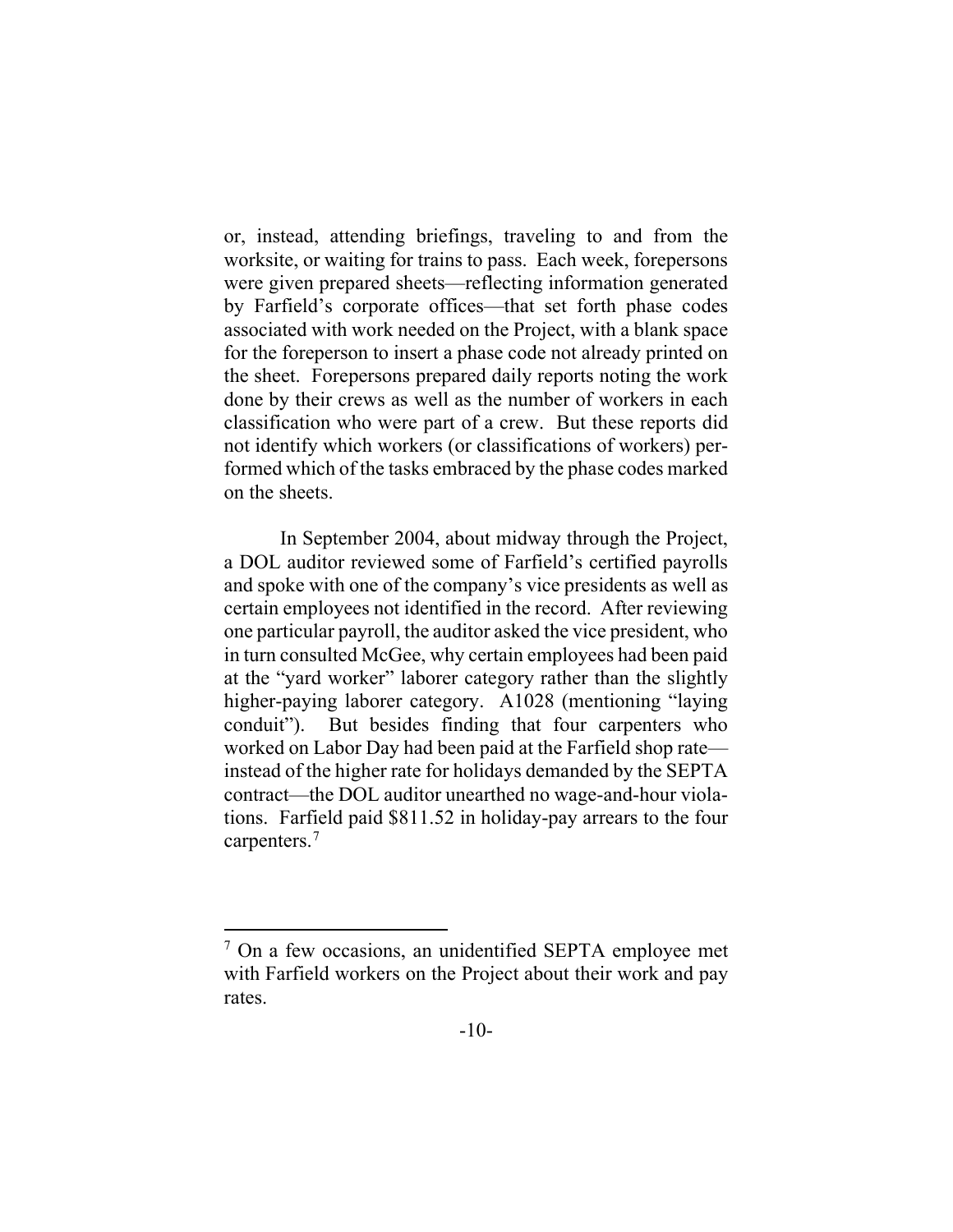SEPTA made full payment of all monies that Farfield was due under the contract, with some funds ultimately reimbursed to SEPTA by the FTA. On September 18, 2007, Farfield submitted its final bill to SEPTA for the Project. The bill was paid in early December of the same year.

# **III. PROCEDURAL BACKGROUND**

A business manager at IBEW Local 988 suspected that Farfield had won several government contracts with low bids by intending to pay less-skilled workers, such as groundmen, to perform certain work that would otherwise have been the bailiwick of higher-skilled (and higher-paid) workers, such as linemen.<sup>9</sup> So the business manager requested copies of Farfield's certified payrolls. His concerns unmollified, the business manager then contacted someone at Local 126 to discuss the Project. Local 98's business manager and its attorneys eventually met to discuss worker classification issues with eight Farfield employees who had worked on the Project.

On September 17, 2009, Local 98 filed a sealed *qui tam* FCA complaint in the Eastern District of Pennsylvania. Local 98 alleged that, on the Project and four others, Farfield had schemed to intentionally pay wages lower than required by the

<sup>8</sup> Local 98 represents electrical workers in the Philadelphia area who perform electrical work inside a property line. Little, if any, such "inside" work was performed on the Project.

<sup>&</sup>lt;sup>9</sup> Groundmen lack an apprenticeship program and had only to fill out an application to be hired by Farfield. Linemen receive 7,000 hours of field training as an apprentice, including training in aspects of conduit installation and electrical wire pulls.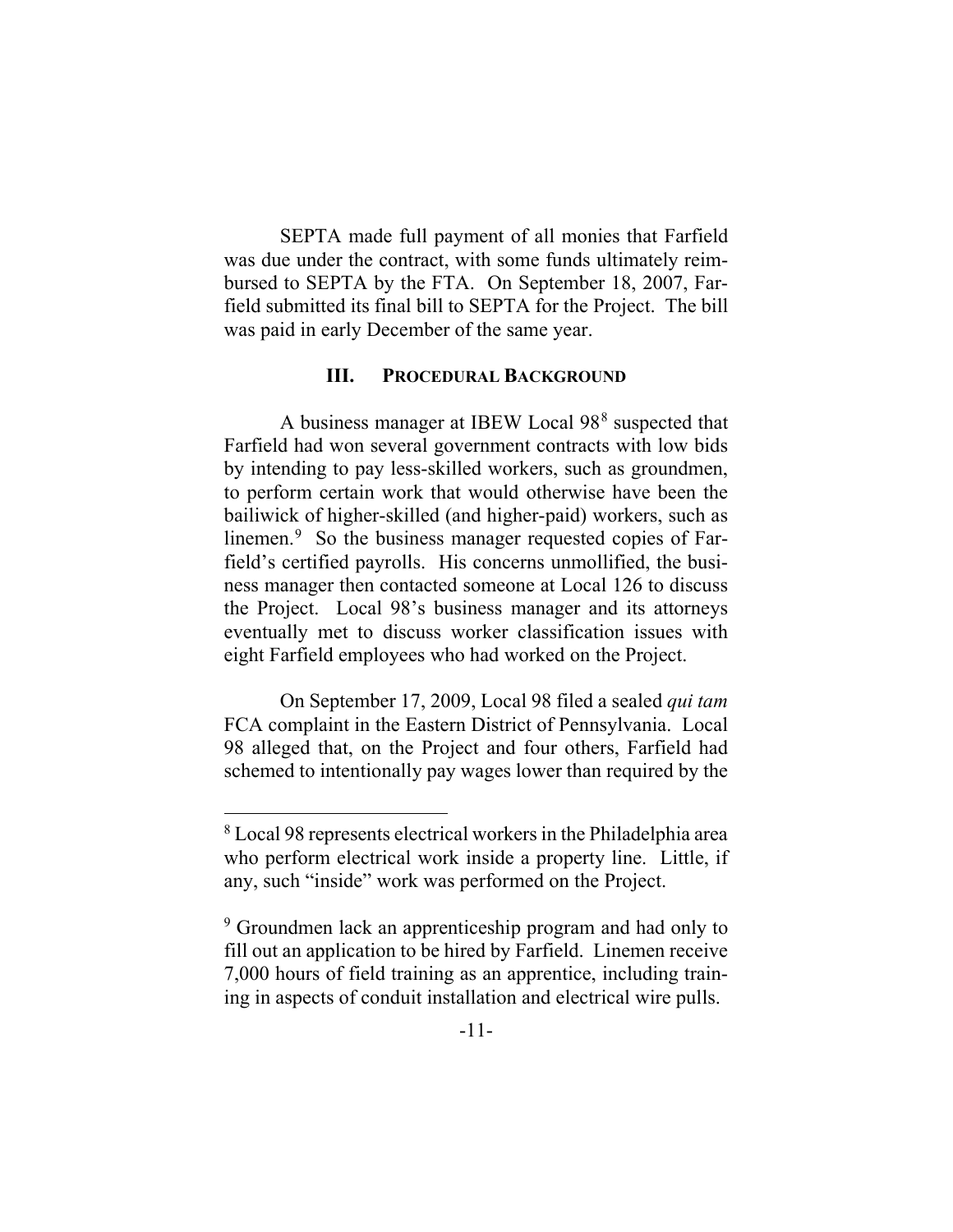Davis-Bacon Act and then to submit claims to the federal government for payment based on sworn certifications of compliance with the Act. About two years later, the United States Department of Justice elected not to intervene in the action. After the District Court unsealed the complaint and Local 98 served it, Local 98 amended its complaint to allege that Farfield submitted fraudulent certified payrolls to SEPTA, intending that SEPTA then use those documents to secure the federal government's payment on the projects.

Farfield moved to dismiss the amended complaint, arguing that the FCA did not apply to its contract with SEPTA and that the Court lacked subject-matter jurisdiction because the DOL had sole authority to adjudicate Davis-Bacon worker misclassifications. The District Court denied Farfield's motion and appointed a Special Master to manage the discovery that ensued. Despite arguing that the case did not require the DOL to resolve complex worker classifications, Local 98 eventually requested expert witnesses to prove industry classification practices. So in a September 26, 2017 order, the District Court referred the case to the DOL as a complex Davis-Bacon worker classification case. Then the case stagnated. Local 98 took no action until November 2018 when the District Court ordered it to effectuate the DOL referral. But the DOL declined the referral, refusing to investigate chiefly due to "the passage of time and the significant resources that would be necessary to investigate a closed contract." A183–84.

With the case once again before the District Court, Farfield filed a renewed motion to dismiss. The District Court denied it. Local 98 then withdrew its claims arising out of Farfield's work on four of the five projects, leaving only worker classifications on the Project to anchor its FCA suit. After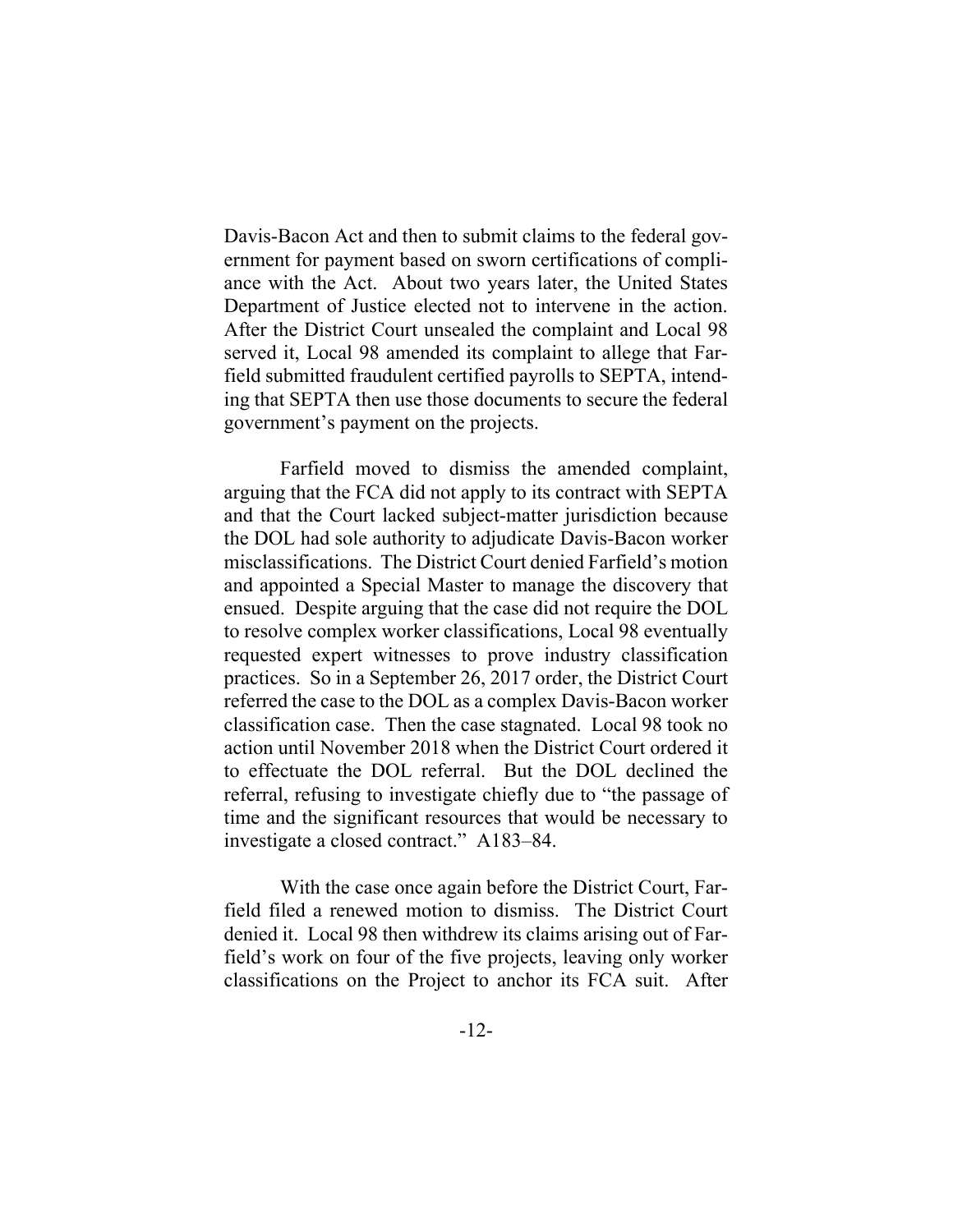deposing Local 98's three experts, Farfield moved for summary judgment. The District Court denied that motion and directed the parties to select a Special Master to conduct the trial. The parties designated the same Special Master who had presided over discovery.

Local 98 sought to introduce before the Special Master six workers' testimony about their own work and that of others on the Project as representative proof for the entire set of 42 Farfield employees who, as groundmen or laborers, had their daily time logged under phase codes that purportedly signified lineman work. To the extent that Farfield's phase codes fail to capture the work its employees performed, Local 98 argued, the burden should shift to Farfield—as it does in collective actions under the Fair Labor Standards Act—to show the amount of non-lineman work performed under those codes. The District Court granted Local 98's motion to authorize this burden-shifting and, in an October 2019 order, held that the damages burden would shift to Farfield were the Special Master presented with such "representative" damages evidence. *See* A139–57.

In his Report & Recommendation ("R&R"), the Special Master made extensive findings of fact and conclusions of law based on the evidence at trial. He found that employees whom Farfield classified (and thus paid) as laborers and groundmen had performed lineman work under six Farfield phase codes by pulling wire and laying conduit. He determined that local practice does not permit laborers and groundmen to perform such tasks, as they are reserved for higher-paid linemen with electrical experience. Thus, the Special Master concluded, Farfield had falsely certified on payrolls submitted to the FTA that "the classifications set forth therein for each laborer or mechanic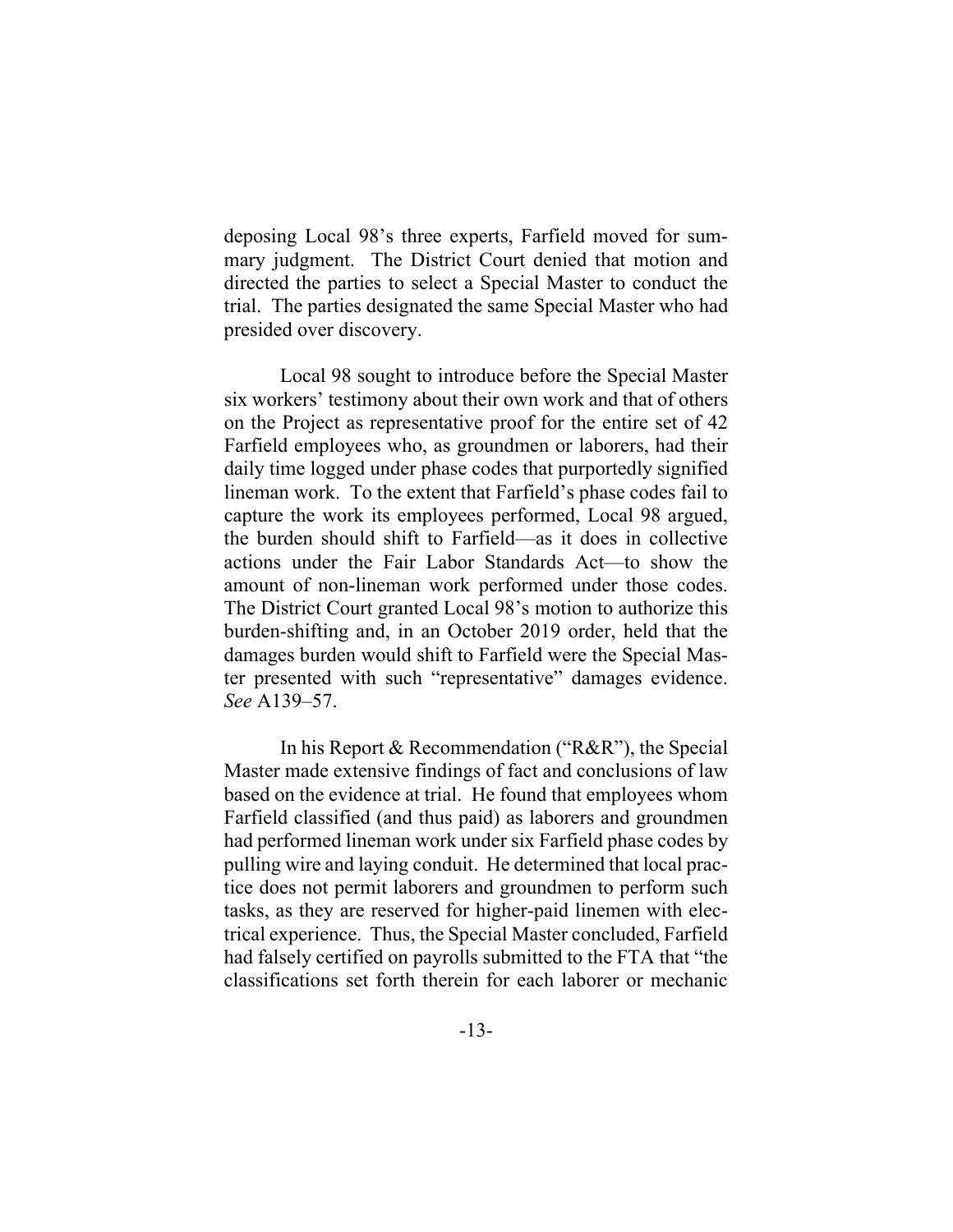conform with the work performed." A824 (Contract  $\P(7(c)(2)(b)).$ 

Concluding that wage underpayments were the measure of FCA damages, and after shifting the burden of proof to Farfield to rebut Local 98's prima facie damages showing, the Special Master calculated \$159,273.54 in total wage underpayments. Trebling under 31 U.S.C. § 3729(a)(1) brought the sum to \$477,820.62**.** Because the misclassifications occurred during 105 workweeks, thus tainting 105 certified payrolls submitted to SEPTA and then the FTA, the Special Master found 105 FCA violations. He imposed the minimum civil penalty of \$5,500 per violation "because Farfield did not intend to make a false statement, but did so recklessly," and because \$577,500 (105 times \$5,500) was still a weighty penalty in relation to the wage underpayments.<sup>10</sup> A322 (Conclusions of Law [ 36). The Special Master recommended a total judgment of \$1,055,320.62. Local 98, the relator, could recover between 25 and 30 percent of the total judgment, 31 U.S.C. § 3730(d)(2), so the Special Master suggested that Local 98 be awarded 30 percent of the recommended judgment, or \$316,596.19.

The District Court overruled Farfield's challenges to the R&R, adopting it in its entirety. The Court entered judgment against Farfield in the amount of \$1,055,320.62: \$738,724.43

<sup>&</sup>lt;sup>10</sup> In 1999, the Justice Department adjusted FCA penalties for violations occurring after September 29, 1999 to account for inflation. For those violations, it increased the civil penalty range to between \$5,500 and \$11,000. 64 Fed. Reg. 47099, 47103–04 at  $\S 85.3(9)$ . The range and method for computing penalties were later revised, but not as relevant here.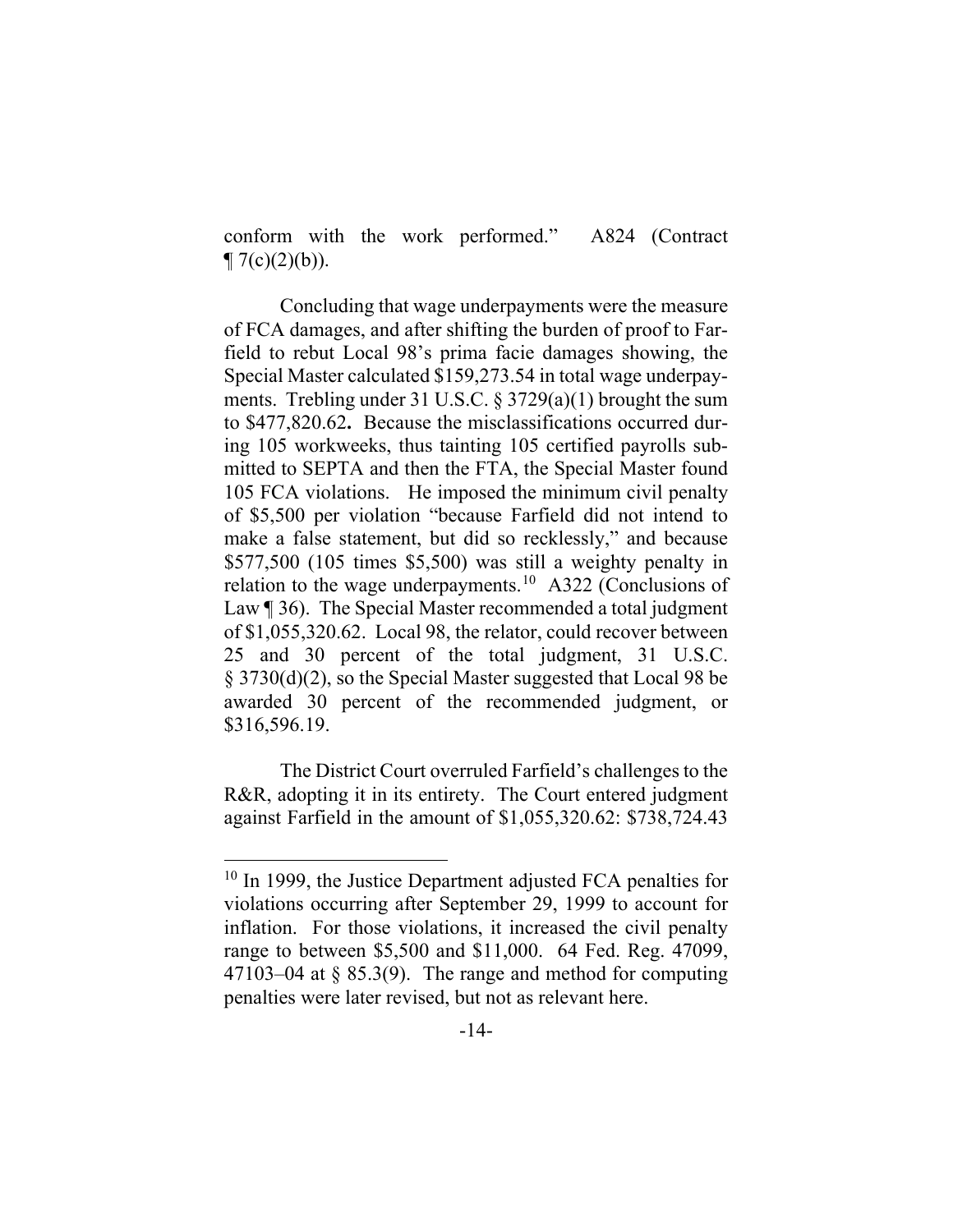to the United States and \$316,596.19 to Local 98. In a subsequent order and supporting opinion, it partially granted Local 98's motion for attorneys' fees and costs, taxing \$1,229,927.55 in fees and \$203,226.45 in costs. Farfield's appeal followed.

## **IV. JURISDICTION & STANDARD OF REVIEW**

The District Court had jurisdiction over this action under 28 U.S.C. § 1331. We have jurisdiction to review the District Court's final orders under 28 U.S.C. § 1291.

A district court's findings of fact "must not be set aside unless clearly erroneous, and the reviewing court must give due regard to the trial court's opportunity to judge the witnesses' credibility." Fed. R. Civ. P. 52(a)(6). A finding of fact is clearly erroneous when, "although there is evidence to support it, the reviewing court on the entire evidence is left with the definite and firm conviction that a mistake has been committed." *United States v. U.S. Gypsum Co.*, 333 U.S. 364, 395 (1948). When the disputed factual finding is based on a credibility determination, "'even greater deference' is owed." *Alimbaev v. Att'y Gen. of U.S.*, 872 F.3d 188, 195 (3d Cir. 2017) (quoting *Anderson v. City of Bessemer*, 470 U.S. 564, 575 (1985)).

We review statutory constructions de novo. *United States v. Hodge,* 948 F.3d 160, 162 (3d Cir. 2020). We review any mixed questions of fact and law de novo insofar as "the primary facts are undisputed and only ultimate inferences and legal consequences are in contention." *U.S. Gypsum Co. v. Schiavo Bros.*, 668 F.2d 172, 176 (3d Cir. 1981). But when the mixed questions immersed the district court in case-specific factual issues, our review is a deferential one for clear error.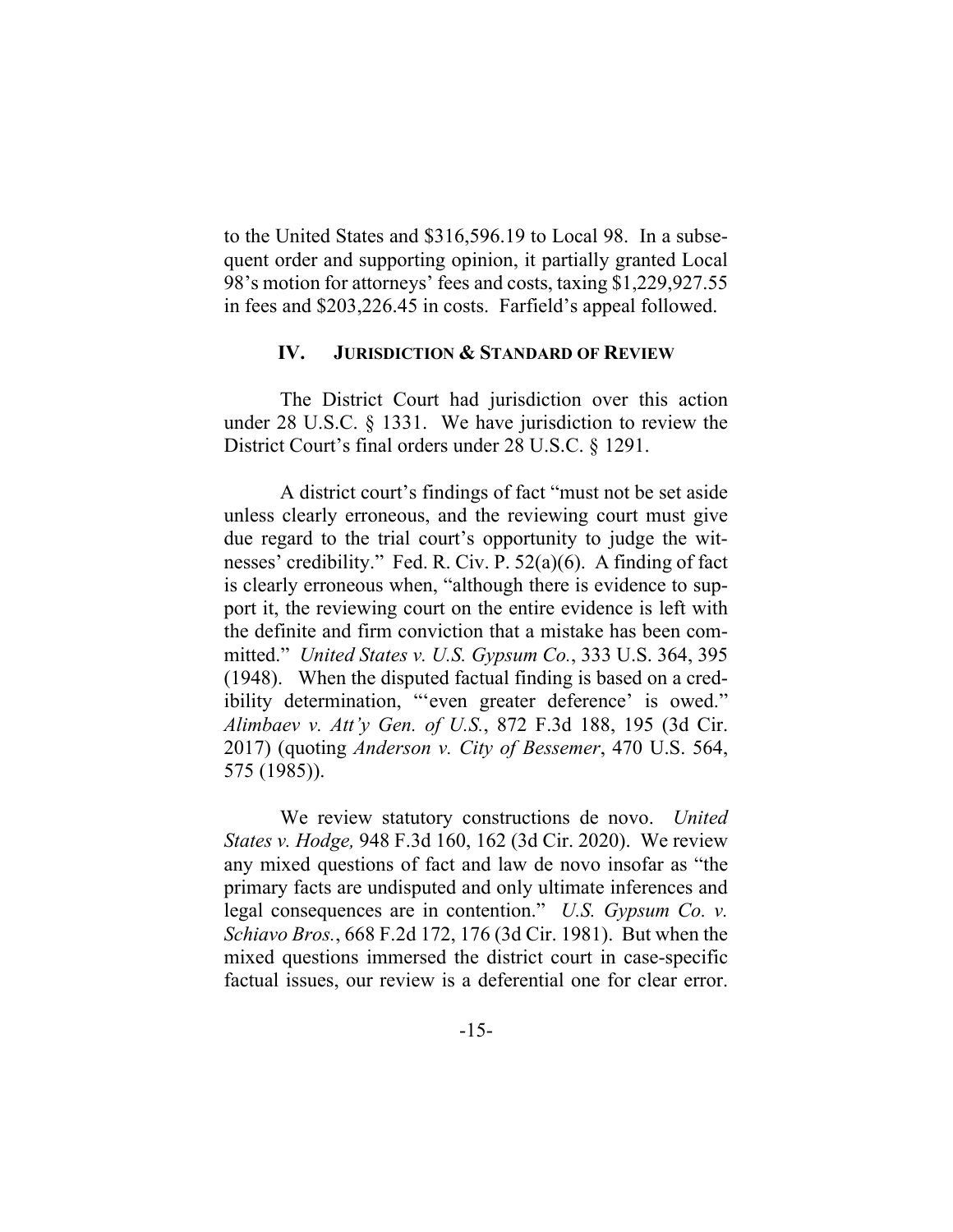*See U.S. Bank Nat'l Ass'n ex rel. CW Cap. Asset Mgmt. LLC v. Village at Lakeridge, LLC*, 138 S. Ct. 960, 967–69 (2018).

# **V. DISCUSSION**

Farfield appeals the District Court's orders denying its initial and renewed motions to dismiss, referring the case to the DOL, denying its motion for summary judgment, shifting the damages burden of proof to Farfield, overruling its objections to and adopting the Special Master's R&R, and awarding attorneys' fees. We treat Farfield's most substantial arguments at length and dispose of the remaining ones in short order. We will affirm all the District Court's challenged orders.

# **A. Section 3729(a)(1)(B) Applies Retroactively to the Project and Does Not Violate the** *Ex Post Facto* **Clause.**

This appeal presents a threshold issue of first impression in our Circuit: whether 31 U.S.C. § 3729(a)(1)(B) applies retroactively to conduct antedating that provision's June 7, 2008 effective date. Recall that FERA amended the provision to remove language that the Supreme Court had understood to require specific intent to defraud the Government.<sup>11</sup> The District Court found that Farfield's reckless misconduct on the Project concluded by 2007, when its work terminated and the last invoice was paid. And Local 98 did not sue until September 2009. So judgment must be entered for Farfield if  $\S 3729(a)(1)(B)$  does not apply retroactively to pre-June 7, 2008 conduct.

 $11$  It is undisputed that Farfield did not intentionally misclassify workers or intentionally falsify payroll certifications.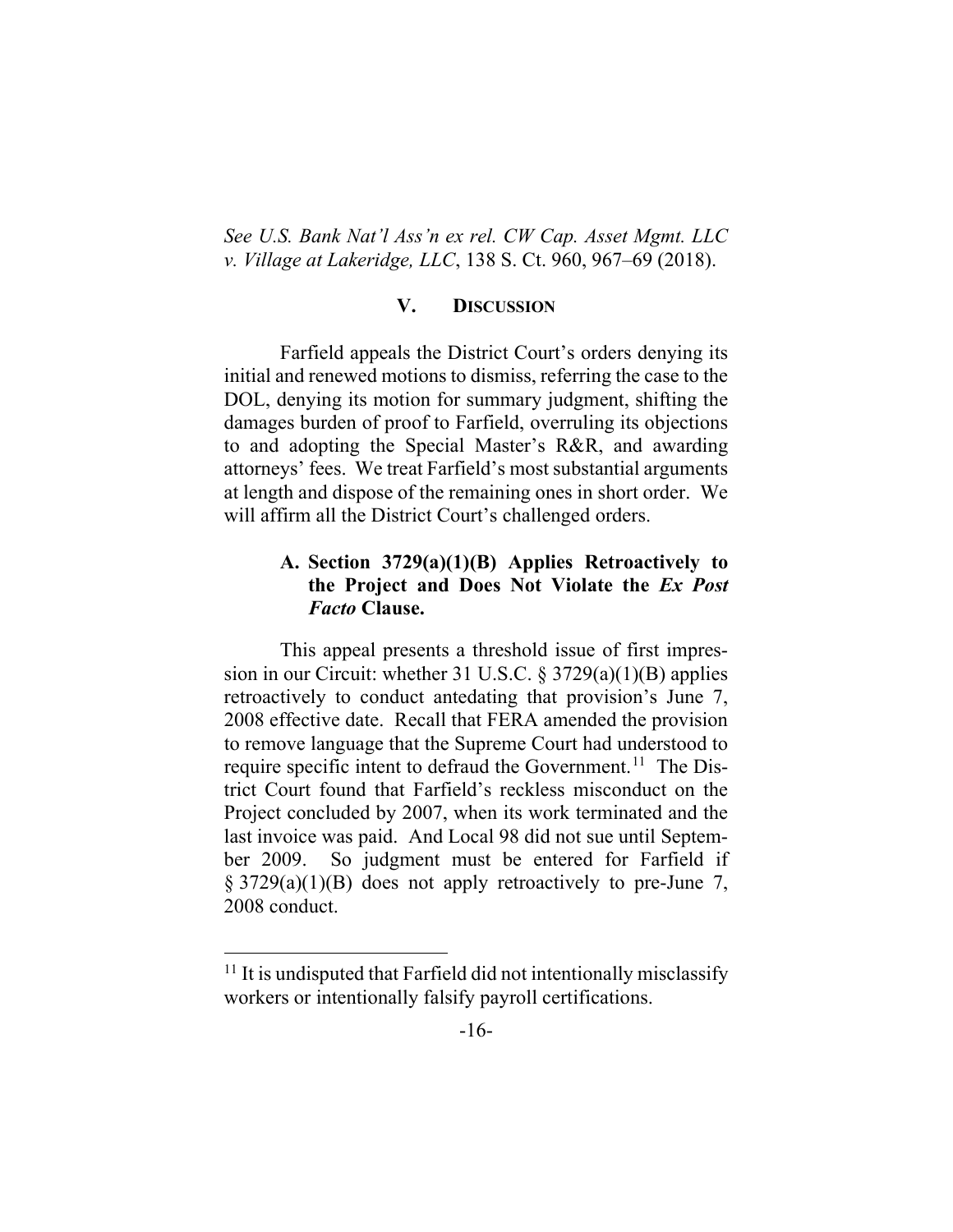Our retroactivity analysis is sequential. We first look for an "unambiguous directive" from Congress to apply the statute retroactively. *Landgraf v. USI Film Prods.*, 511 U.S. 244, 263 (1994). If there is one, we follow it—and our inquiry ends. *See id.*; *Mathews v. Kidder, Peabody & Co., Inc.*, 161 F.3d 156, 161 (3d Cir. 1998).But if the statute contains no express retroactivity command and normal rules of construction do not require that it have only prospective reach, we next ask whether applying the statute would "impair rights a party possessed when he acted, increase a party's liability for past conduct, or impose new duties with respect to transactions already completed?" *Id.* at 280; *see Mathews*, 161 F.3d at 160– 61 (also citing *Lindh v. Murphy*, 521 U.S. 320, 324–29 (1997)). If so, the statute has "retroactive effect"—and our final task is to employ the strong presumption against applying such statutes to pending cases *unless* Congress manifested clear intent that the statute apply retroactively. *Landgraf*, 511 U.S. at 280; *Mathews*, 161 F.3d at 161, 166.

The critical language in FERA's retroactivity provision applies § 3729(a)(1)(B) to "all *claims* under the False Claims Act (31 U.S.C. 3729 et seq.) that are pending on or after [June 7, 2008]." FERA  $\S$  4(f)(1) (emphasis added). By designating a pre-enactment effective date for  $\S 3729(a)(1)(B)$ 's new liability standard, Congress sought to apply the provision to *some* conduct predating its enactment. Accordingly, we are applying a statute that includes an "express command" to apply it retroactively. *Landgraf*, 511 U.S. at 280. The question is whether that command is limited in scope to conduct that occurred on or after June 7, 2008, or whether it embraces conduct—whenever occurring—challenged in a *lawsuit* initiated on or after June 7, 2008. If it does not extend to the latter, then only Congress's clear intent that  $\S 3729(a)(1)(B)$  apply in such a manner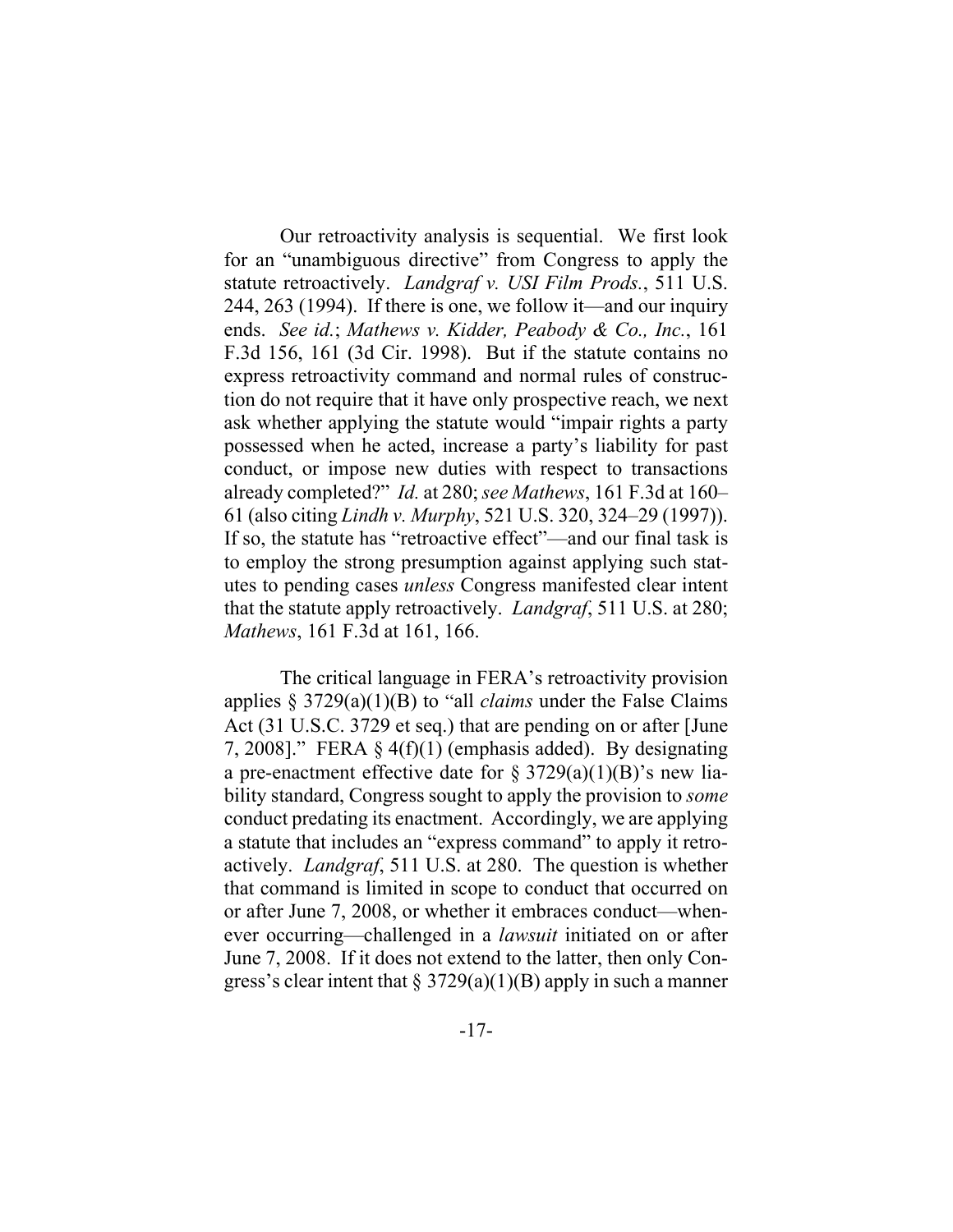can rebut the presumption against retroactivity. *See Landgraf*, 511 U.S. at 263, 280; *Mathews*, 161 F.3d at 161.12

Whether Congress used "claims" in the FCA-specific sense as "requests for payment" (*i.e.*, underlying conduct) or generically to mean "cases" has engendered a Circuit split. The Eleventh Circuit has interpreted FERA to apply § 3729(a)(1)(B) retroactively only to demands for payment that were pending on or after June 7, 2008. *See Hopper v. Solvay Pharms.*, *Inc.*, 588 F.3d 1318, 1327 n.3 (11th Cir. 2009) ("[T]he word 'claim' in [FERA] section  $4(f) \dots$  mean[s] 'any request or demand . . . for money or property,' as defined by 31 U.S.C. § 3729(b)(2)(A) . . . . While this *case* was pending on and after June 7, 2008, the relators do not allege that any *claims*, as defined by § 3729(b)(2)(A), were pending on or after June 7, 2008.'"). Fifth and Ninth Circuit decisions have endorsed *Hopper*, though with little analysis. *See Gonzalez v. Fresenius Med. Care N. Am.*, 689 F.3d 470, 475 n.4 (5th Cir. 2012) (adopting district court's conclusion that FERA "did not apply to conduct occurring before [its] enactment" and that its retroactivity provision did not apply "because Relator's 'claims' were not pending on June 7, 2008"); *U.S. ex rel. Cafasso v. Gen. Dynamics C4 Sys., Inc.*, 637 F.3d 1047, 1051 n.1 (9th Cir. 2011) ("[FERA's] amendments do not apply retroactively to this case." (citing *Hopper*, 588 F.3d at 1327 n.3)); *but see U.S. ex rel. Rigsby v. State Farm Fire & Cas. Co.*, 794 F.3d 457, 464 n.4 (5th Cir. 2015) ("[T]he 2009 version of

<sup>12</sup> The intermediate *Landgraf* step is met here: Section 3729(a)(1)(B)'s liability standard has "retroactive effect" because, by applying to substantive conduct completed preenactment, it "increase[s] a party's liability" for past conduct. *Landgraf*, 511 U.S. at 280.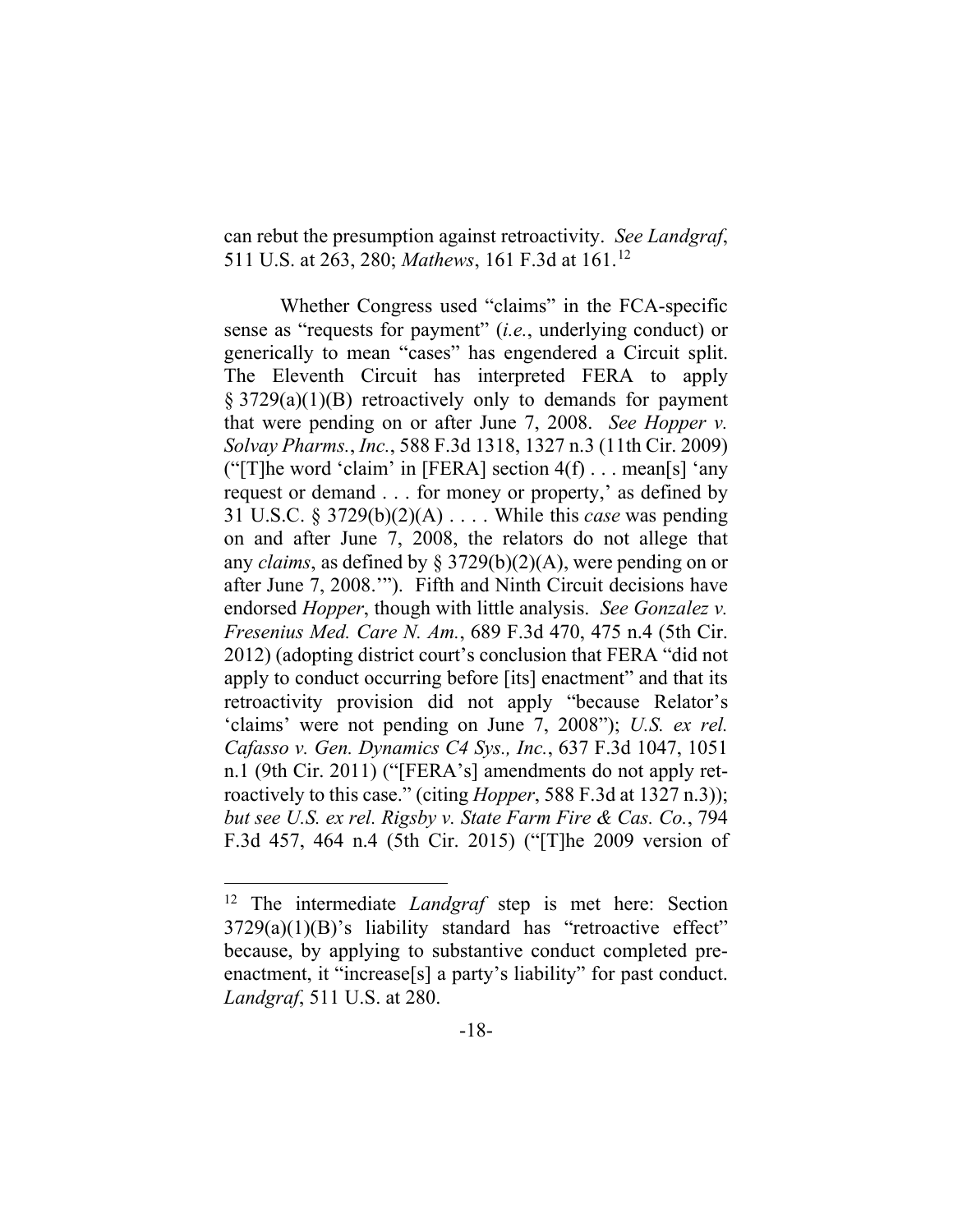$\S$  3729(a)(1)(B), which was formerly  $\S$  3729(a)(2), is retroactively applicable to the Rigsbys' false record count.").

By contrast, the Sixth and Seventh Circuits have rejected *Hopper*'s reading in thorough opinions, holding that Congress used the term "claims" in  $\S$  4(f) of FERA simply to mean cases or lawsuits. *See U.S. ex rel. Garbe v. Kmart Corp.*, 824 F.3d 632, 637–41 (7th Cir. 2016); *Sanders v. Allison Engine Co., Inc.*, 703 F.3d 930, 936–42 (6th Cir. 2012). The Second Circuit has seemingly reached the same conclusion, though without detailed analysis. *See U.S. ex rel. Kirk v. Schindler Elev. Corp.*, 601 F.3d 94, 113 (2d Cir. 2010) (concluding that  $\S 3729(a)(1)(B)$  applied "[b]ecause Kirk's claim was filed in March 2005, and was pending as of June 7, 2008"), *rev'd on other grounds*, 563 U.S. 401 (2011).

We agree with the more comprehensive decisions and conclude, following the Sixth and Seventh Circuits, that Congress used "claims" generically in FERA's retroactivity provision to mean cases or lawsuits. At any rate, Congress's intent to apply  $\S 3729(a)(1)(B)$  to all cases pending on or after June 7, 2008 is sufficiently clear. Whether as an express command under the first step of *Landgraf*, or consistent with Congress's clear intent under the last *Landgraf* prong, FERA subjects Farfield's pre-2008 conduct to  $\S 3729(a)(1)(B)$ .

*1. In context, "claims" can only mean cases.* Proponents of limiting FERA's retroactivity, including Farfield, urge that the FCA's definition of "claim" controls Congress's use of "claims" in  $\S 4(f)(1)$ . But the mere fact that "claim" is a defined term does not mean that it is used in that technical sense every time it appears in the statute. "A given term in the same statute may take on distinct characters from association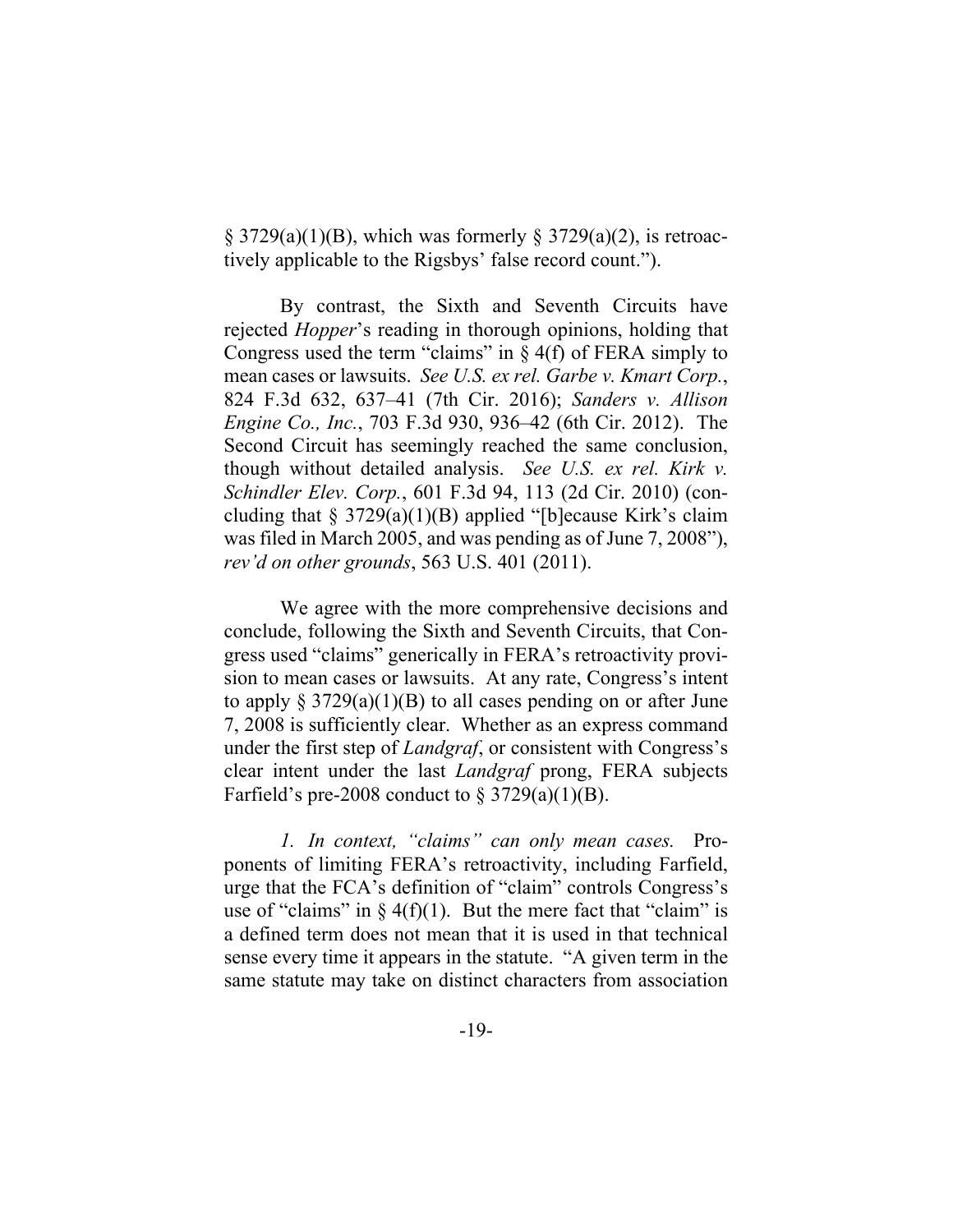with distinct statutory objects calling for different implementation strategies." *Envtl. Def. v. Duke Energy Corp.*, 549 U.S. 561, 574 (2007). With "several commonly understood meanings among which a speaker can alternate in the course of an ordinary conversation, without being confused or getting confusing," the word "claim" eschews the presumption of uniform usage. *Gen. Dynamics Land Sys., Inc. v. Cline*, 540 U.S. 581, 595 (2004). Indeed, § 4(f)(1) speaks of "claims *under the False Claims Act*," and FERA elsewhere uses "claims" as synonymous with cases. So Congress did not use "claims" in its technical sense in FERA's retroactivity clause.

First, in the specific context of the retroactivity provision, replacing "claims" with the word's technical definition "makes no sense." *Kmart*, 824 F.3d at 640. Doing so yields this: "all request[s] or demand[s], whether under a contract or otherwise, for money or property . . . under the [FCA] that are pending on or after June 7, 2008." It would be anomalous for Congress to say that a request for payment is submitted "under" a statute that only comes into play if the request violates (or is alleged to violate) it. *See, e.g.*, Matthew Titolo, *Retroactivity and the Fraud Enforcement and Recovery Act of 2009*, 86 IND. L.J. 257, 289 (2011). The FCA and its liability standards are more naturally understood to apply only once an allegedly fraudulent request for payment is made, and a civil action filed. *Sanders*, 703 F.3d at 938 & n.3; *see Kmart*, 824 F.3d at 640 ("Rather, a claim 'under the [FCA]' is a legal action by the government or a relator to recover fraudulently obtained funds." (alteration in original) (citations omitted)). To harmonize the technical definition of "claims" with the retroactivity clause, one must exclude the later phrase "under the False Claims Act." That we are loath to do. *See, e.g.*, *Colautti v. Franklin*, 439 U.S. 379, 392 (1979) ("[A] statute should be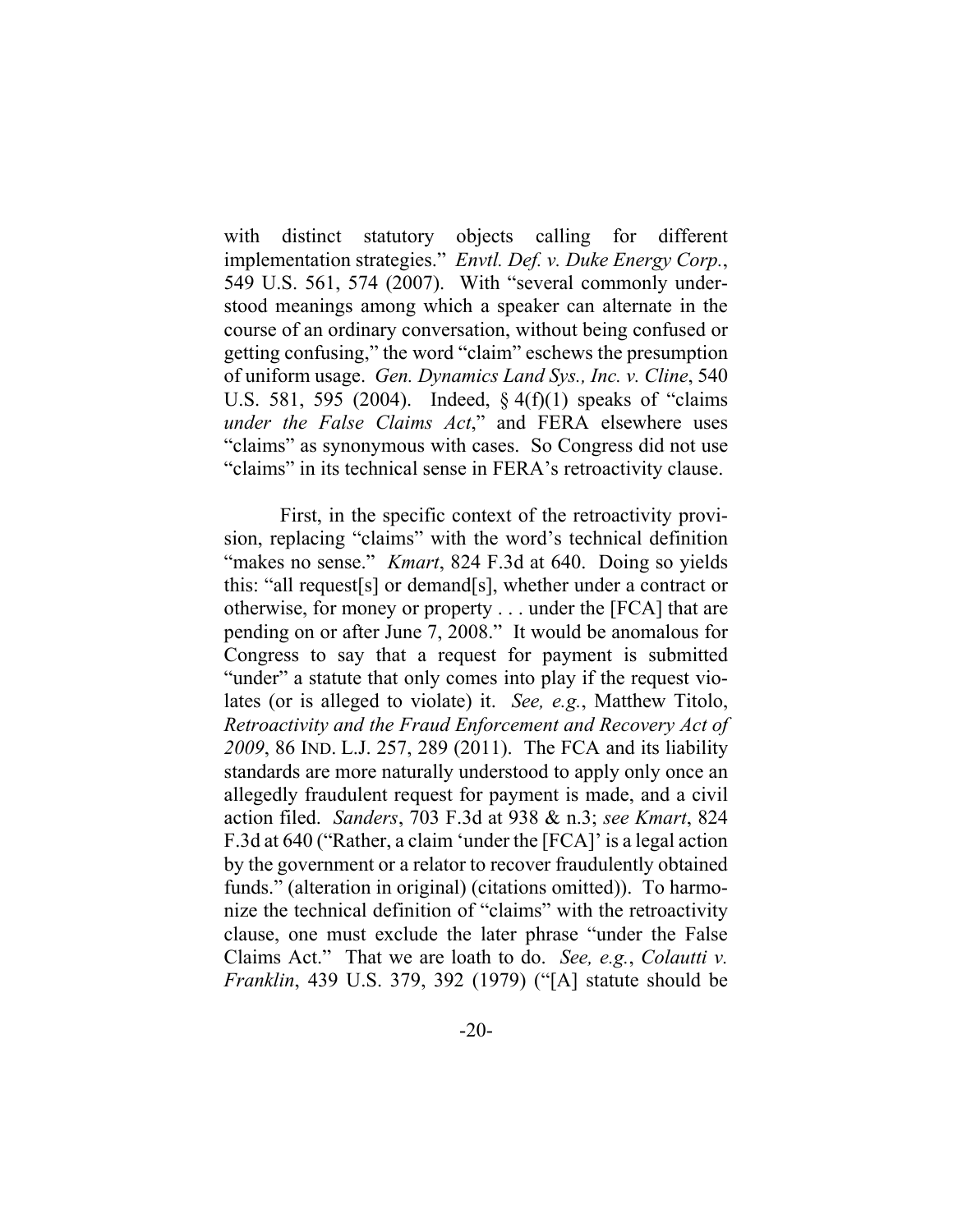interpreted so as not to render one part inoperative." (citation omitted)); *United States v. Bass*, 404 U.S. 336, 344 (1971) ("[C]ourts should interpret a statute with an eye to the surrounding statutory landscape and an ear for harmonizing potentially discordant provisions . . . ."). The generic reading of "claims," on the other hand, avoids rendering superfluous the phrase "under the False Claims Act."<sup>13</sup>

Second, interpreting "claims" to mean legal actions reflects the broader statutory landscape. The FCA uses "claims" synonymously with "cases." *See, e.g.*, 31 U.S.C. § 3730(c)(5) ("the Government may elect to pursue its claim"); § 3730(d)(1) (discussing relator's right to receive "proceeds of the action or settlement of the claim");  $\S 3730(d)(2)$  ("the person bringing the action or settling the claim");  $\S 3730(d)(4)$  ("if . . . the court finds that the claim of the person bringing the action was clearly frivolous"); § 3731(c) ("to clarify or add detail to the claims in which the Government is intervening and to add any additional claims"); § 3732(b) ("Claims Under State Law"). Indeed, when the FCA uses the term in its technical sense, "claim" usually comes after "false" or "fraudulent." *See*  Titolo, *Retroactivity*, at 291.

Granted, the second retroactivity clause of  $\S$  4(f) of FERA uses the word "cases." *See* FERA § 4(f)(2). But the negative contextual implication that Farfield would have us

<sup>&</sup>lt;sup>13</sup> A common generic definition of "claim" is "[a]n interest or remedy recognized at law; the means by which a person can obtain a privilege, possession, or enjoyment of a right or thing; cause of action." *Claim,* BLACK'S LAW DICTIONARY (11th ed. 2019).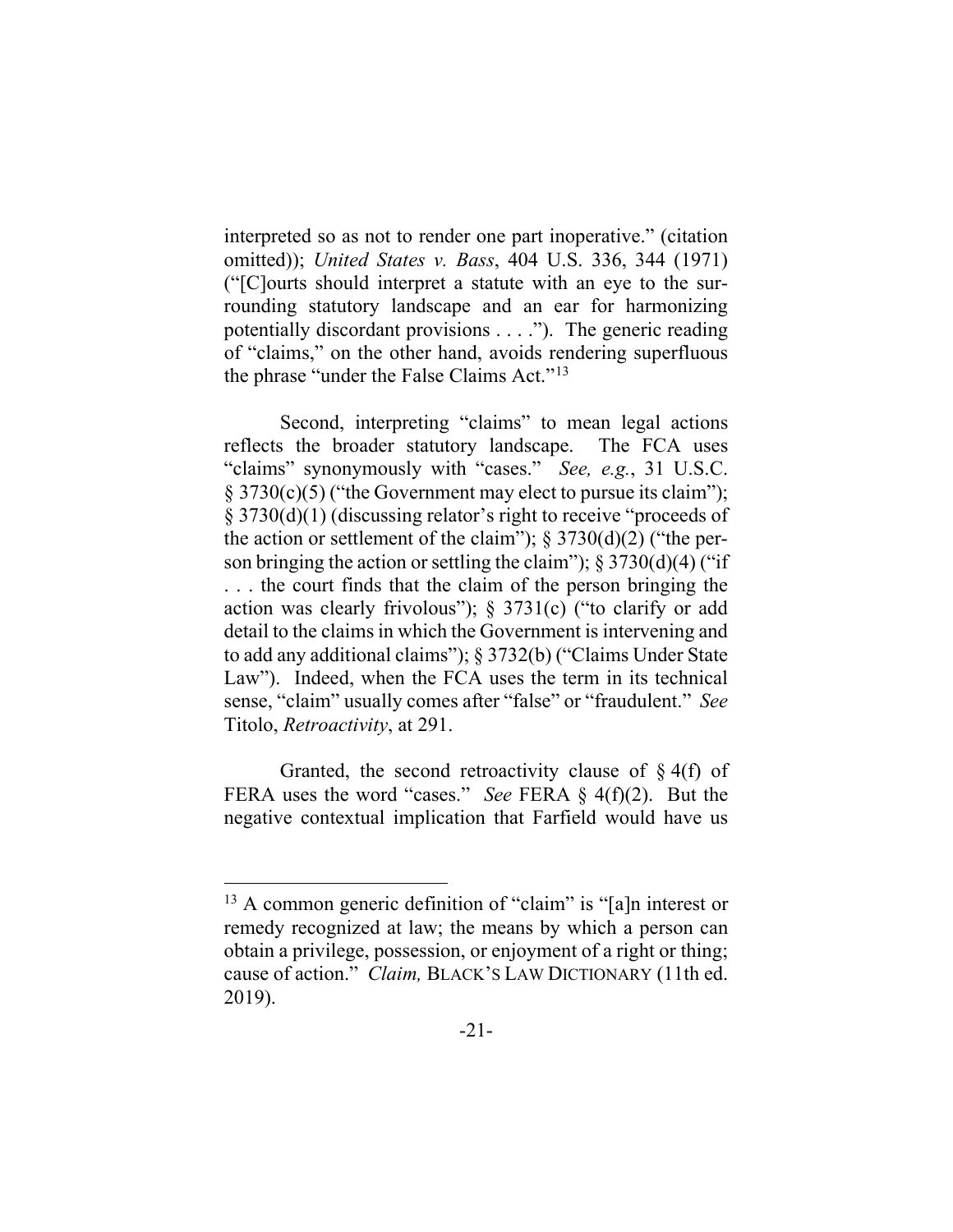draw—that Congress's disparate use of "claims" in the preceding subsection reflects a different intent—is unreasonable.

To begin with, "the presumption that 'disparate inclusion or exclusion' is purposeful is weakened when, as here, the provisions were not joined together or considered simultaneously." *Kmart*, 824 F.3d at 641 (quoting *Sanders*, 703 F.3d at 937) (citation omitted). On the contrary,  $\S\S 4(f)(1)$  and  $4(f)(2)$ of FERA were drafted by different chambers of Congress, at different times. S. 386, 11th Cong. § 4(b) (as reported in Senate, March 5, 2009); S. 386, 11th Cong. § 4(f) (House engrossed amendment, May 6, 2009); *see also* Titolo, *Retroactivity*, at 300. This drafting history undermines any negative inference that Congress's differing word choice in the two subsections signals a different intention.

What's more,  $\S\S 4(f)(1)$  and  $4(f)(2)$  of FERA "address" wholly distinct subject matters." *Martin v. Hadix*, 527 U.S. 343, 356 (1999). So we should not infer that Congress's use of different terms in the two sections is meaningful. Start, as did the *Hadix* Court, with *Lindh.* There, the Court concluded that Congress's use of disparate language regarding pendingcase applicability in two adjacent chapters was intentional because the two chapters addressed overlapping subject matter: "new standards for review of habeas corpus applications by state prisoners" and "new standards for review of habeas corpus applications by state prisoners under capital sentences." *Hadix*, 527 U.S. at 356 (citing *Lindh*, 521 U.S. at 329). In *Hadix,* by contrast, the Court concluded that no such inference followed from disparate pending-case applicability language in two adjacent provisions because the two provisions covered different subject matters: "the propriety of various forms of relief and . . . the immediate termination of ongoing relief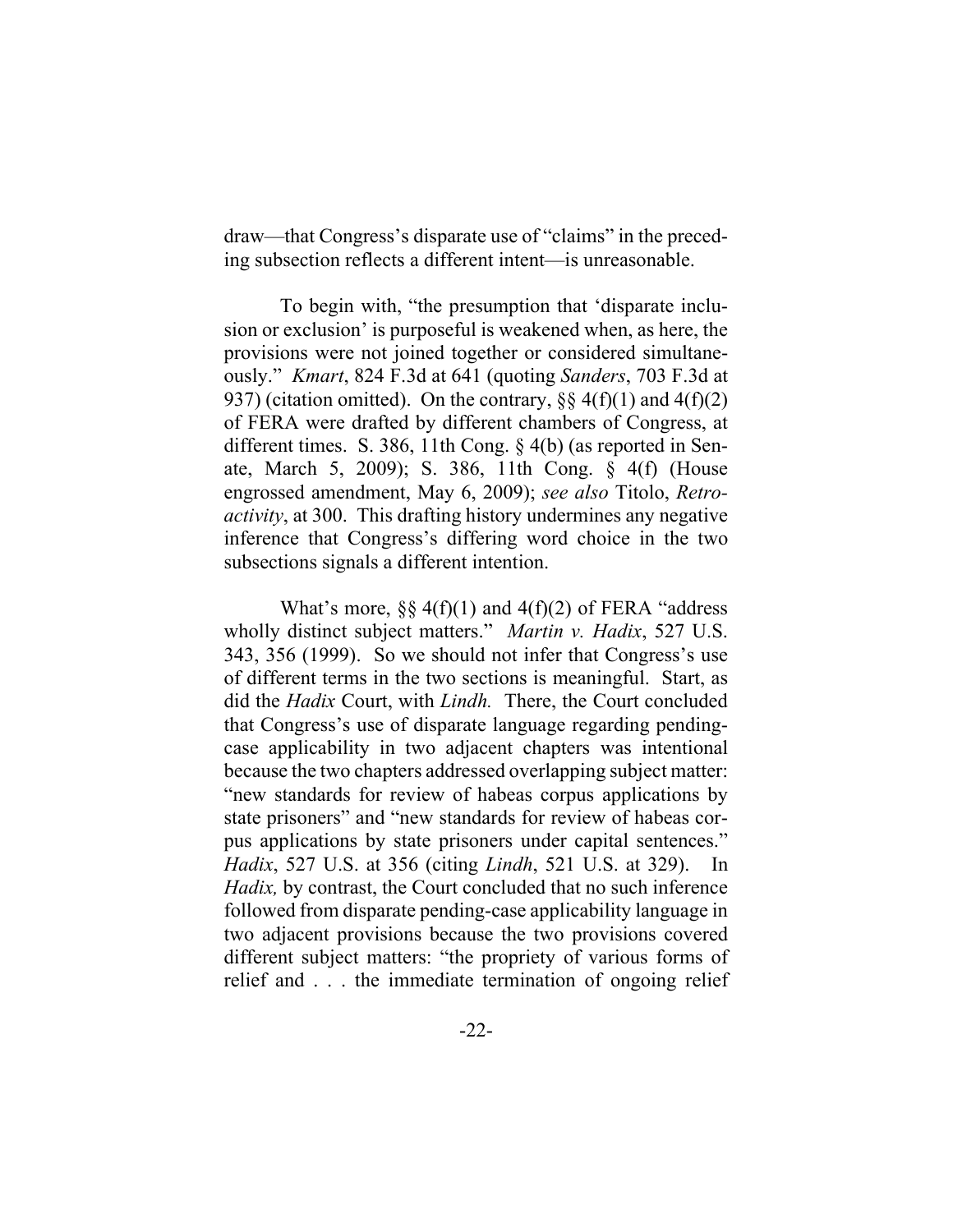orders," in the first, and "the award of attorneys' fees," in the second. *Id.* at 356–57. What was true in *Hadix* is true here: The relevant provisions of FERA concern different subject matters. Section  $4(f)(1)$  discusses retroactive application of the new liability standard in  $\S 3729(a)(1)(B)$ . By contrast, § 4(f)(2) of FERA deals with entirely different subject matter: the retroactivity of changes to FCA provisions relating to procedure and jurisdiction. *See* 31 U.S.C. §§ 3731 ("False claims procedure"), 3733 ("Civil investigative demands"), and 3732 ("False claims jurisdiction"). Concern for the first's retroactivity would thus not necessarily have mirrored that for the second's, so we cannot say that Congress's disparate use of words was intentional.

Tools of statutory interpretation leave us, then, with a provision that admits of only "one interpretation." *INS v. St. Cyr*, 533 U.S. 289, 316–17 (2001) (quoting *Lindh*, 521 U.S. at 328 n.4). By using concrete temporal language ("pending on or after") linked to a pre-enactment date and a word ("claims") whose only logical meaning in context is as a synonym for "cases,"  $\S 4(f)(1)$  of FERA expressly commands that the new liability standard in  $\S 3729(a)(1)(B)$  apply to conduct challenged in a case pending on or after June 7, 2008.14 *See, e.g.*, *St. Cyr*, 533 U.S. at 318–19 (identifying amendment's express application to "conviction[s] . . . entered before, on, or after" enactment date as clear retroactivity statement (internal quotation marks omitted)); *Hadix*, 527 U.S. at 355 (language

<sup>&</sup>lt;sup>14</sup> *Landgraf*'s presumption against retroactivity does not trump other interpretive principles. *Lindh*, 521 U.S. at 324–26. So in deciding the scope of Congress's express command, we do not impose a higher bar for legislative clarity than in other contexts demanding a clear statement.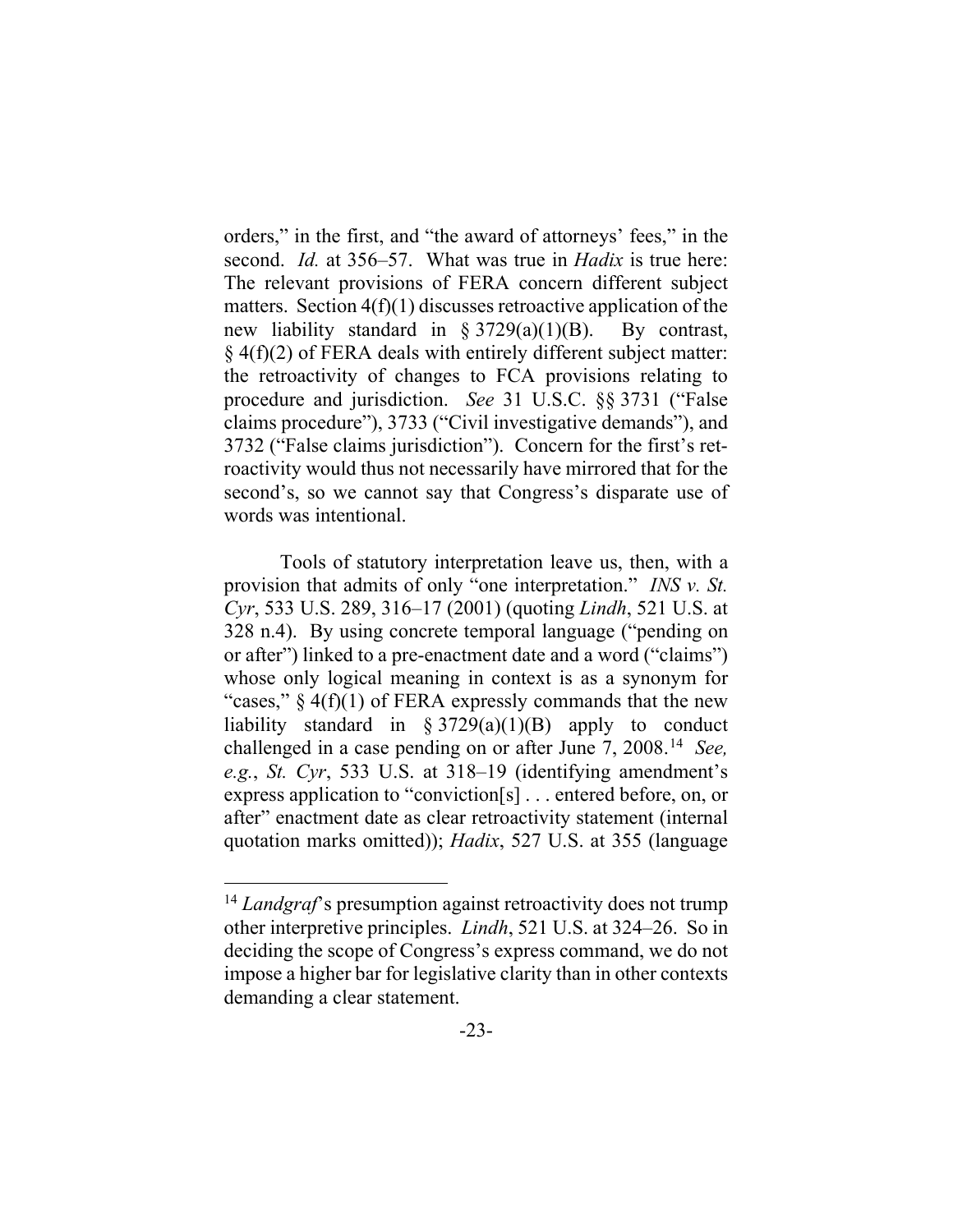applying section "to all prospective relief whether such relief was originally granted or approved before, on, or after the date of the enactment of this title," was clear statement (quotation omitted)); *Graham v. Goodcell*, 282 U.S. 409, 418–419 (1931) (clear statement rule satisfied where new tax refund statute "expressly applied to internal revenue taxes" assessed before pre-enactment date certain).

*2. Congress repudiated* Allison Engine *with clear intent for full retroactivity.* Even if  $\S 4(f)(1)$  lacks an express command to apply  $\S 3729(a)(1)(B)$  retroactively to cases pending on or after June 7, 2008, FERA otherwise shows Congress's clear intent to subject to the new provision relevant conduct, whenever occurring, that was subject to a lawsuit pending on or after that date. That clear intent suffices to rebut the presumption against retroactively applying  $\S 3729(a)(1)(B)$  in such a manner. *See, e.g.*, *Landgraf*, 511 U.S. at 272–73, 280; *Mathews*, 161 F.3d at 166–70.

The Supreme Court's decision in *Rivers v. Roadway Express, Inc.*, 511 U.S. 298 (1994), is instructive. At issue was the retroactivity *vel non* of § 101 of the Civil Rights Act of 1991, which defines "make and enforce contracts" in 42 U.S.C. § 1981 to include "the making, performance, modification, and *termination of contracts*, and the enjoyment of all benefits, privileges, terms, and conditions of the contractual relationship." § 1981(b) (emphasis added). Section 101 was passed in the wake of *Patterson v. McLean Credit Union*, 491 U.S. 164 (1989), which held that § 1981 "does not apply to conduct which occurs after the formation of a contract." *Id.* at 171. Section 101 thus enlarged the category of conduct that is subject to § 1981 liability to include all aspects of the contractual relationship, including termination. *Rivers*, 511 U.S. at 303.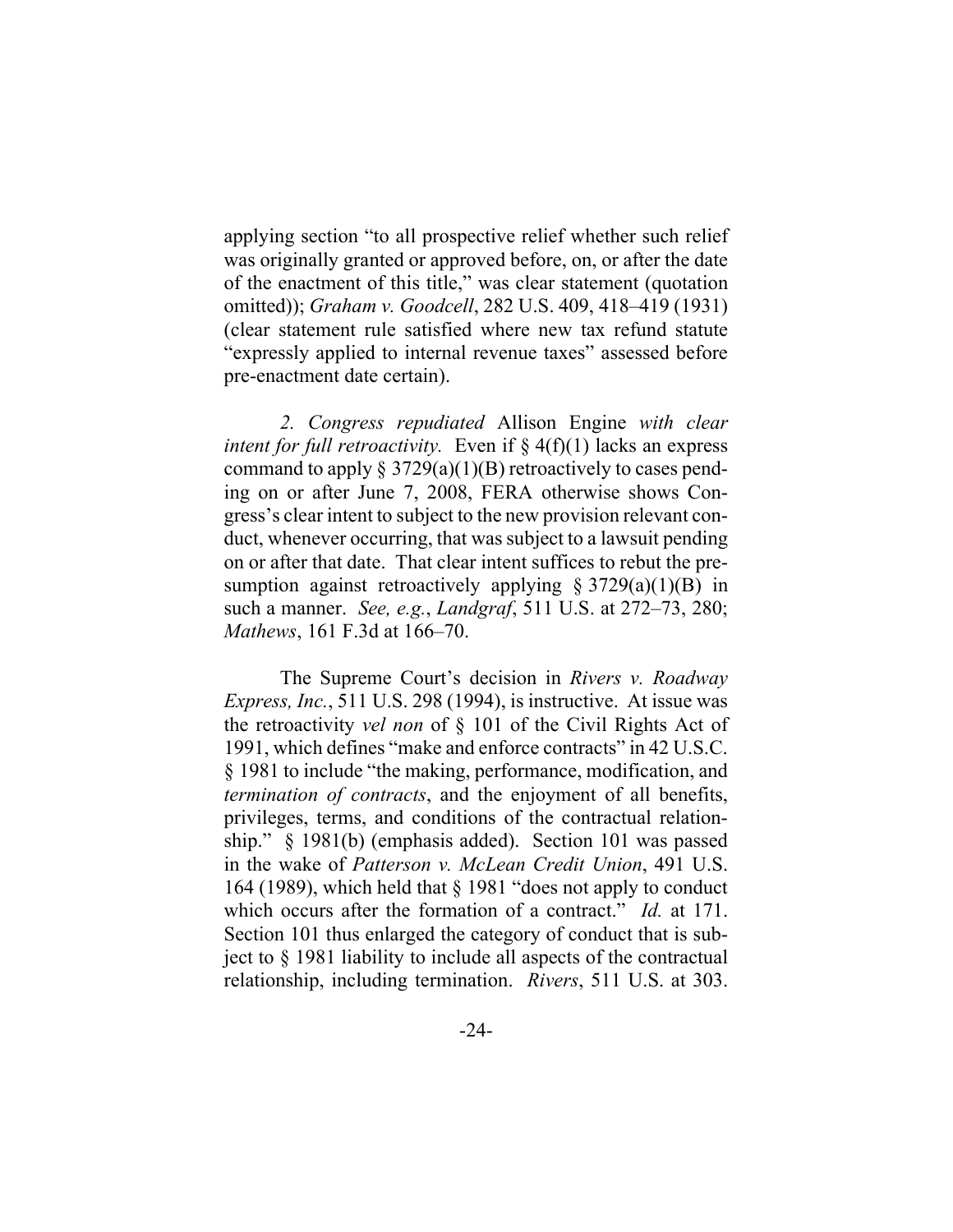The *Rivers* petitioners, garage mechanics covered by a collective-bargaining agreement who were allegedly fired in 1986 for racially discriminatory reasons, argued that  $\S 101$  of the 1991 Act applied retroactively because their appeal was pending at the time of its passage. *Id.* at 301–03.

In rejecting the petitioners' arguments, the *Rivers* Court contrasted the 1991 Act with a prior version of the bill that the President had vetoed. The Court stated that Congress clearly intended for the vetoed bill to apply retroactively: Its express purpose was to "respond to the Supreme Court's recent [*Patterson*] decision[] by restoring the civil rights protections that were dramatically limited [there]by." *Id.* at 307–08 (quoting S. 2104, § 2(b)(1) (alterations omitted)). The section of the bill responding to *Patterson* was titled "Restoring Prohibition Against All Racial Discrimination in the Making and Enforcement of Contracts." 511 U.S. at 307 (quoting S. 2104, § 12). The bill also included a provision establishing "that the amendment to § 1981 'shall apply to all proceedings pending on or commenced after' the date of the *Patterson* decision." 511 U.S. at 307–08 (quoting S. 2104,  $\S$  15(a)(6)).<sup>15</sup>

By contrast, the statute enacted in 1991 lacks comparable language about its application to pending proceedings, describes its function as "*expanding* the scope of relevant civil rights statutes" rather than *restoring* pre-existing rights, and "lacks any direct reference to cases arising before its enactment, or to the date of the *Patterson* decision." 511 U.S. at 308 (quoting Act of 1991 § 3(4), 105 Stat. 1071). So the Court

<sup>15</sup> The *Rivers* Court also discussed legislative history. *See, e.g.*, 511 U.S. at 306 n.6, 308. We rest our decision solely on the text of FERA and the implications following directly from it.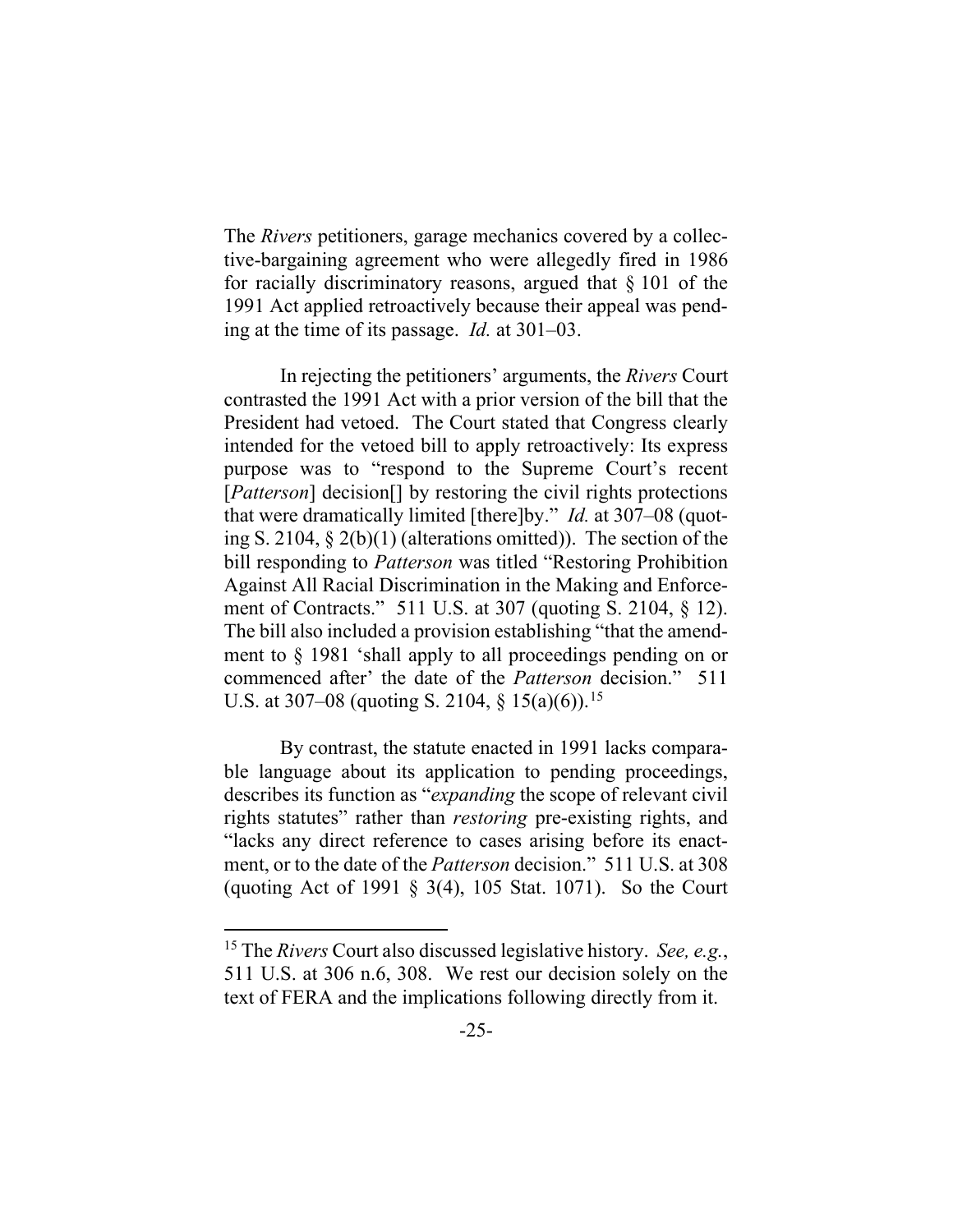could glean from the 1991 Act only that it was passed in response to *Patterson*. *See id.* at 308–09; *see also id.* at 304– 05 (noting that legislatively overruling Supreme Court decision, without more, does not "reveal whether Congress intends the 'overruling' statute to apply retroactively to events that would otherwise be governed by the judicial decision").

Like the vetoed bill in *Rivers* that sought to "restore" pre-existing rights supposedly trammeled by a Supreme Court decision, FERA's amendments to the FCA after *Allison Engine* are expressly meant "to reflect the original intent of the law." FERA § 4(f) (heading). And in setting §  $3729(a)(1)(B)$ 's effective date as June 7, 2008—a Saturday, and two days before the decision—Congress abrogated *Allison Engine*'s construction of what was then  $\S 3729(a)(2)$  to the fullest possible extent "without reopening judgments that were already final when *Allison Engine* was decided." *Kmart*, 824 F.3d at 640; *see also Plaut v. Spendthrift Farm, Inc.*, 514 U.S. 211, 217–19 (1995) (explaining that Congress cannot reopen final judgments without triggering separation-of-powers concerns).

Conversely, Farfield's interpretation of "claims" would subvert Congress's intent to undo the effect of *Allison Engine*  to the maximum extent possible. Indeed, on that reading, what significance would attach to Congress' May 2009 choice of a June 2008 date? Just as FCA defendants in prior cases could not explain Congress's choice of retroactivity date, *see, e.g.*, *Kmart*, 824 F.3d at 640 (concluding that Kmart's reading rendered June 7, 2008 date meaningless), Farfield fails to do so as well.

Reasons rooted in federal procedure also counsel against Farfield's reading. "When a new law makes clear that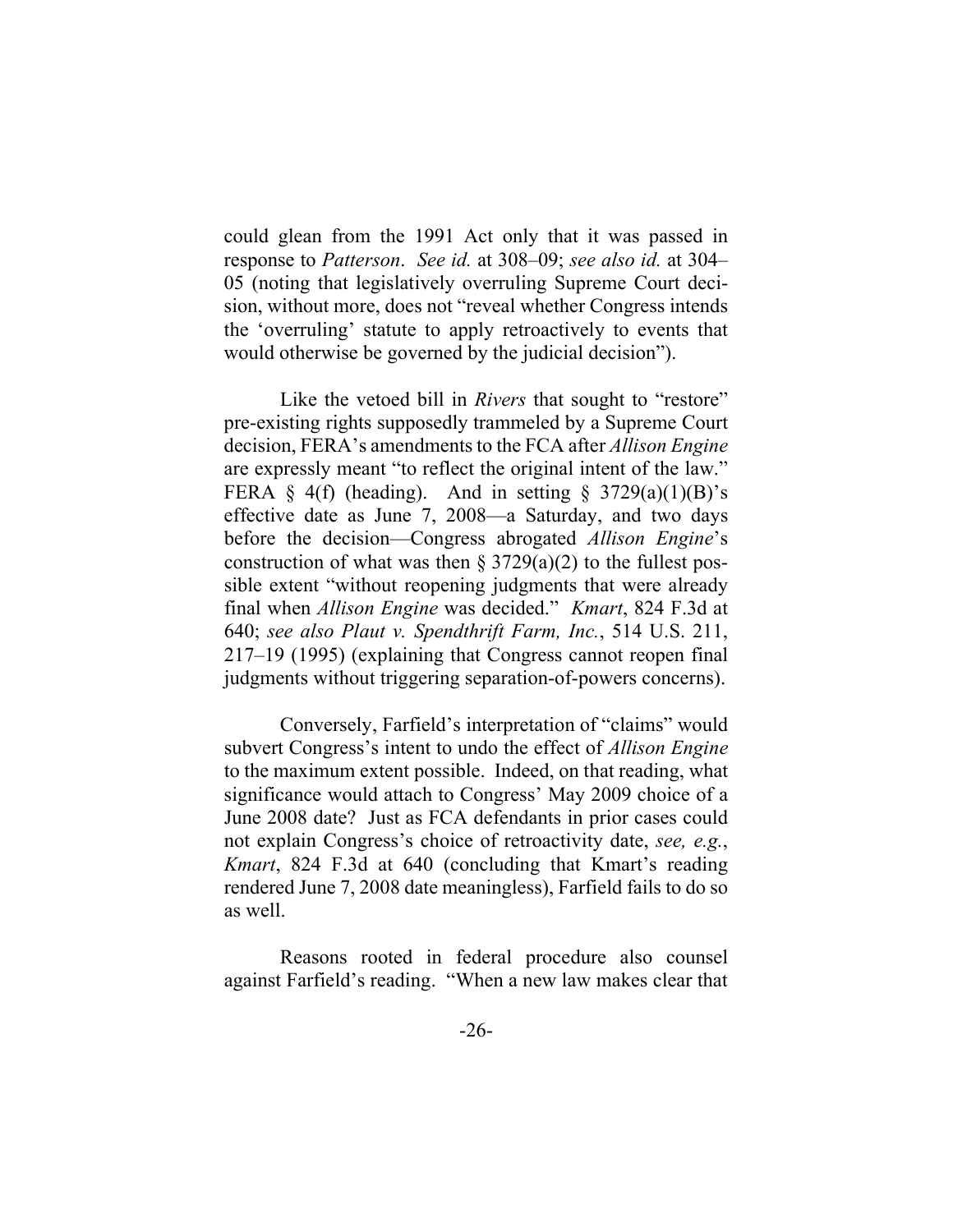it is retroactive, an appellate court must apply that law in reviewing judgments still on appeal that were rendered before the law was enacted, and must alter the outcome accordingly." *Plaut*, 514 U.S. at 226 (citations omitted). And even Farfield concedes that FERA's choice of a pre-enactment effective date for  $\S 3729(a)(1)(B)$  means that Congress expressly commanded retroactivity, if only for underlying conduct occurring on or after June 7, 2008. But reading "claims" as the defined term would require post-FERA appellate courts to deviate from the *Plaut* rule when reviewing judgments related to pre-June 7, 2008 conduct, without a separate directive from Congress (or anyone else) to do so.

FERA's express purpose of "clarify[ing]" the FCA "to reflect the original intent of the law" and the pre-enactment effective date chosen for  $\S 3729(a)(1)(B)$  reveal Congress's clear intent that the provision be applied retroactively to all conduct, whenever occurring, that was the subject of a nonfinal lawsuit at the time of (or after) *Allison Engine*.

\* \* \*

There is no reasonable contextual reading of  $\S$  4(f) of FERA other than that it mandates applying  $\S 3729(a)(1)(B)$  to cases pending on or after June 7, 2008. That makes it an express retroactivity command. At all events, Congress's stated purpose in passing FERA was to reinstitute the FCA's "original intent" rather than expand its coverage, something highlighted by its pre-enactment date preceding *Allison Engine*  by two non-business days. Reading "claims" as "cases" reflects that intent and recognizes Congress's overruling of *Allison Engine* to the fullest extent allowed by the Constitution.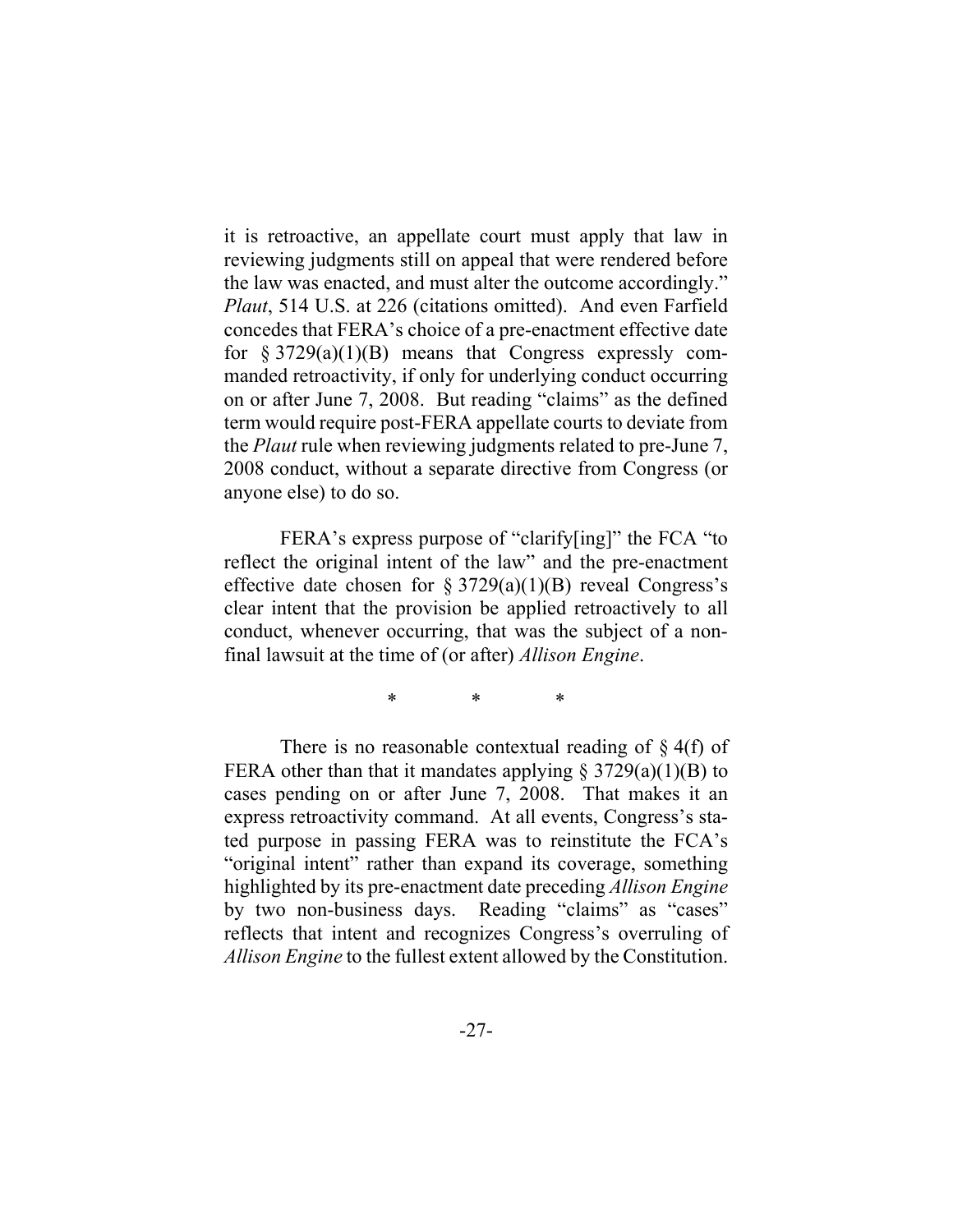3. *Applying*  $\frac{2}{3}$  3729(a)(1)(B) does not violate the Ex Post Facto *Clause.* To be sure, even a law that Congress intended to apply retroactively may offend the Constitution's *Ex Post Facto* Clause or otherwise fail to satisfy due process.<sup>16</sup> Farfield argues that retroactively applying  $\S 3729(a)(1)(B)$ 's liability standard amounts to an unlawful *ex post facto* criminal penalty. We disagree, as have most federal courts to pass on such claims. *See, e.g.*, *Sanders*, 703 F.3d at 948; *see also U.S. ex rel. Miller v. Bill Harbert Int'l Const., Inc.*, 608 F.3d 871, 878–79 (D.C. Cir. 2010); *Genty v. Resolution Tr. Corp.*, 937 F.2d 899, 912 & n.7 (3d Cir. 1991) (recognizing that FCA's multiple damages provision is not punitive but provides for "liquidated damages to assure the plaintiff's full compensation" (citing *United States v. Bornstein*, 423 U.S. 303, 315  $(1976)$ .

<sup>&</sup>lt;sup>16</sup> Though Farfield stresses that its conduct here—reckless violations of worker-classification regulations—is inoffensive, it makes no argument that § 4(f) of FERA violates the Due Process Clause by failing to advance a rational legislative purpose. *See, e.g.*, *Pension Benefit Guar. Corp. v. R.A. Gray & Co.*, 467 U.S. 717, 730 (1984). Any due process argument is thus forfeited. *See, e.g.*, *N.J. Dep't of Env't Prot. v. Am. Thermoplastics Corp.*, 974 F.3d 486, 492 n.2 (3d Cir. 2020) ("argument . . . vaguely presented without legal or factual support . . . is forfeited"). And we would reject such a claim even if preserved because, as noted in *Sanders*, 703 F.3d at 948–49, Congress rationally sought to correct to the fullest extent what it deemed an erroneous interpretation of the FCA by passing FERA "to reflect the original intent" of its previously enacted legislation. FERA § 4 (heading).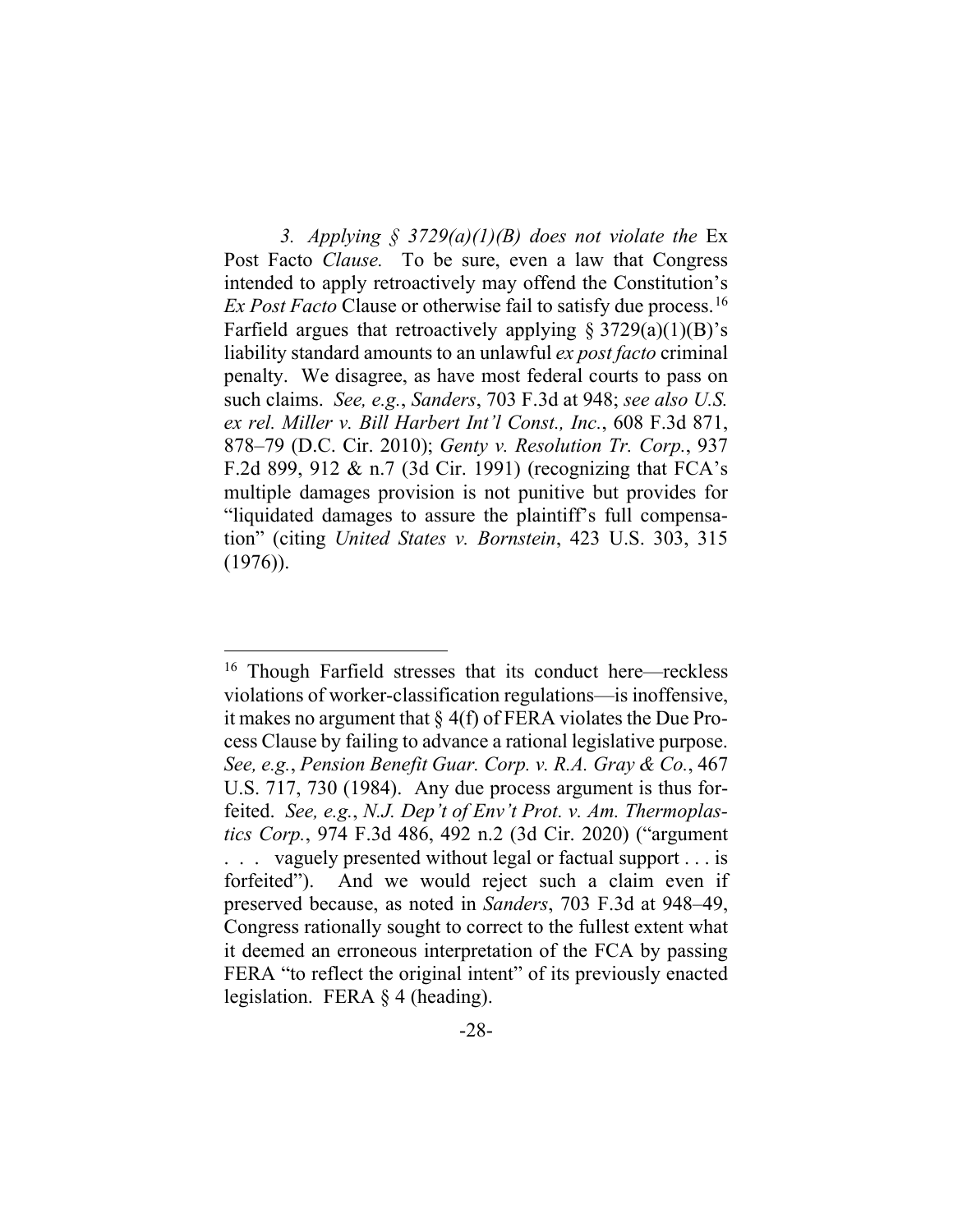Our Constitution provides that "[n]o Bill of Attainder or ex post facto Law shall be passed." U.S. CONST., art. I, § 9. This clause prohibits the enactment of any law that "retroactively alter[s] the definition of crimes or increase[s] the punishment for criminal acts." *Collins v. Youngblood*, 497 U.S. 37, 43 (1990). Applying the Clause requires us first to ask whether Congress "in establishing the penalizing mechanism, indicated either expressly or impliedly a preference for" a civil or criminal label. *Hudson v. United States*, 522 U.S. 93, 99– 100 (1997) (quoting *United States v. Ward*, 448 U.S. 242, 248 (1980)).

Congress intended the FCA to impose a "civil penalty" plus three times the amount of damages sustained by the Government, and for a relator to bring a "civil action" on the Government's behalf for a violation. 31 U.S.C. § 3729(a). The Act also authorizes lawsuits brought in accordance with the Federal Rules of Civil Procedure, and imposes a preponderance-of-theevidence standard of proof. §§ 3732(a), 3731(d). It could hardly be clearer that Congress "meant the statute to establish 'civil' proceedings." *Kansas v. Hendricks*, 521 U.S. 346, 361 (1997).

That said, it is possible for a civil statute to be criminally punitive in effect. But a finding of punitive effect requires the "clearest proof" to override legislative intent based on factors such as

- 1) Whether the sanction involves an affirmative disability or restraint;
- 2) Whether it has historically been seen as punishment;
- 3) Whether it comes into play only upon a finding of scienter;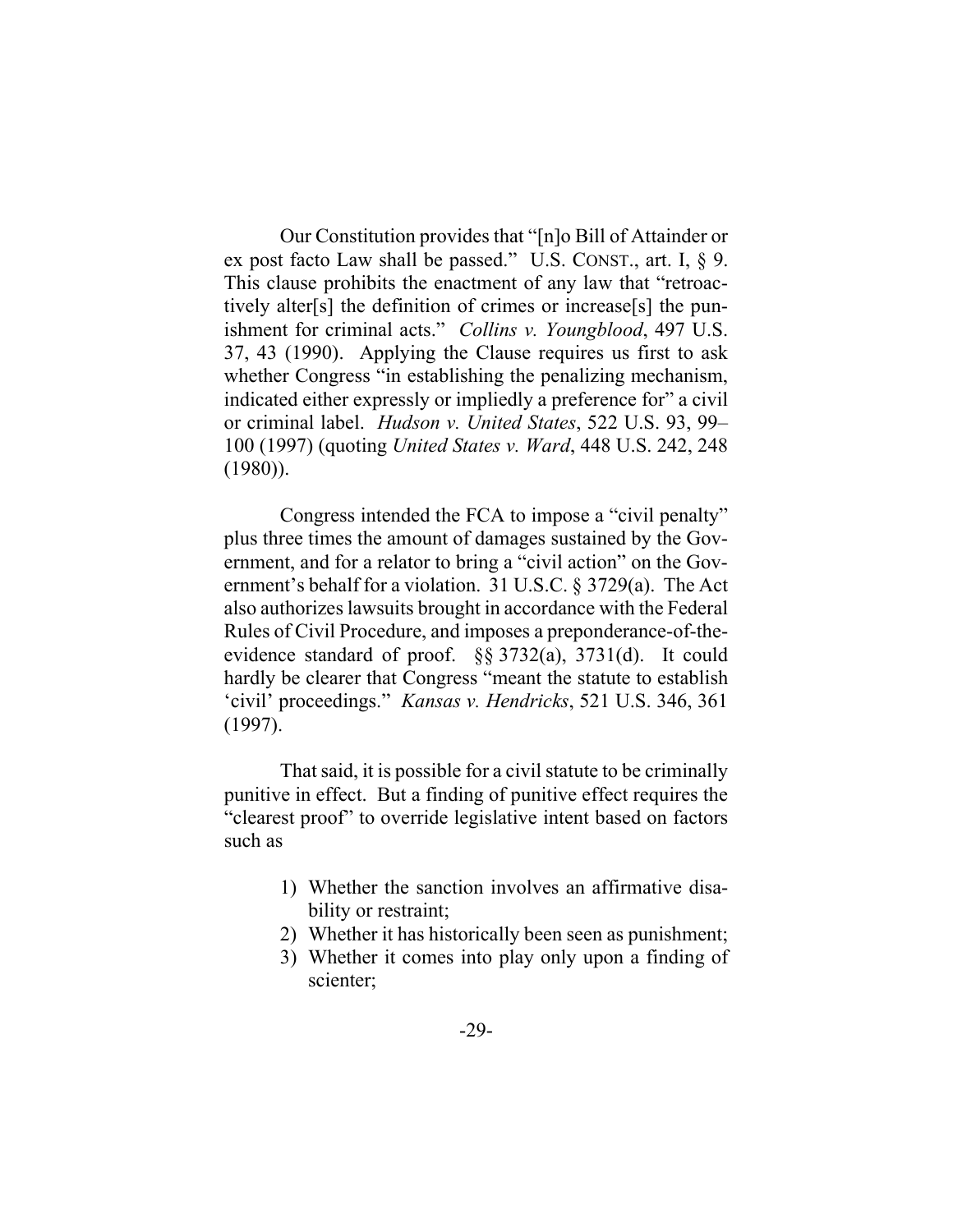- 4) Whether its operation will promote the traditional aims of punishment—retribution and deterrence;
- 5) Whether the behavior to which it applies is already a crime;
- 6) Whether an alternative purpose to which it may rationally be connected is assignable for it; and
- 7) Whether it appears excessive in relation to the alternative purpose assigned.

*See Hudson*, 522 U.S. at 99–100 (citing *Ward*, 448 U.S. at 249; *Kennedy v. Mendoza-Martinez*, 372 U.S. 144, 168–69 (1963)). Taking these factors in turn, we conclude that Farfield has not shown by the "clearest proof" that retroactively applying § 3729(a)(1)(B) amounts to criminal punishment in violation of the *Ex Post Facto* Clause.

First, the FCA's treble damages and civil fines do not involve an affirmative disability or restraint because they do not restrict one's physical liberty similar to imprisonment. *See, e.g.*, *Myrie v. Comm'r*, *N.J. Dept. of Corr.*, 267 F.3d 251, 260– 61 (3d Cir. 2011) (requiring comparison to "infamous punishment of imprisonment" (quoting *Flemming v. Nestor*, 363 U.S. 603, 617 (1960))). This factor does not favor characterizing the FCA as criminally punitive in effect.

Second, the sanction here—monetary penalties—has not historically been viewed as punishment. *See, e.g.*, *Cook Cnty., Ill. v. U.S. ex rel. Chandler*, 538 U.S. 119, 132 (2003) ("Treble damages certainly do not equate with classic punitive damages, which leave the jury with open-ended discretion . . . ."); *Hudson*, 522 U.S. at 104 ("payment of fixed or variable sums of money . . . has also been recognized as enforc [ea]ble by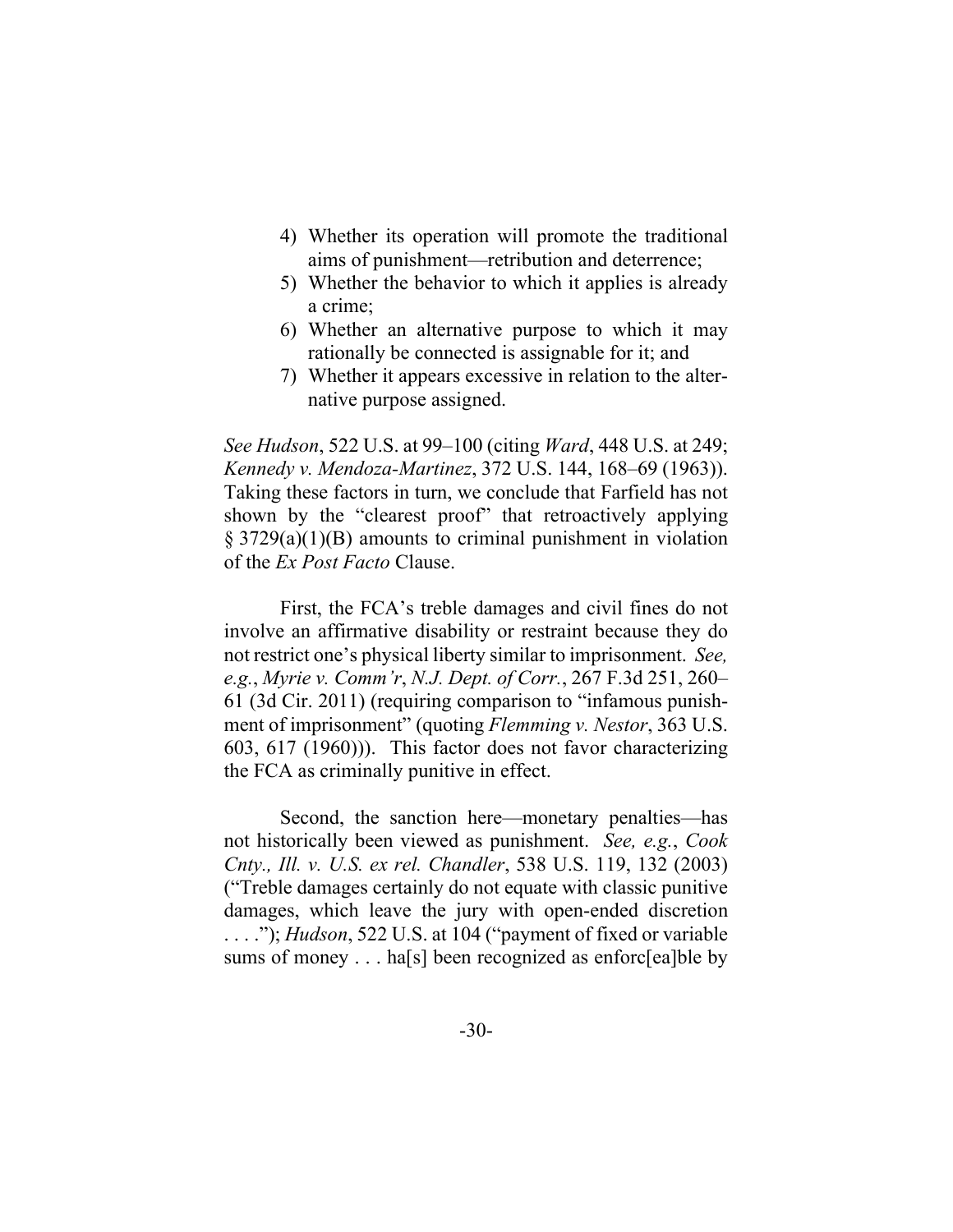civil proceedings" (quotation omitted)). The second factor too disfavors viewing the FCA as criminally punitive.

Third, the post-FERA FCA requires proof only of "reckless disregard" and thus penalizes acts committed without guilty knowledge. 31 U.S.C. § 3729(b)(1); *see United States v. Stadtmauer*, 620 F.3d 238, 255–56 (3d Cir. 2010) (defining "scienter" to include knowledge and willful blindness, but not recklessness). Because the FCA does not come into play only upon a finding of (criminal) scienter, the third factor also suggests that the FCA's effect is civil.

Fourth, the FCA's operation does promote deterrence one of the traditional aims of punishment. Indeed, the original goal of the FCA was to stop massive frauds perpetrated by government contractors during the Civil War. *See, e.g.*, *Bornstein*, 423 U.S. at 309. But "all civil penalties have some deterrent effect." *Hudson*, 522 U.S. at 102 (citations omitted). If the fourth factor favors a determination that the FCA is criminally punitive in effect, then it does so only slightly.

Fifth, the conduct for which the FCA imposes sanctions may also bear criminal liability under 18 U.S.C. § 287. But it's unclear which way this cuts. On one hand, it might stand to reason that the FCA has a criminally punitive effect by targeting behavior that is already a crime. *See, e.g.*, *United States v. One Assortment of 89 Firearms*, 465 U.S. 354, 365 (1984) (citing *Mendoza-Martinez*, 372 U.S. at 168–69). On the other hand, the post-FERA FCA covers more conduct than does the criminal fraudulent-claims statute. 17 *Sanders*, 703 F.3d at 946;

<sup>&</sup>lt;sup>17</sup> Section 287 criminalizes "mak[ing] or present[ing] to any [federal official or agency] any claim upon or against the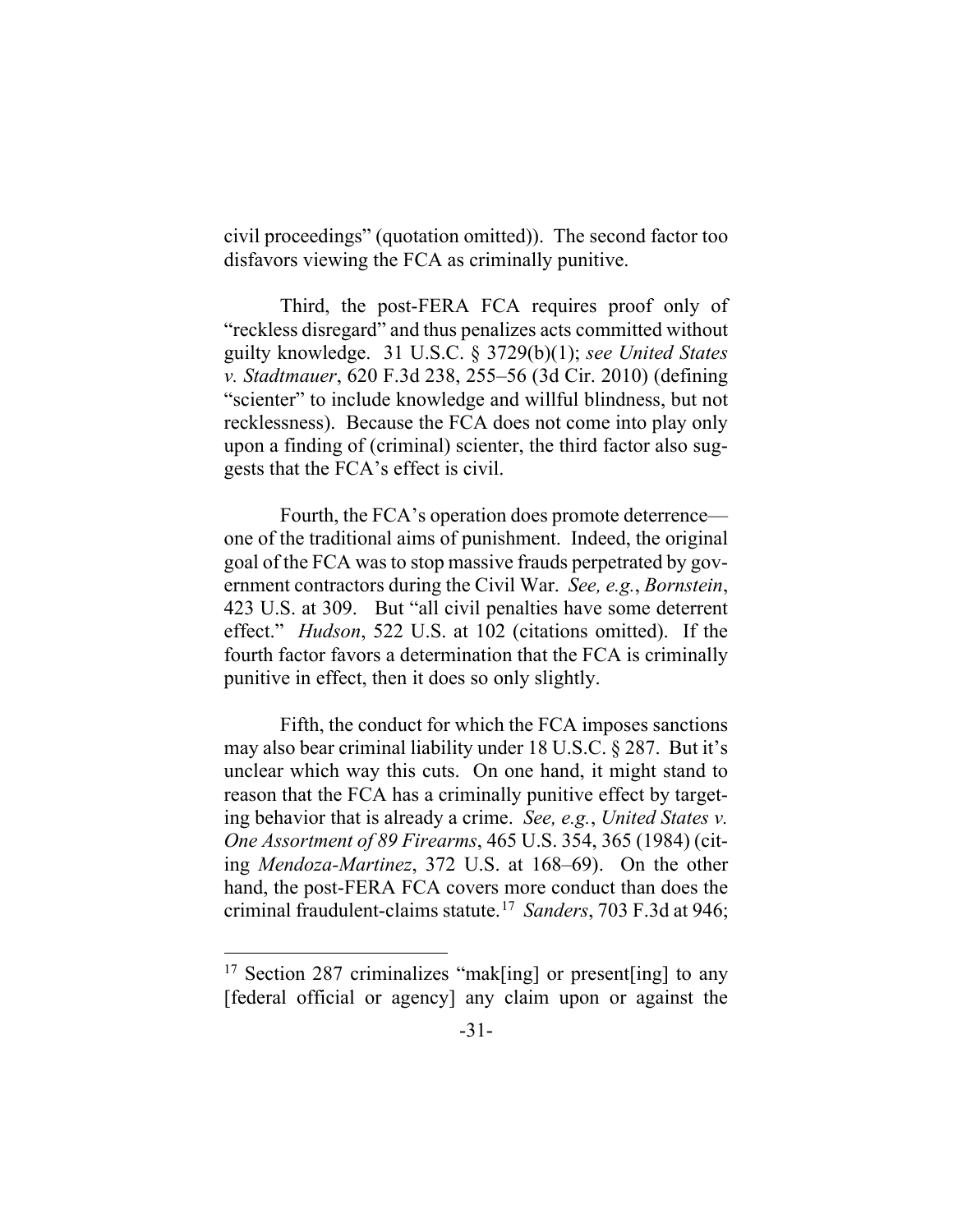*cf. 89 Firearms*, 465 U.S. at 366 ("Congress in fact drafted § 924(d) to cover a broader range of conduct than is proscribed by the criminal provisions of  $\S 922(a)(1)$ ."). And the separate existence of a criminal statute suggests that the civil statute serves a different purpose. *See, e.g.*, *Hudson*, 522 U.S. at 105. This factor thus carries neutral weight or, at best for Farfield, only slightly favors a determination of criminally punitive effect.

Sixth, the FCA's treble damages provision may be assigned a remedial (*i.e.*, compensatory) purpose. *See, e.g.*, *Chandler*, 538 U.S. at 130–31 (stating that "some liability beyond the amount of the fraud is usually 'necessary to compensate the Government completely'" and that "[i]n *qui tam*  cases the rough difference between double and triple damages may well serve not to punish" (quoting *Bornstein*, 423 U.S. at 315)). After all, the FCA does not authorize the award of prejudgment interest or consequential damages, which typically accompany recovery for fraud. *See id.* at 131. Another unique purpose of the FCA's treble damages function is to incentivize private enforcement, "to quicken the self-interest of some private plaintiff who can spot violations and start litigating to compensate the Government, while benefitting himself as well." *Id.* (citation omitted) ("The most obvious indication that the treble damages ceiling has a remedial place under this statute is its *qui tam* feature with its possibility of diverting as much as 30 percent of the Government's recovery to a private relator who began the action."). This alternative remedial purpose supports a conclusion that the FCA operates civilly.

United States, or any department or agency thereof, knowing such claim to be false, fictitious, or fraudulent." 18 U.S.C. § 287.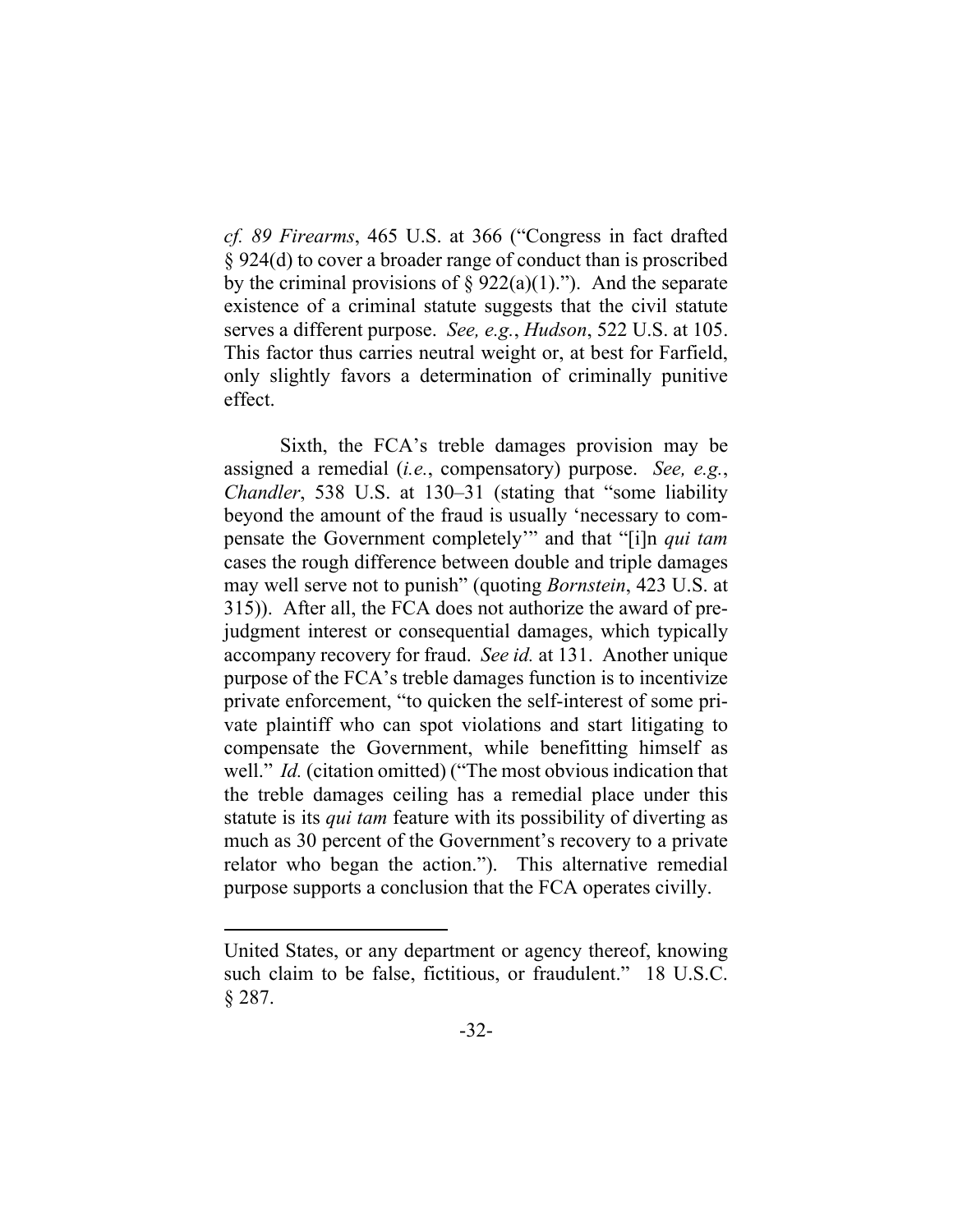Seventh, although recovery can significantly exceed the pecuniary loss sustained directly as a result of the false claims—as it arguably did here—this does not mean that the FCA permits sanctions that are constitutionally excessive in relation to their civil compensatory purpose. Farfield makes much of statements by the Supreme Court that Congress has increased the FCA's civil penalties so that liability is "essentially punitive in nature." *Vt. Agency of Nat. Res. v. U.S. ex rel. Stevens*, 529 U.S. 765, 784–85 (2000). And it is true that the Supreme Court cited this language from *Stevens* in *Universal Health Services, Inc. v. United States ex rel. Escobar*, 136 S. Ct. 1989, 1996 (2016). But other post-*Stevens* cases such as *Chandler*, *supra*, suggest that the Court does not view the *Stevens* characterization as exclusive and also endorses a "softe[r] . . . view of the role of the treble damages available under the FCA." *Sanders*, 703 F.3d at 948 (citing *PacifiCare Health Sys., Inc. v. Book*, 538 U.S. 401, 405–06 (2003)). The most we can say is that the seventh factor "weakly favor[s] a finding of punitive effect," *Sanders*, 703 F.3d at 948, making it only—at best for Farfield—the third factor (out of seven) to cut in that direction. And none of those three are strong indicators. So we lack the "clearest proof" necessary to override Congress's intent that the FCA be civil in nature.

\* \* \*

We therefore conclude that the FCA's treble damages and civil penalties do not violate the *Ex Post Facto* Clause so as to vitiate Congress's express command or, alternatively, clear intent that  $\S 3729(a)(1)(B)$  apply retroactively to cases pending on or after June 7, 2008.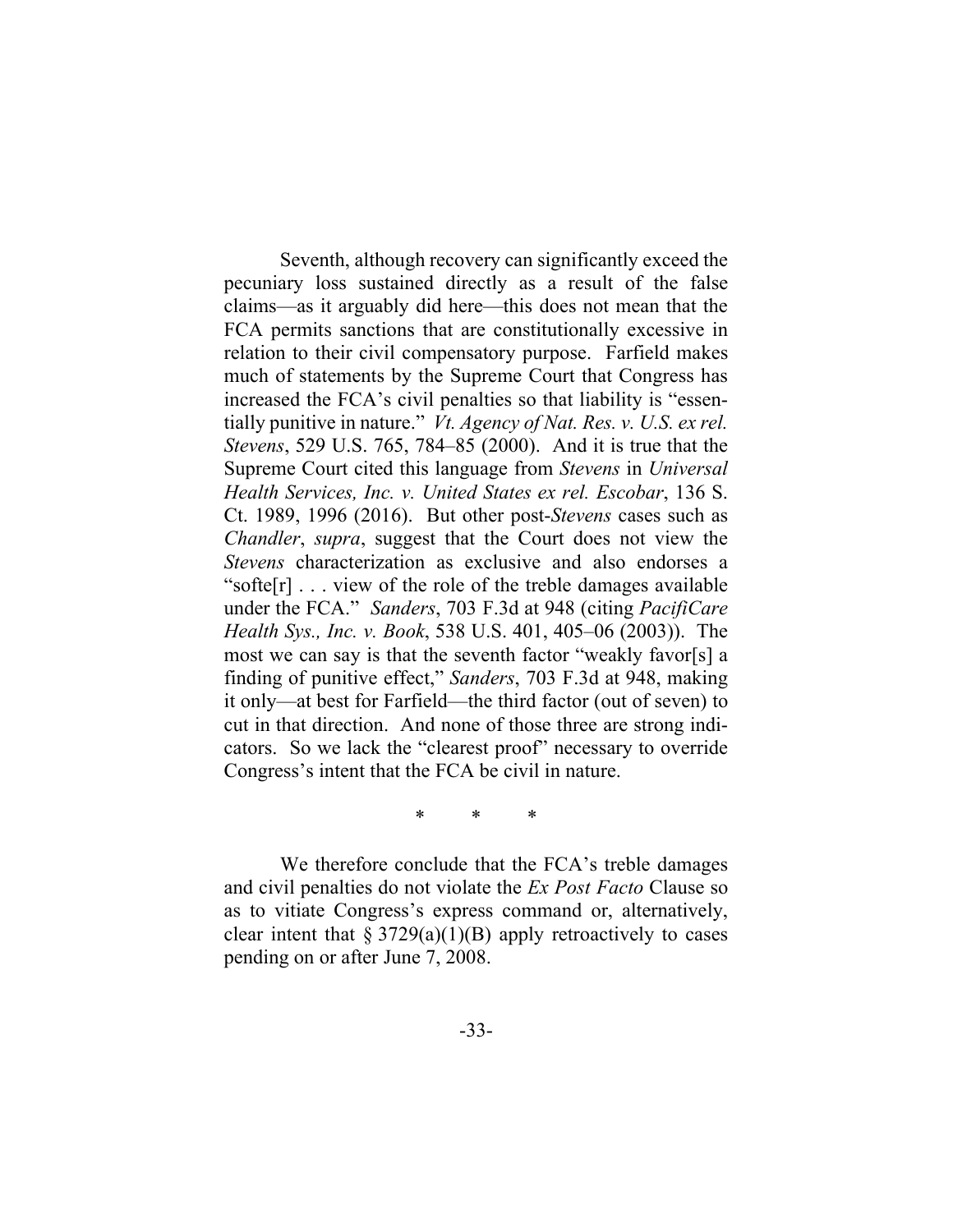## **B. Farfield Misclassified Its Employees.**

Farfield next contends that the District Court erred in adopting the Special Master's conclusion that it misclassified certain of its employees as groundmen and laborers when what they actually performed was lineman work. First, Farfield urges, the record shows that a lineman was present on nearly every job site on the Project and, because a groundman was permitted to assist a lineman in performing all the relevant tasks, there was no misclassification. Second, Farfield presses that whatever the local industry practice, its worker classifications were proper because they did not violate Local 126's CBAs. Neither argument carries the day.

*1. No clear error in finding that groundmen were not "assisting" linemen.* The Special Master's factfinding disposes of Farfield's first contention because he found the relevant testimony of Farfield's witnesses "not . . . credible." A292 (Findings of Fact ¶ 144). Neither the Special Master's findings of fact, nor the District Court's adoption of his R&R, were clearly erroneous. Fed. R. Civ. P. 52(a)(6); *U.S. Gypsum Co.*, 333 U.S. at 395. The evidence did not support a finding that groundmen and laborers were simply helping linemen install conduit or pull wire. Testimony highlighted that many groundmen and laborers performed all tasks associated with conduit installation and wire pulling. Other proof told a similar tale. For example, most crews were not limited in the work they performed; forepersons did not receive any training or instruction from Farfield on how to assign workers of different classifications to different tasks; classifications played only a minor role in the assignment of work to members of a crew; and tasks associated with "installing conduit and pulling were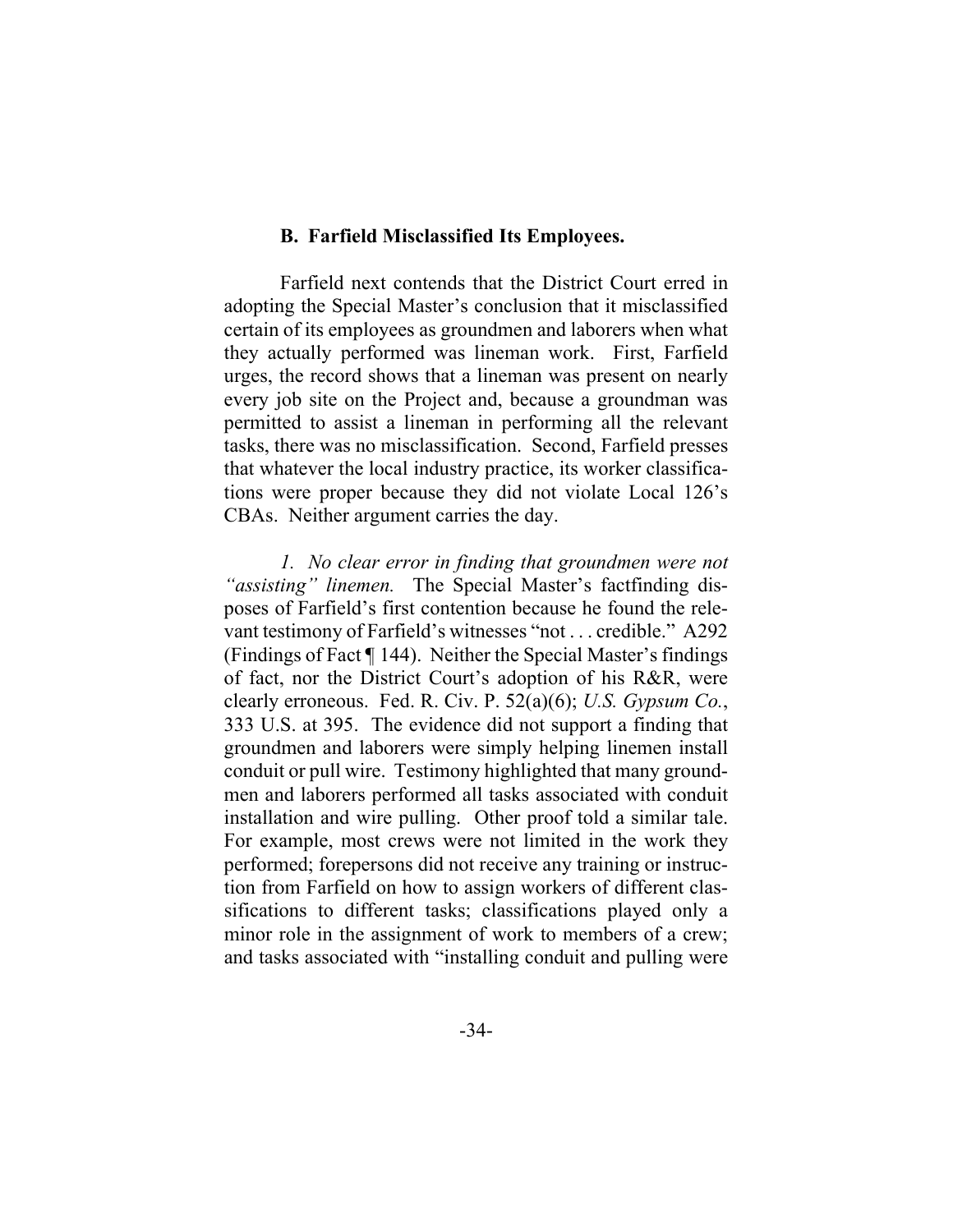not performed by any particular classification" but by "all workers on a crew." A290–91 (Findings of Fact  $\P$  133–41).

*2. Local industry practice controls the propriety of worker classification.* Farfield points out that nothing in contemporaneous CBAs negotiated by Local 126 restricted the work that a groundman could do, other than certain tasks not relevant here. These CBAs provided that the employer "ha[s] no restrictions, except those specifically provided for [herein], in planning, directing and controlling the operation of all his work [and] in deciding the number and kind of Employees to properly perform the work." A853. So Farfield protests that it could classify workers based on what it views as the CBAs' permissive approach to the duties of groundmen. But neither the case law nor DOL authority supports that proposition. Under the Davis-Bacon Act, Farfield's obligations flowed from *local industry practices* that sharply limited the range of electrical work that groundmen may perform.

Davis-Bacon decisions establish that "[w]age determinations implicitly include the locally prevailing practice of classifying jobs [and] [w]here collective bargaining agreements form the basis of wage determinations, *the practice of local signatory unions is conclusive*." *Abhe & Svoboda, Inc. v. Chao*, 508 F.3d 1052, 1058–59 (D.C. Cir. 2007) (emphasis added) (citations omitted) (citing *In the Matter of Fry Bros. Corp.*, WAB Case No. 76-06, 1977 WL 24823, at \*6 (June 14,  $1977)$ ).<sup>18</sup> And the DOL instructs that, when classifications are

<sup>18</sup> Circuits other than the D.C. Circuit follow *Fry Brothers*. *See, e.g.*, *U.S. ex rel. Plumbers & Steamfitters Loc. Union No. 38 v. C.W. Roen Const. Co.*, 183 F.3d 1088, 1093–94 (9th Cir. 1999).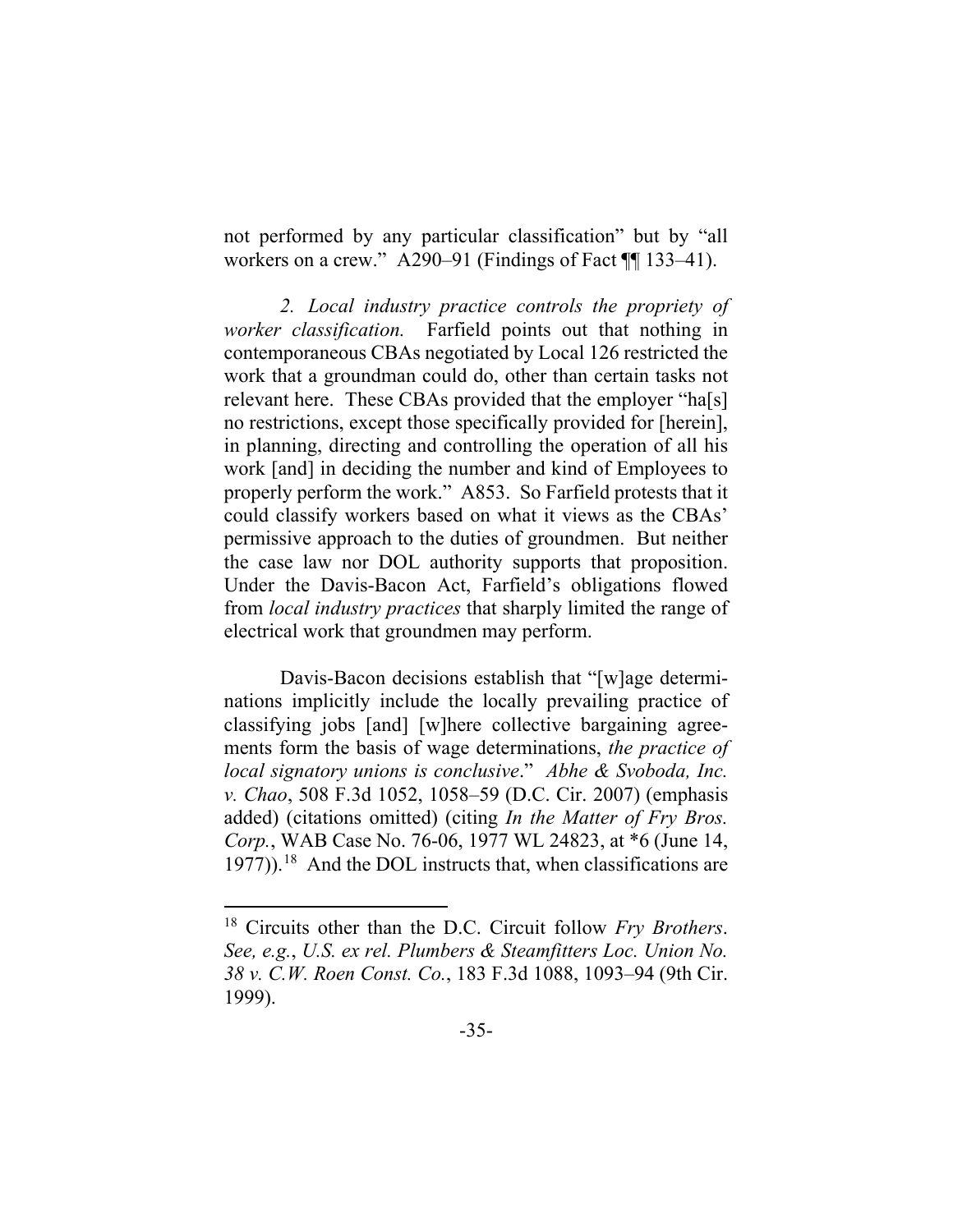unknown or disputed, "[i]f . . . the rates listed for all the classifications that may perform the work in question are union rates, the dispute will be resolved by examining *the practice(s) of union contractors in classifying workers* performing the duties in question on similar construction in the area (usually the same county)." U.S. DOL Field Ops. Handbook, Ch. 15, § 15f05(c)(5)(b) (emphasis added). The legal question as Farfield frames it, then, is whether local "practices" control even in the face of silent or potentially inconsistent CBAs.

Before reaching the merits of Farfield's argument, we first address a threshold issue. The DOL's wage determination incorporated into the contract prescribes wage rates for groundmen under "ELEC0126D 12/03/2000," which seemingly refers to a Local 126 CBA executed on December 3, 2000. A832.*See, e.g.*, *Abhe & Svoboda*, 508 F.3d at 1056 ("[T]he wages for painters, laborers, and carpenters were each based on union collective bargaining agreements; the relevant unions were noted in the wage determinations by their initials."); *id.* at 1056 n.1 ("[T]he general wage determination includes the initials PAIN0011C to indicate that wages for 'Painters (Bridge Construction)' were based on the wages established in a collective bargaining agreement signed by District Council 11 of the International Brotherhood of Painters and Allied Trades." (citation omitted)). But the earliest CBA in the record was executed December 3, 2001.<sup>19</sup> And though

<sup>&</sup>lt;sup>19</sup> In response to a question at oral argument, counsel for Farfield stated that "[a]ll of the collective bargaining agreements are in the record," including "three that covered the time period of the project because it lasted four and a half years." OA Trans. 12:13–23; *see also id.* at 13:15–21. That is inaccurate, of course, inasmuch as no CBA relevant to the "laborer" clas-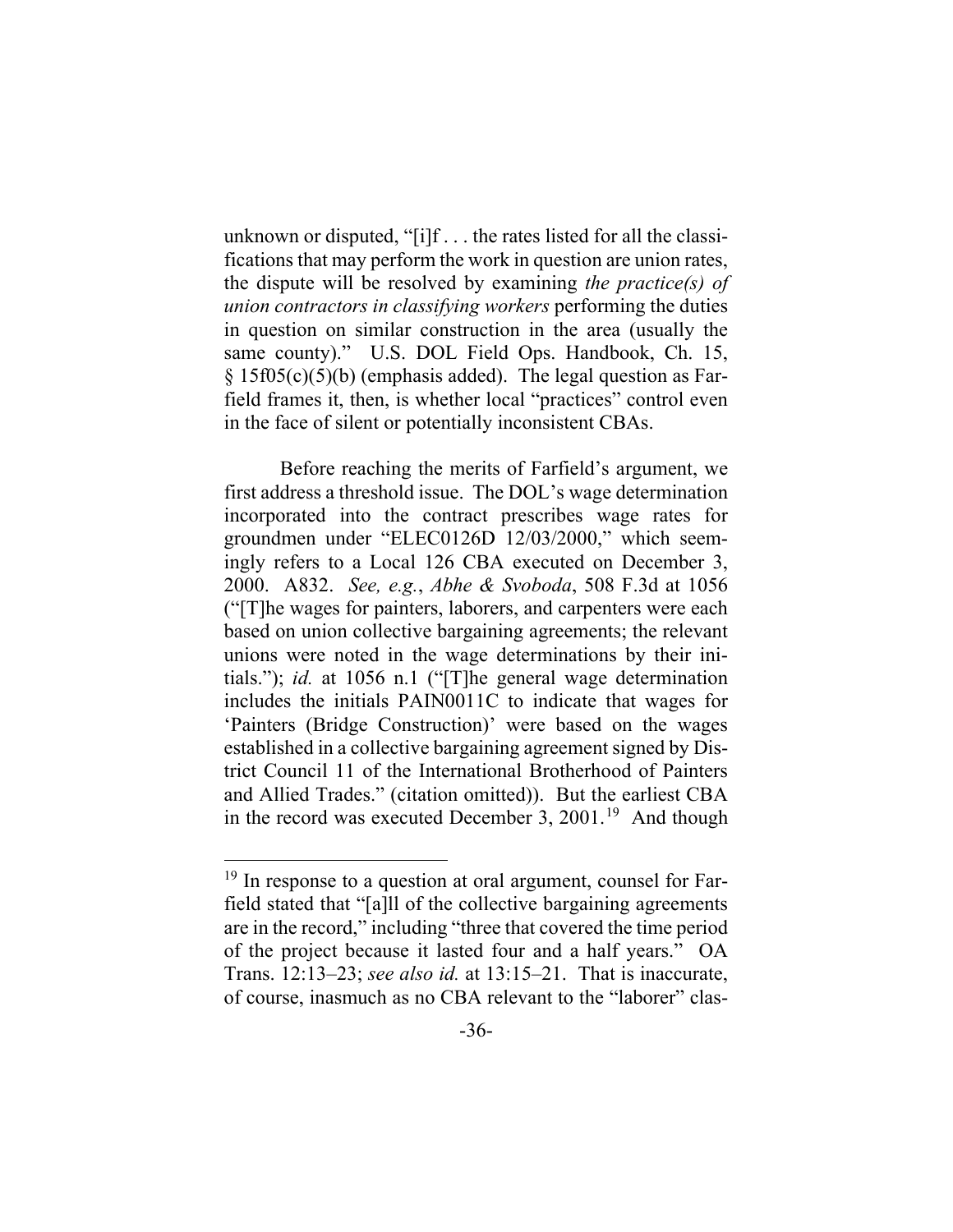they contain a classification for "groundhands," the Local 126 CBAs in the record include no classification of "laborer"; the "laborer" classifications in the wage determination appear to derive from a Laborers' Union CBA omitted from the record. 20 In other words, it is unclear whether the CBA on which the DOL's prevailing wage determinations and classifications were based contains the same "permissive" approach to

<sup>20</sup> Confusingly, Farfield recognizes that "[t]he Laborers have their own collective bargaining agreement" and that "there isn't a collective bargaining agreement that governs both the Laborers and the IBEW," OA Tr. 14:24–25, 15:3–8, while also arguing that the relevant "classifications [are] all under one collective bargaining agreement." OA Tr. 16:3–7. While groundmen and linemen may have been classifications contemplated by the same Local 126 CBA, that cannot be said for laborers, whom the District Court also found were misclassified. So Farfield's CBA-based argument, at best, constitutes only a partial defense to the Special Master's findings that Farfield misclassified groundmen *and* laborers by having them perform lineman work (such as laying conduit and pulling wire).

sification is before us. And though Farfield's employees worked on the Project from 2002–2007, the prevailing wage determination incorporated into the SEPTA contract associated the electrician worker classifications with the earlier December 3, 2000 CBA not in the record. Counsel represented at oral argument that "the relevant provisions didn't change," *id.* at 13:21–22, so we will consider Farfield's argument on the assumption that the subsequent CBAs in the record are indeed identical in relevant respects to the critical one cited in the prevailing wage determination.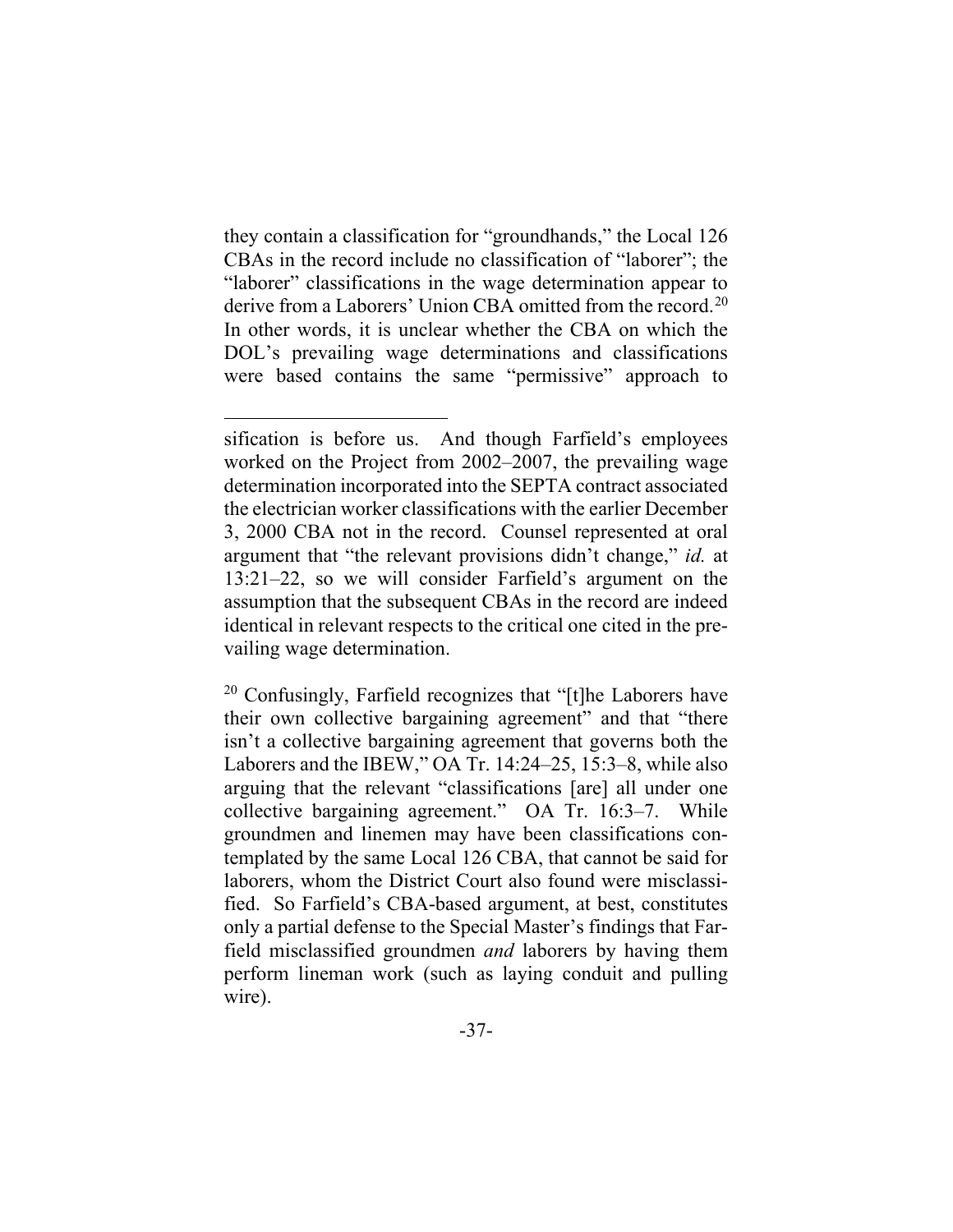groundman duties—to say nothing of "laborer" duties—as the later Local 126 CBAs included in the record.

In any case, Farfield's argument fails because it is not the language of a CBA but rather signatory parties' local practice that controls worker classifications under the Davis-Bacon Act. To that end, the DOL's Field Operations Handbook provides that when the applicable wage determination reflects union wage rates for the classifications involved, "the unions whose members may have performed the work in question" should be contacted "to determine whether the union workers performed the work on similar projects in the county in the year prior" to the relevant start date of the project. U.S. DOL Field Ops. Handbook, Ch. 15, § 15f05(d)(1)(a). "If *union contractors* performed the work, each union should be asked how the individuals who performed the work in question were classified." § 15f05(d)(1)(c).That information "provided by the unions should be confirmed with collective bargaining representatives of management," and "the area practice is established" only "[i]f all parties agree as to the proper classification of the work in question."  $\S 15f05(d)(1)(d)$ –(e). The Handbook thus requires that a contractor, rather than simply reading a CBA to determine for itself whether a classification is prohibited, achieve consensus with both labor and management on how individuals who perform comparable work are *actually* classified.

Following the Handbook's dictates, the most comprehensive court decision on point similarly holds that local practices of the referenced CBA's signatories control Davis-Bacon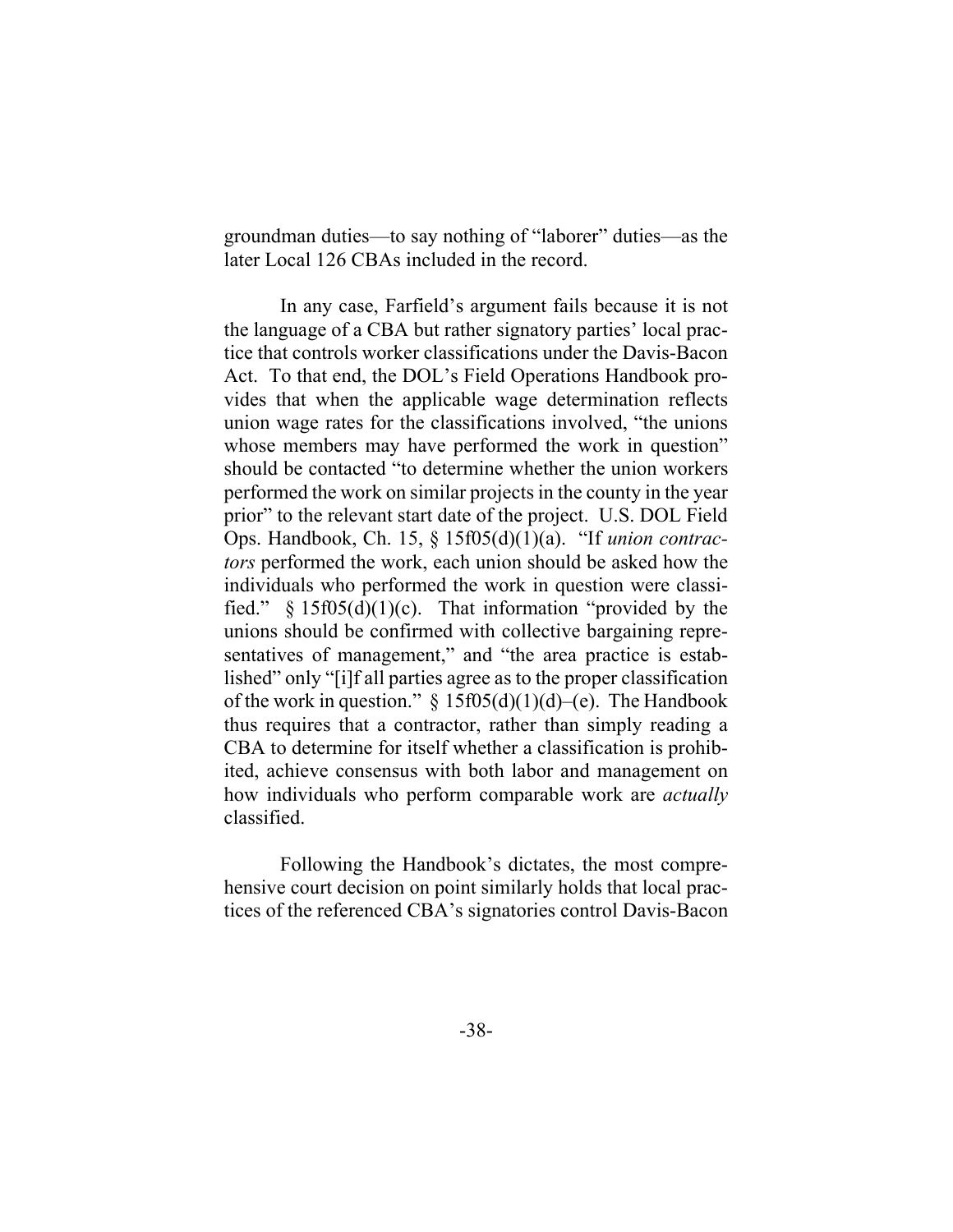worker classifications.21 In *Abhe & Svoboda*, the D.C. Circuit held that wage determinations derived from CBAs require worker classifications to be "determined exclusively by the *practices* of signatory unions." 508 F.3d at 1059 (emphasis added) (citations omitted). Farfield tries to minimize the import of this ruling, arguing that it doesn't elevate local practices over inconsistent terms of a CBA. While we acknowledge that such a proposition was unnecessary to the D.C. Circuit's decision, large swaths of the opinion do, in fact, support such a holding in the case before us.

*Abhe & Svoboda* arose out of a contractor's classification of workers based on its own national "tools of the trade" analysis, which it claimed to have relied on for over 500 government contract jobs across the country. 508 F.3d at 1056.

 $21$  To be sure, two members of a Ninth Circuit panel held in *Roen* that "where the Department [of Labor] determines that prevailing wages are established by a collectively bargained agreement, the job classifications for the project or area at issue are also established by that agreement." 183 F.3d at 1093. But the facts of *Roen* differed significantly from those we confront. The relevant job tasks were enumerated in an inter-union agreement on how to classify piping workers on Northern California water treatment plant projects. *See id.* at 1090–91. By formal letter, the DOL adopted that agreement because it reflected "the appropriate classifications and wages for work done on water treatment projects in Northern California." *Id.*  Not so here. The CBAs in the record did not affirmatively establish the duties of groundmen other than merely prohibiting them from performing certain tasks. Nor did the DOL so clearly and formally adopt the sparse work descriptions therein as the proper classifications on the Project.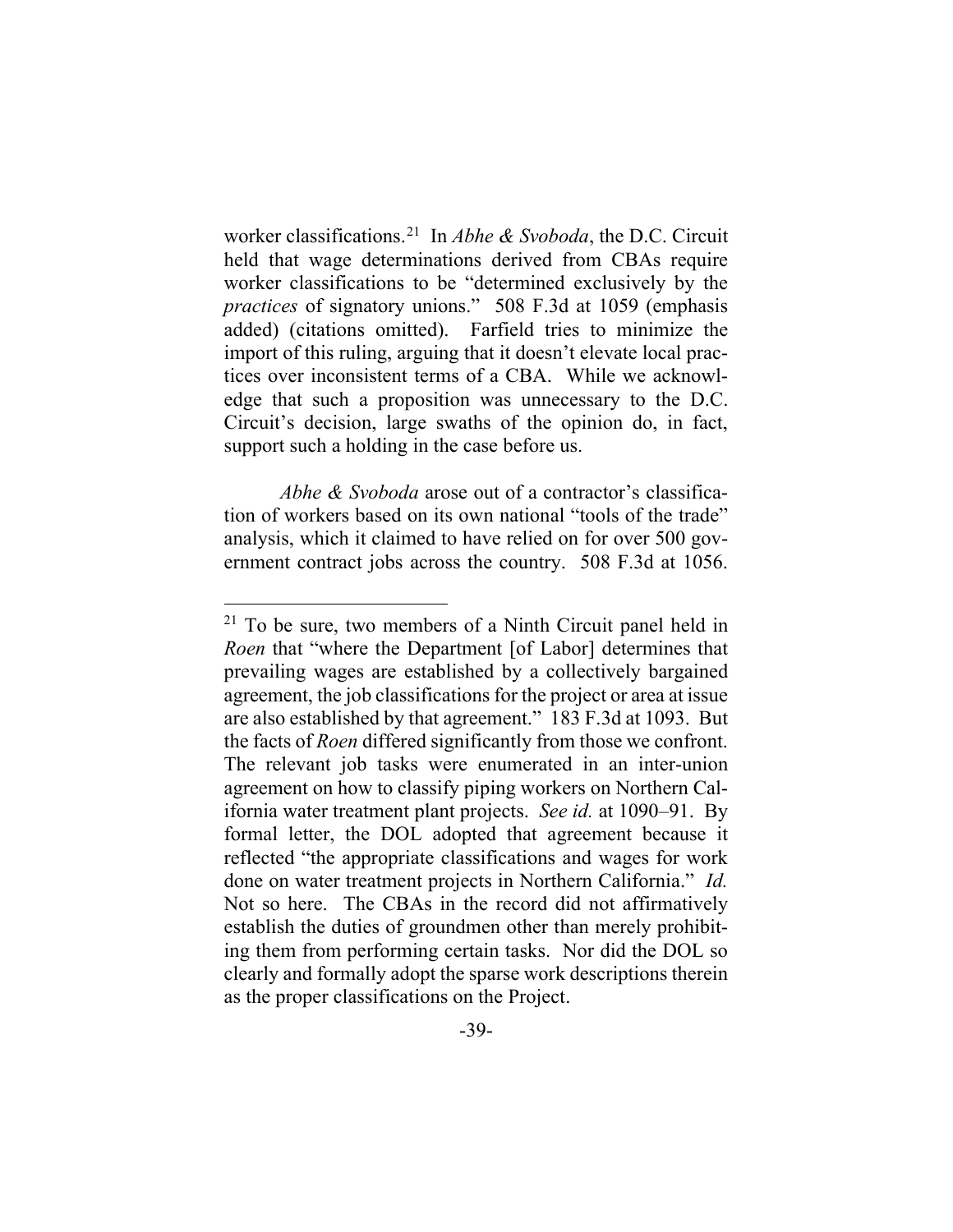The court held that this practice strayed from DOL regulations and practices establishing "that contractors do not have the authority to determine the scope of job classifications *based on their own methodologies*." *Id*. at 1061–62 (emphasis added). Noting the DOL's *Fry Brothers* decision, the court held that the contractor was on notice of the need to "follow the practice of the local unions." *Id.* at 1060–61 (citing *Fry Bros.*, 1977 WL 24823, at  $*5-6$ ). "From start to finish," the court noted, "the focus of the [Davis-Bacon] Act is on local practice" such that a contractor's application of its own classifications, even if based on a national standard, "is inconsistent with the fundamental principle of the Davis-Bacon Act that local practice should control government contracts." *Id.* at 1061. The court rejected a narrow construction of *Fry Brothers* that would have "require[d] only that contractors abide by *known union practices*," instead faulting the contractor "for not contacting the relevant unions or inquiring of the Department [of Labor] if it was unclear about the local practices for classifying jobs." *Id.*  at 1062 (emphasis added) ("the Company made no effort to ascertain the practices of the unions noted in the wage determination"). $22$  And the court was unpersuaded by the arguments of amici that contractors should not be saddled with "break[ing] through the union wall to adequately and clearly determine their *invariably unwritten practices and rules*." *Id.*  (emphasis added).

The takeaway from *Abhe & Svoboda* is straightforward. If the DOL's prevailing wage determinations rest on a particu-

 $22$  Contacting the union would have been especially fruitful for Farfield: The Local 126 business manager listed on every CBA is Thomas Leach, who served as Local 98's expert on local industry practices in this case.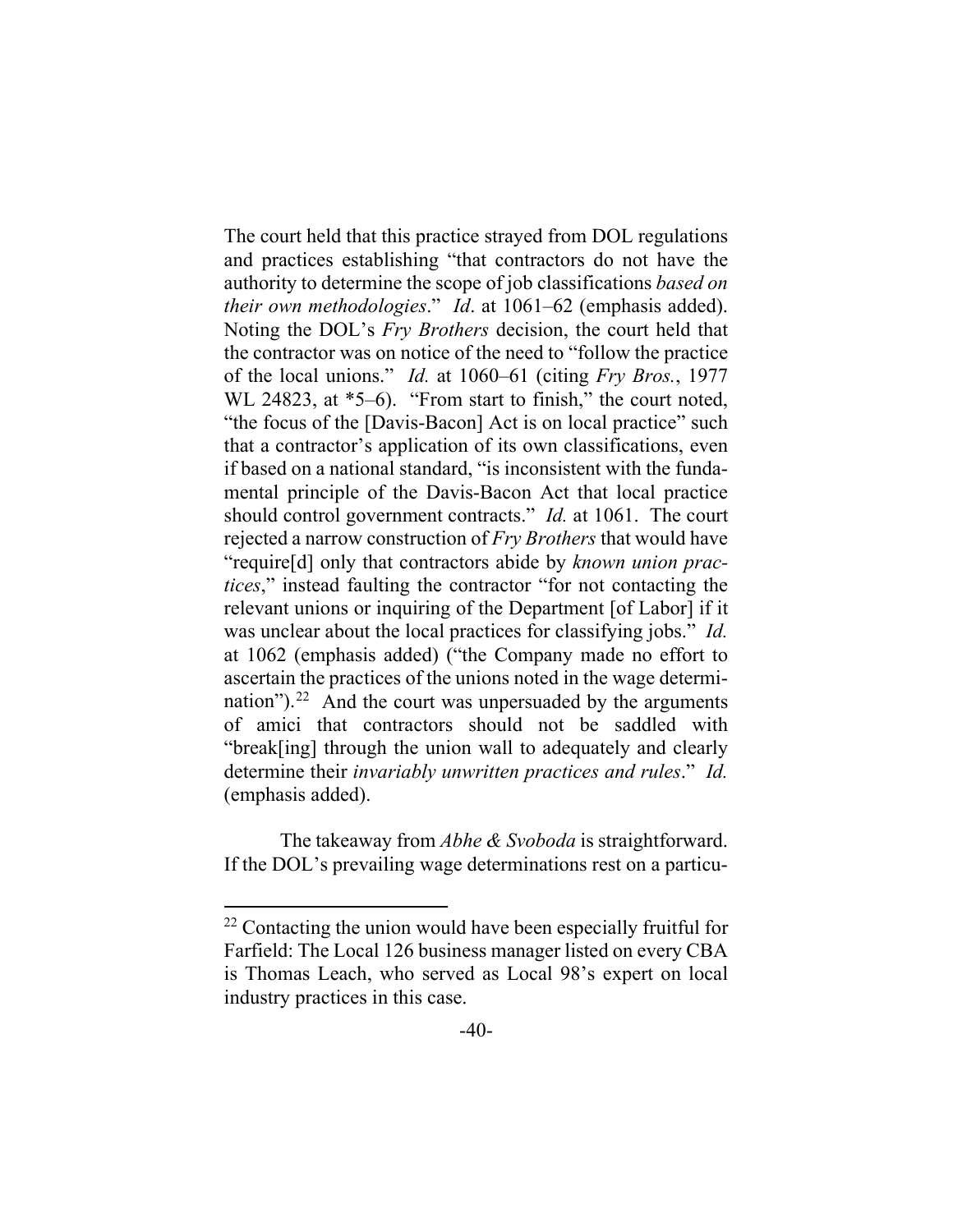lar CBA, then a contractor may not base classification practices on its own reading of that CBA. Rather, it must engage with the signatory union(s) and management on local classification practices, even if "unwritten." Failing that, the contractor may contact the DOL for clarification.

The evidence before the Special Master offers no quarter to Farfield. Local 98's expert testified that under local practice "groundmen are not permitted to connect conduit; thread conduit; lay conduit; connect or splice conduit at a manhole; pull wire; monitor[] or address[] tension of a cable through a conduit; terminate a cable run; and perform splicing and/or stripping functions." A83–84. It is linemen who perform this work. Farfield offered no compelling evidence on the issue.<sup>23</sup> Farfield's assigning groundmen and laborers to perform such tasks—its logging their hours under phase codes that reflected

 $23$  Farfield states that Local 98's expert "admitted that under local union practice laborers also install and lay conduit and pull wire." Appellant's Br. 28. Though he acknowledged that members of other trades, such as laborers, do install conduit and pull wire, the expert testified that Local 126 is "adamantly against that" because such work "should be done by electrical workers and signatory electrical contractors." A1653–54. And he later clarified that on Local 126 jobs, laborers do not pull wires. Farfield's own witnesses established that "under local area practices, only journeymen [linemen], and not laborers, could install conduit on transit projects." A298 (Findings of Fact ¶ 169). The Special Master thus found that "under local area practices in the Philadelphia area, only journeymen [linemen] may perform the tasks associated with installing electrical conduit" and "pulling electrical wires or cable." A299 (Findings of Fact ¶¶ 170–71).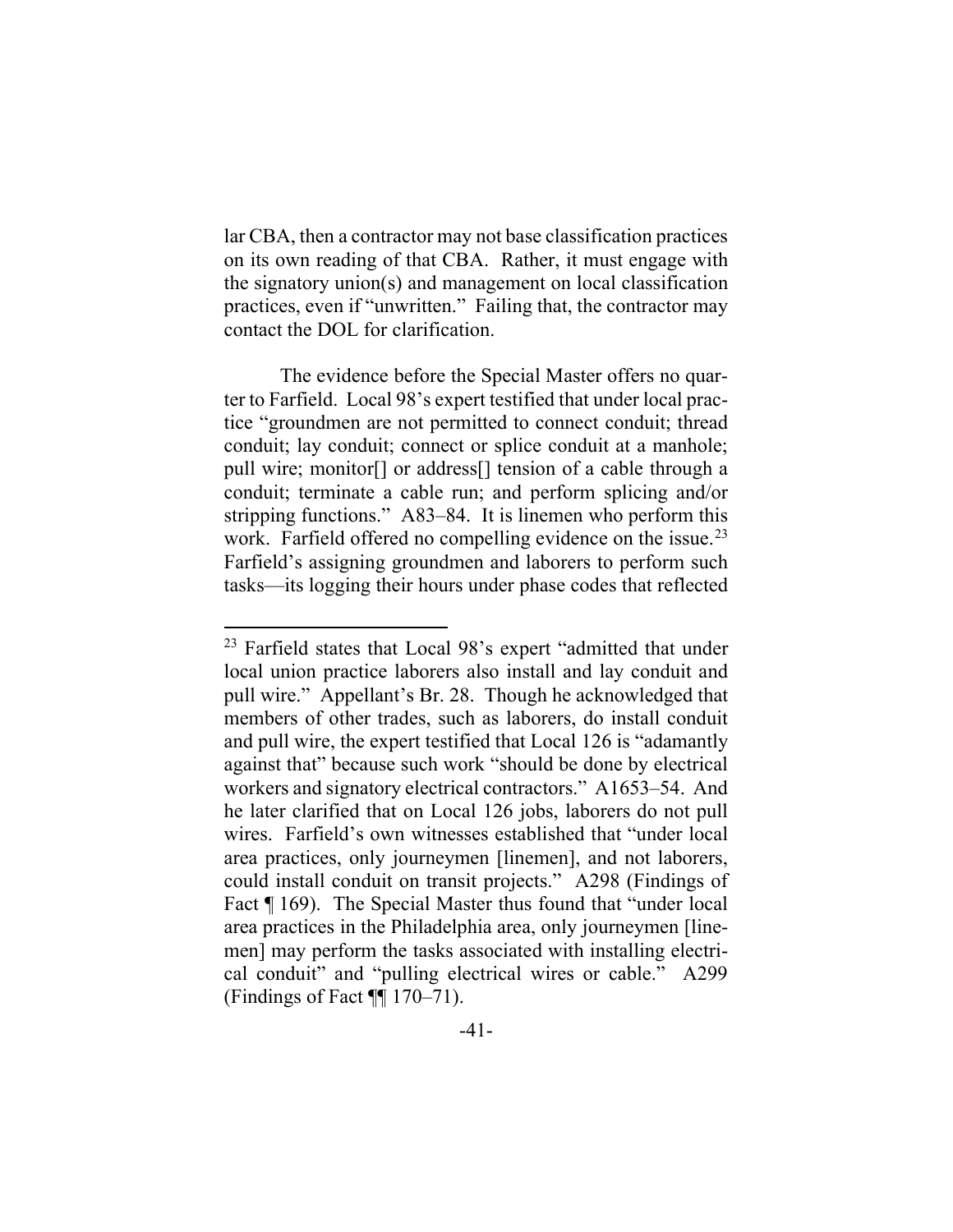"journeyman [lineman] work, including installing electrical conduit [and] pulling electrical wires or cable," A303 (Findings of Fact ¶ 184)—conflicted with prevailing local practices and so amounted to misclassification of its workers.

\* \* \*

The District Court, via the Special Master, did not clearly err in finding any of the relevant facts. We reject Farfield's legal contention that it did not misclassify workers because one could read the relevant CBAs to permit its practices. Instead, whether workers were properly classified turns on the local practices of the CBA signatories. And the direct evidence showed that, under such practices, only linemen could lay conduit and pull wire. So the District Court correctly held that Farfield misclassified workers on the Project.

## **C. Farfield's False Certified Payrolls Were Material.**

A materiality inquiry under the FCA is a holistic, totality-of-the-circumstances examination of whether the false statement has "a natural tendency to influence, or be capable of influencing, the payment or receipt of money or property." 31 U.S.C. § 3729(b)(4); *see Escobar*, 136 S. Ct. at 2003–04. The Government's "decision to expressly identify a provision as a condition of payment is relevant, but not automatically dispositive" of materiality. *Escobar*, 136 S. Ct. at 2003. While materiality "cannot be found where noncompliance is minor or insubstantial," it may be found where the Government "consistently refuses to pay claims in the mine run of cases based on noncompliance with the particular statutory, regulatory, or contractual requirement." *Id.* In this context, as in all others,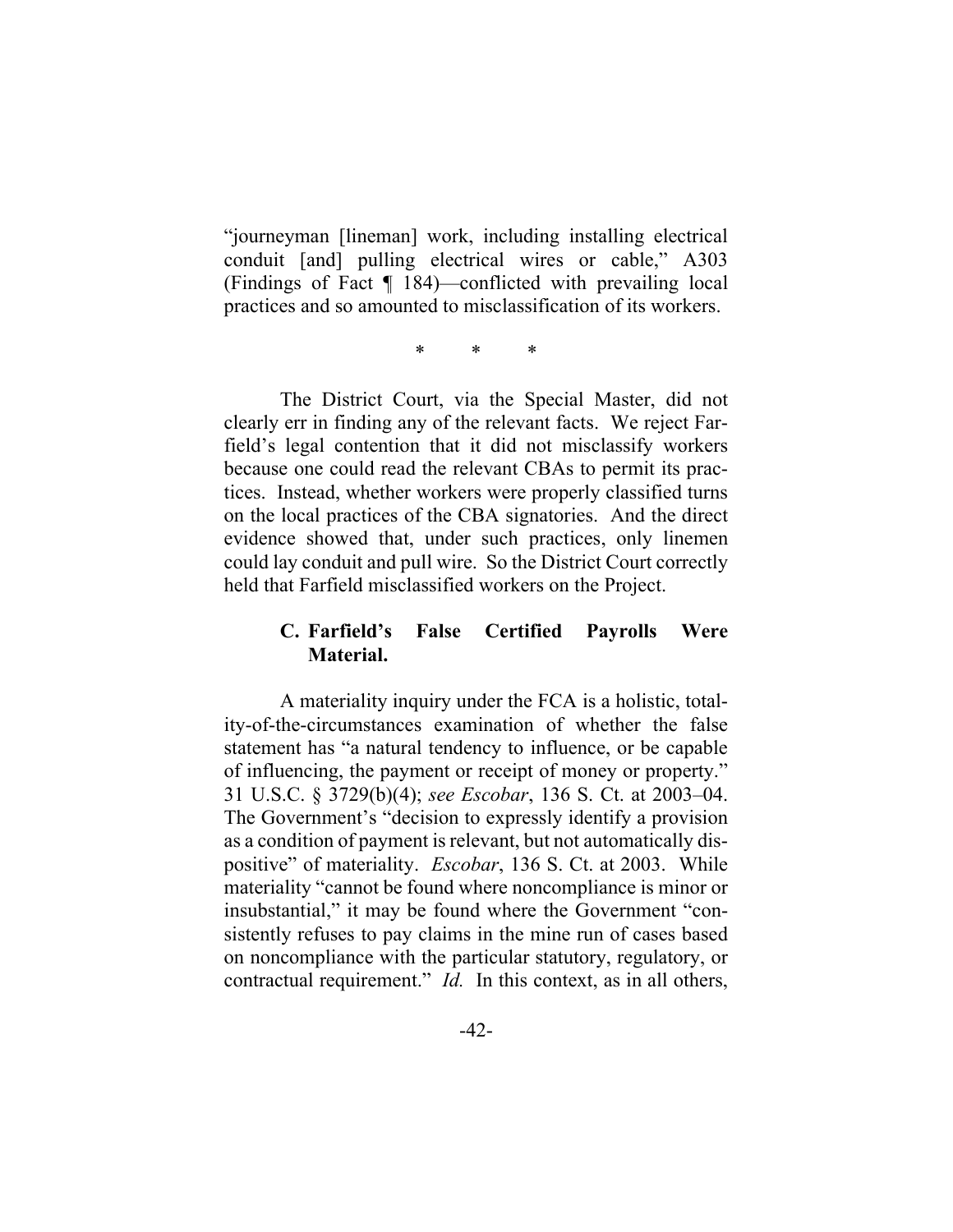materiality "look[s] to the effect on the likely or actual behavior of the recipient of the alleged misrepresentation." *Id.* at 2002 (alteration in original) (quoting 26 R. Lord, WILLISON ON CONTRACTS § 69:12, p. 549 (4th ed. 2003)).

Farfield argues that even if it misclassified workers, it cannot be liable under the FCA because the false certified payrolls that it submitted to SEPTA, which SEPTA in turn submitted to the FTA, were not material to the Government's decision to pay.<sup>24</sup> This is so, Farfield claims, because  $(1)$  the contract language permitted, but did not require, the Government to withhold payment from SEPTA if work was misclassified or certified payrolls were false; (2) the Government took no action at various stages of the Project and this litigation; and (3) the total amount of underpaid wages due to misclassifications was small in relation to the overall value of the contract. But none of the relevant circumstances convince us that the false certified payrolls were immaterial to the Government's decision to pay invoices for Farfield's work. 25

 $24$  Farfield does not dispute its obligations to classify workers properly and submit accurate payrolls containing a sworn certification of compliance. *See* 29 C.F.R. § 5.5(a)(3)(ii)(B).

<sup>&</sup>lt;sup>25</sup> Farfield also contends that the false certified payrolls (submitted weekly) cannot anchor Local 98's FCA claim because they are not a "request or demand" for payment within the FCA's definition of "claims." Appellant's Br. 30, 50–53. Farfield argues that any FCA violations it committed must instead trace to (monthly) invoices affected by the worker misclassifications. Not so. Post-FERA, the FCA imposes a civil penalty on any person who "knowingly makes, uses, or causes to be made or used, *a false record or statement* material to a false or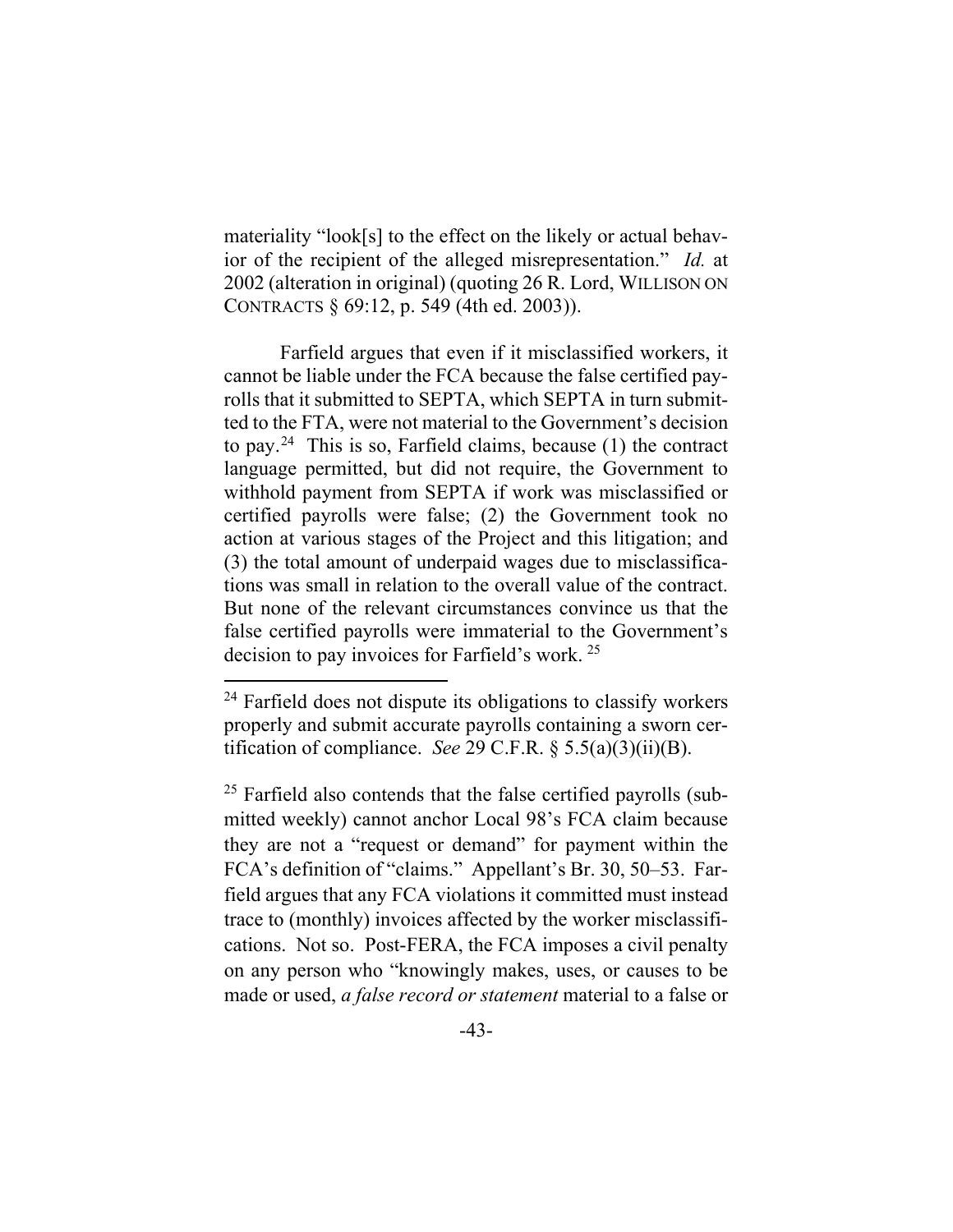*1. Proper classification and accurate certified payrolls were payment conditions.* After *Escobar*, the Government's designation of compliance with a particular regulatory requirement as a condition of payment is relevant to, but not dispositive of, materiality. 136 S. Ct. at 2003. The SEPTA contract incorporates several of the federal regulations pertinent to this

fraudulent claim." 31 U.S.C.  $\S 3729(a)(1)(B)$  (emphasis added). Farfield's "false record or statement" was each certified payroll report (more specifically, each certification of compliance) submitted to the FTA to backstop the associated invoices. *See, e.g.*, *U.S. ex rel. Sheet Metal Workers Int'l Ass'n, Loc. No. 20 v. Horning Inv., LLC*, 828 F.3d 587, 591– 92 (7th Cir. 2016) (highlighting evidence that defendant's employee "submitted the Certified Payroll Reports and the eight applications that initially went to [the prime contractor] with the knowledge that they were to be presented to the Department of Veterans Affairs for payment" (citation omitted)); *United States v. Saavedra*, 661 F. App'x 37, 45–46 (2d Cir. 2016) ("[N]othing in the [FCA] requires the court to impose penalties based on the number of false claims under  $\S 3729(a)(1)(A)$ , instead of the number of false statements under § 3729(a)(1)(B)."); *see also U.S. ex rel. Schwedt v. Planning Res. Corp.*, 59 F.3d 196, 199 (D.C. Cir. 1995) (claim need not be an invoice but may be a progress report submitted to induce payment); *United States v. Bd. of Educ. of City of Union City*, 697 F. Supp. 167, 176 (D.N.J. 1988) ("Although each individual report did not trigger separate payments, the release of funds was predicated upon the grant agreement which required the periodic submission of accurate reports.").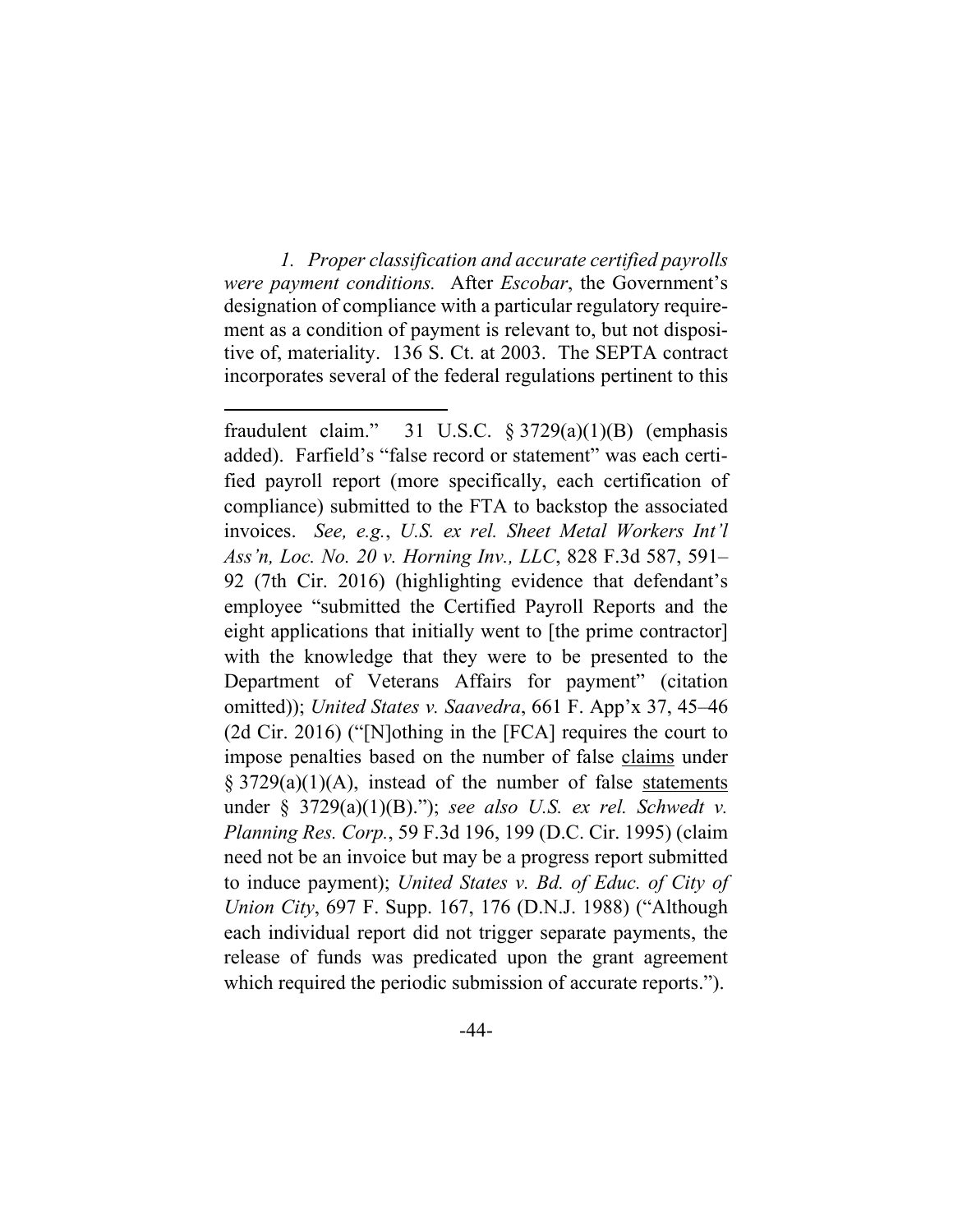materiality factor. These provisions give the Government the unilateral right to exercise withholding and debarment remedies in response to Farfield's non-compliance with Davis-Bacon requirements.

First, the federal agency (here, the FTA) "*shall* upon its own action or upon [application] of the Department of Labor withhold or cause to be withheld from the contractor . . . so much of the accrued payments or advances as may be considered necessary to pay . . . the full amount of wages required by the contract." 29 C.F.R.  $\S$  5.5(a)(2) (emphasis added).

Second, "[i]n the event of failure to pay . . . all or part of the wages required by the contract, the (Agency) *may*, after written notice . . ., take such action as may be necessary to cause the suspension of any further payment, advance, or guarantee of funds until such violations have ceased." *Id.* (emphasis added).

Third, if the contractor fails to maintain or submit required documents, the Government "*may*, after written notice . . ., take such action as may be necessary to cause the suspension of any further payment," with "failure to submit the required records" a permissible "grounds for debarment" for a three-year period. 29 C.F.R.  $\S$  5.5(a)(3)(iii) (emphasis added) (citing § 5.12); *see also* § 5.5(a)(3)(ii)(A)–(D) (describing required payrolls and certifications of compliance).

Still another regulation says that the Government "*shall*" suspend sufficient payments when a contractor fails "to comply with the labor standards clauses contained in  $\S 5.5$ ," 29 C.F.R. § 5.9 (emphasis added), but the relevant statute calls only for contractual stipulations that there "*may* be withheld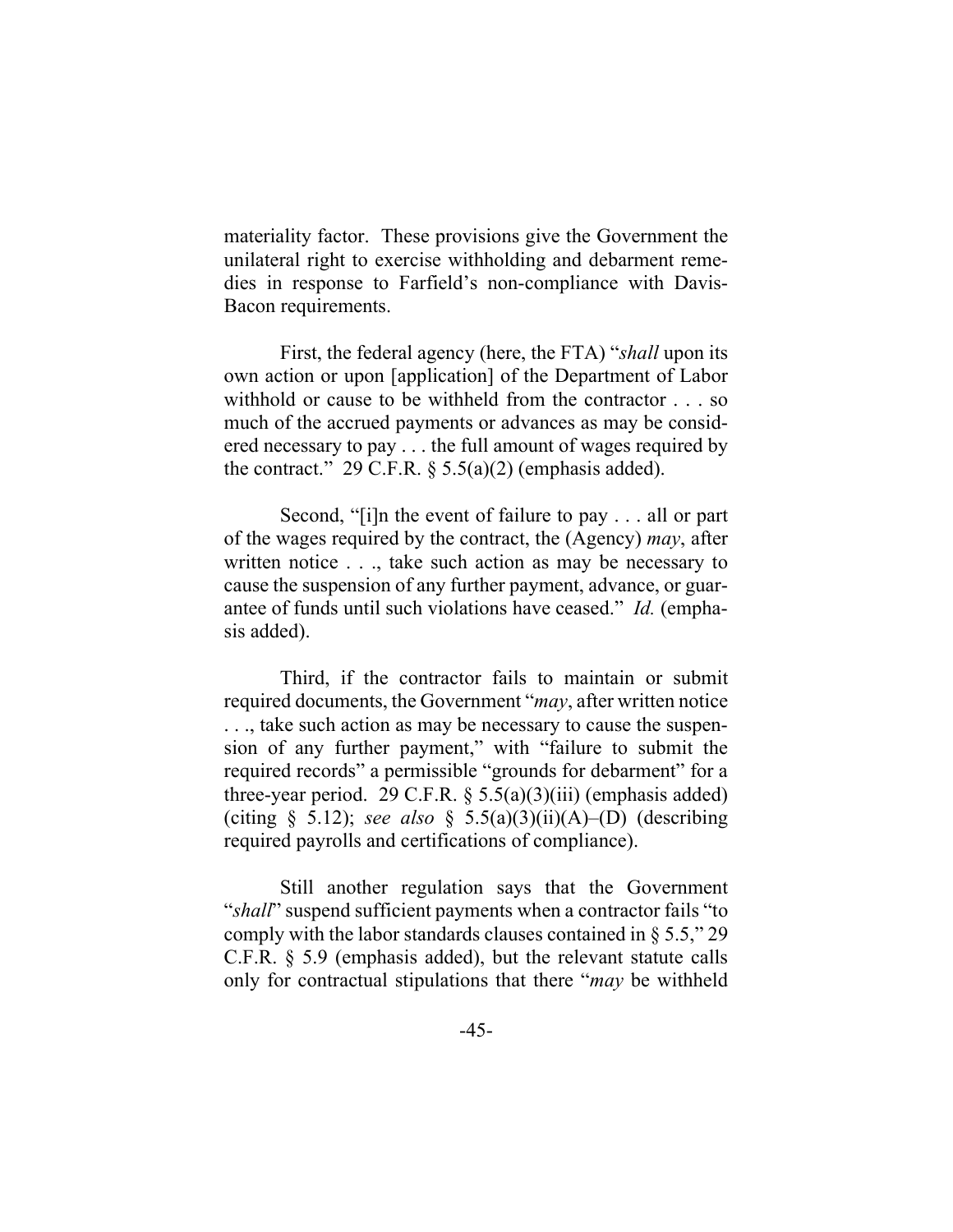from the contractor so much of the accrued payments as the contracting officer considers necessary" to pay the required wages. 40 U.S.C. § 3142(c)(3) (emphasis added); *accord Coutu*, 450 U.S. at 757.

The parties spill more ink than necessary arguing whether the Government has a mandatory obligation to suspend payment when it learns of Davis-Bacon noncompliance or merely the right to do so. Farfield claims that the Government has discretion and thus that Davis-Bacon compliance is not a condition of payment, whereas Local 98 presses that the Government must withhold payment for noncompliance. There is scant case law interpreting whether the Government must withhold funds sufficient to make misclassified employees whole. *See, e.g.*, *Favel v. Am. Renovation and Const. Co.*, 59 P.3d 412, 420 (Mont. 2002) ("Whether [withholding was] discretionary or mandatory, the USAF Contracting Officer had the unilateral authority to make such a decision  $\dots$  " (citing 29 C.F.R. §§ 5.5(a)(2), 5.5(a)(3)(iii), 5.9; 40 U.S.C.  $§ 276a(a))$ .

We need not decide whether the Government lacks or indeed has discretion to withhold payment unilaterally. Its undisputed right to do so and to debar Farfield—combined with Farfield's relevant actual knowledge and the lack of evidence that the Government would overlook misclassification—support the conclusion that proper worker classification and, by extension, submission of payrolls accurately certifying the same were conditions of payment. Post-*Escobar*, courts decide whether regulatory compliance is an express condition of payment based on what the regulation *requires the defendant to do* under the federal contract or program, not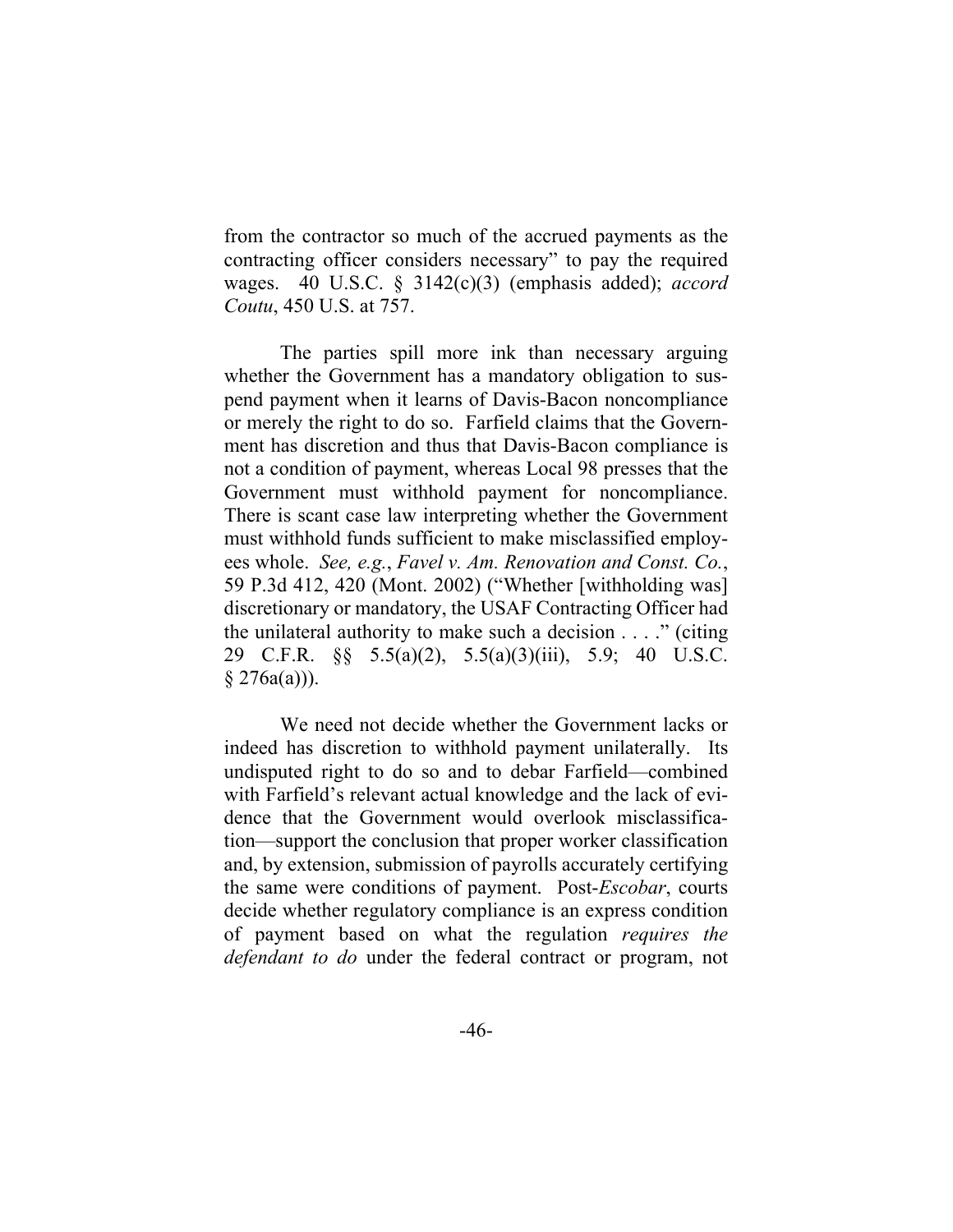whether the Government must act in response.26 *See, e.g.*, *U.S. ex rel. Prather v. Brookdale Sr. Living Communities, Inc.*, 892 F.3d 822, 831–33 (6th Cir. 2018). Here, that analysis supports the District Court's materiality finding.

Compliance with the relevant Davis-Bacon regulations was mandatory for Farfield to bid on the contract and for the Government to perform under it. Under those regulations, Farfield's workers "will be paid unconditionally . . . the full amount of wages . . . computed at rates not less than those contained in the wage determination." 29 C.F.R.  $\S 5.5(a)(1)(i)$ . Such workers "shall be paid the appropriate wage rate and fringe benefits on the wage determination for the classification of work actually performed." *Id.* They may be compensated for work performed in more than one classification only if "payroll records accurately set forth the time spent in each classification in which work is performed." *Id.* "Payrolls and basic records relating thereto shall be maintained by the contractor," and they "shall contain . . . [each worker's] correct classification" and "hourly rates of wages paid."  $\S 5.5(a)(3)(i)$ . And Farfield "shall submit weekly . . . a copy of all payrolls . . . to [SEPTA] for transmission to the [federal agency]," which "shall set out accurately and completely all of the information

 $26$  To the extent that Government action is relevant, it goes to the next *Escobar* factor we discuss below. If, for example, the Government exercised its discretion not to withhold payment—and instead paid in full—despite knowledge of misclassifications or false certifications, then that would cut against materiality, per *Escobar*. But the mere existence of remedial discretion alone does not mean that the regulatory compliance otherwise required of the defendant was not an express condition of payment.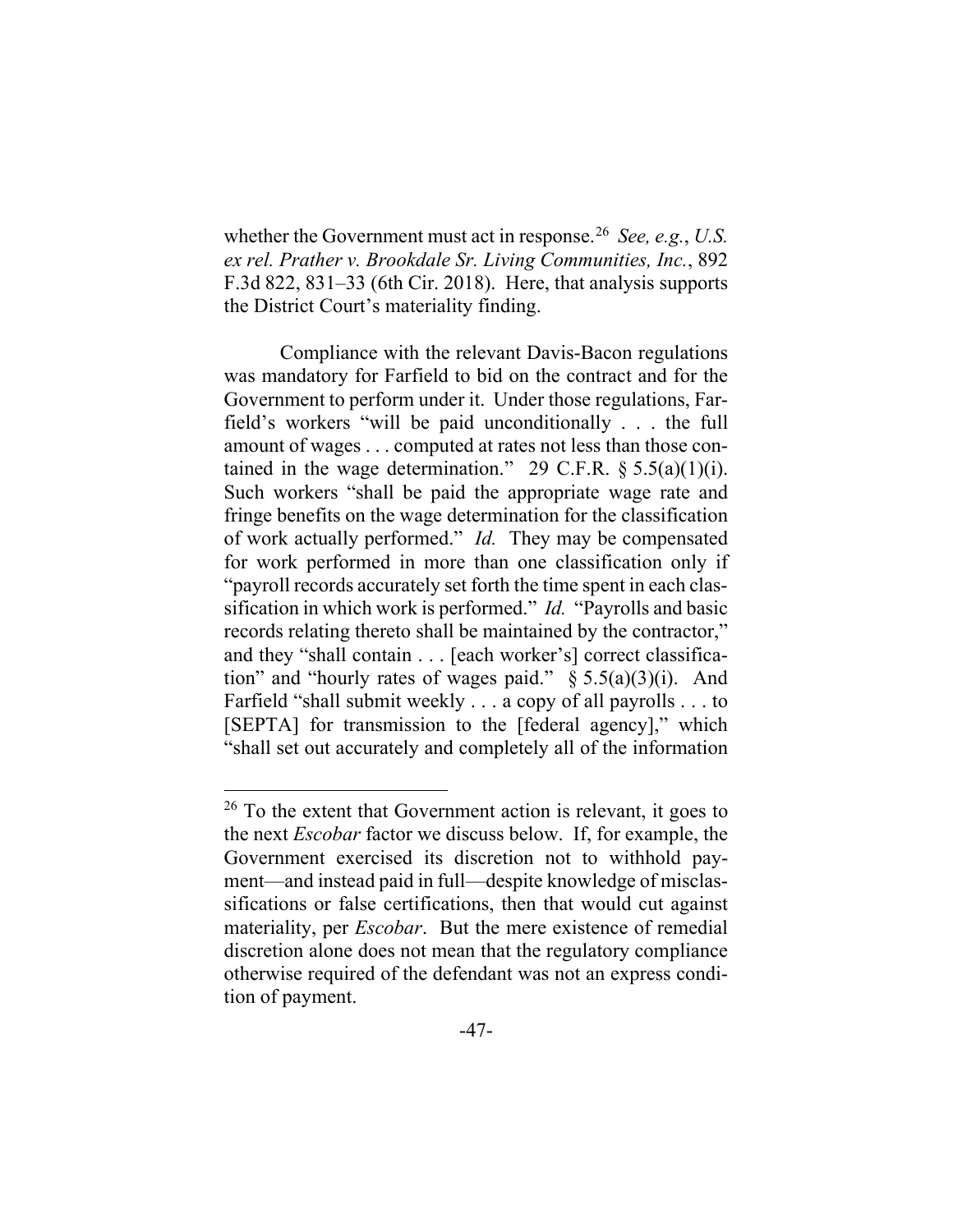required to be maintained under [(a)(3)(i), except Social Security numbers]."  $\S 5.5(a)(3)(ii)(A)$ . Each payroll "submitted" shall be accompanied by a 'Statement of Compliance,' signed by the contractor . . ., and shall certify," among other things, that "each laborer or mechanic has been paid not less than the applicable wage rates . . . for the classification of work performed, as specified in the applicable wage determination incorporated into the contract."  $\S 5.5(a)(3)(ii)(B).^{27}$  If the contractor fails "to comply with the labor standards clauses in § 5.5" or "fails to submit the required records," the Government unilaterally may withhold funds and, for records non-compliance, debar the contractor for three years.  $\S$  5.5(a)(3)(iii);  $\S$  5.9. And all of the above provisions "shall" be "insert[ed] in full in any [covered] contract,"  $\S$  5.5(a), making clear their centrality as contractual conditions.

Farfield's Davis-Bacon compliance and weekly submission of complete and accurate certified payrolls were thus designated conditions of the Government's obligation to perform (*i.e.*, pay) under the SEPTA contract. *See Prather*, 892 F.3d at 832–33; *U.S. ex rel. Absher v. Momence Meadows Nursing Ctr., Inc.*, 764 F.3d 699, 713 (7th Cir. 2014) ("[A] reasonable jury could certainly find that these MDS [Minimum Data Sheet] forms were conditions of payment because they specif-

 $27$  The contract, the regulations, and Farfield's payroll certifications all provide that "falsification of any of the above certifications" may subject the contractor to criminal prosecution under 18 U.S.C. § 1001 or civil liability under the FCA. A824; 29 C.F.R.  $\S 5.5(a)(3)(ii)(D)$ ; A1265. Given the contemplated FCA liability, the submission of payrolls falsely certifying Davis-Bacon compliance must, at least in some cases, be material to the Government's decision to pay.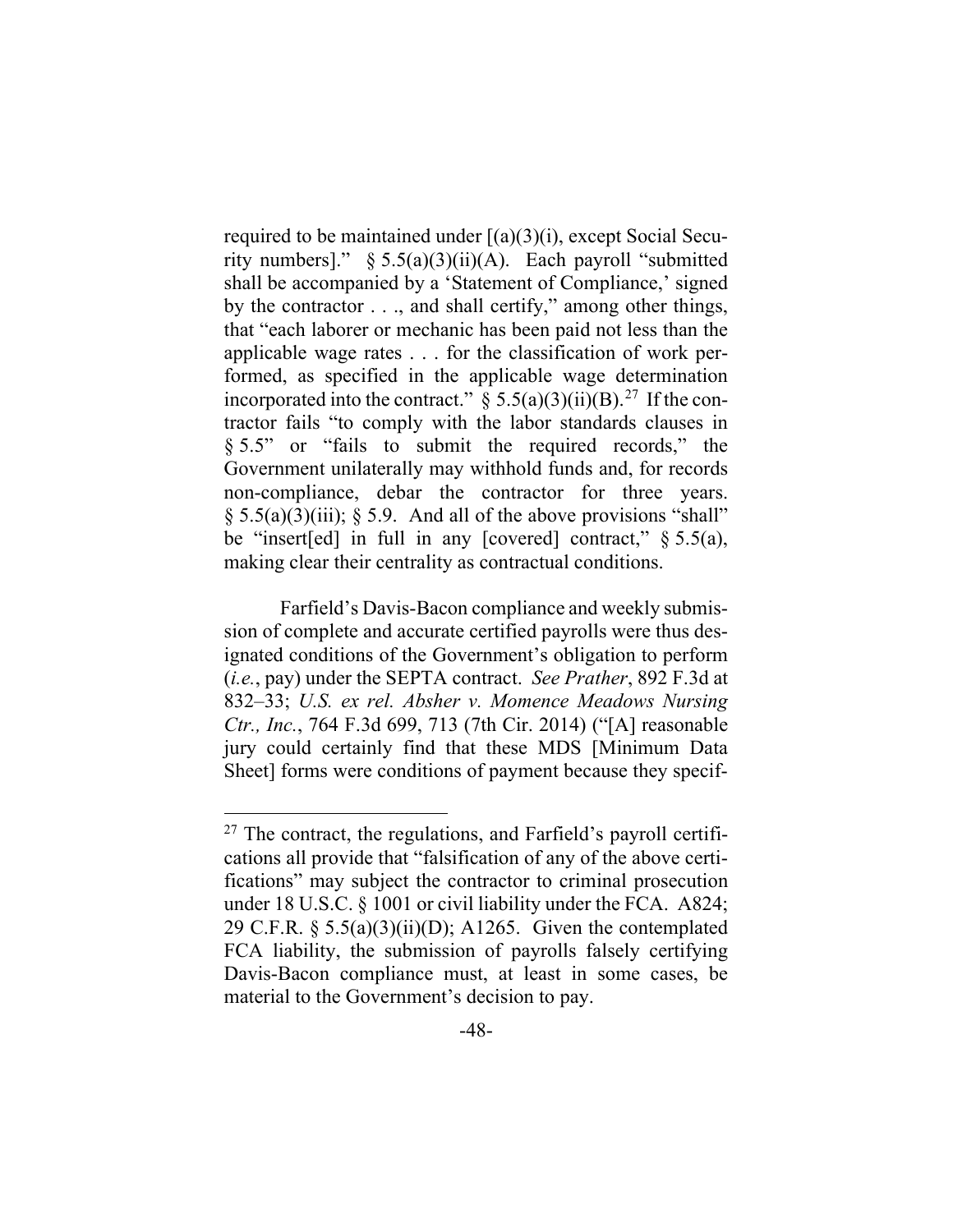ically affirm that reimbursement is 'conditioned on the accuracy and truthfulness of [the] information' contained in the forms. And such a certification of accuracy is required by the Medicare and Medicaid regulations." (last alteration in original) (citing 42 C.F.R. § 483.20)). That conclusion finds further support in the Government's recourse to debarment of a contractor that falsifies certified payrolls or otherwise disregards its Davis-Bacon obligations to employees. 29 C.F.R. § 5.12(a)(2); *see, e.g., Metro. Home Improvement Roofing Co.,*  B-215945 (Comptr. Gen. Dec. Jan. 25, 1985). The expresscondition-of-payment factor thus favors the District Court's conclusion that Farfield's submission of false certified payrolls was material to the Government's decision to pay. *Escobar*, 136 S. Ct. at 2003.

Even were we disinclined to call Davis-Bacon compliance an express or designated condition of payment here, testimony of Farfield's witnesses reveals actual knowledge that compliance was a de facto condition of both payment and Farfield's continued eligibility for federally funded projects. "The existence of express contractual language specifically linking compliance to eligibility for payment . . . is not, as [defendant] argues, a necessary condition" for materiality. *United States v. Sci. Apps. Int'l Corp.*, 626 F.3d 1257, 1269 (D.C. Cir. 2010). And the Supreme Court, endorsing a similar conception of materiality, recognizes that "[a] defendant can have 'actual knowledge' that a condition is material without the Government expressly calling it a condition of payment." *Escobar*, 136 S. Ct. at 2001–02; *Sci. Apps.*, 626 F.3d at 1269 ("The plaintiff may establish materiality in other ways, such as through testimony demonstrating that both parties to the contract understood that payment was conditional on compliance with the requirement at issue.").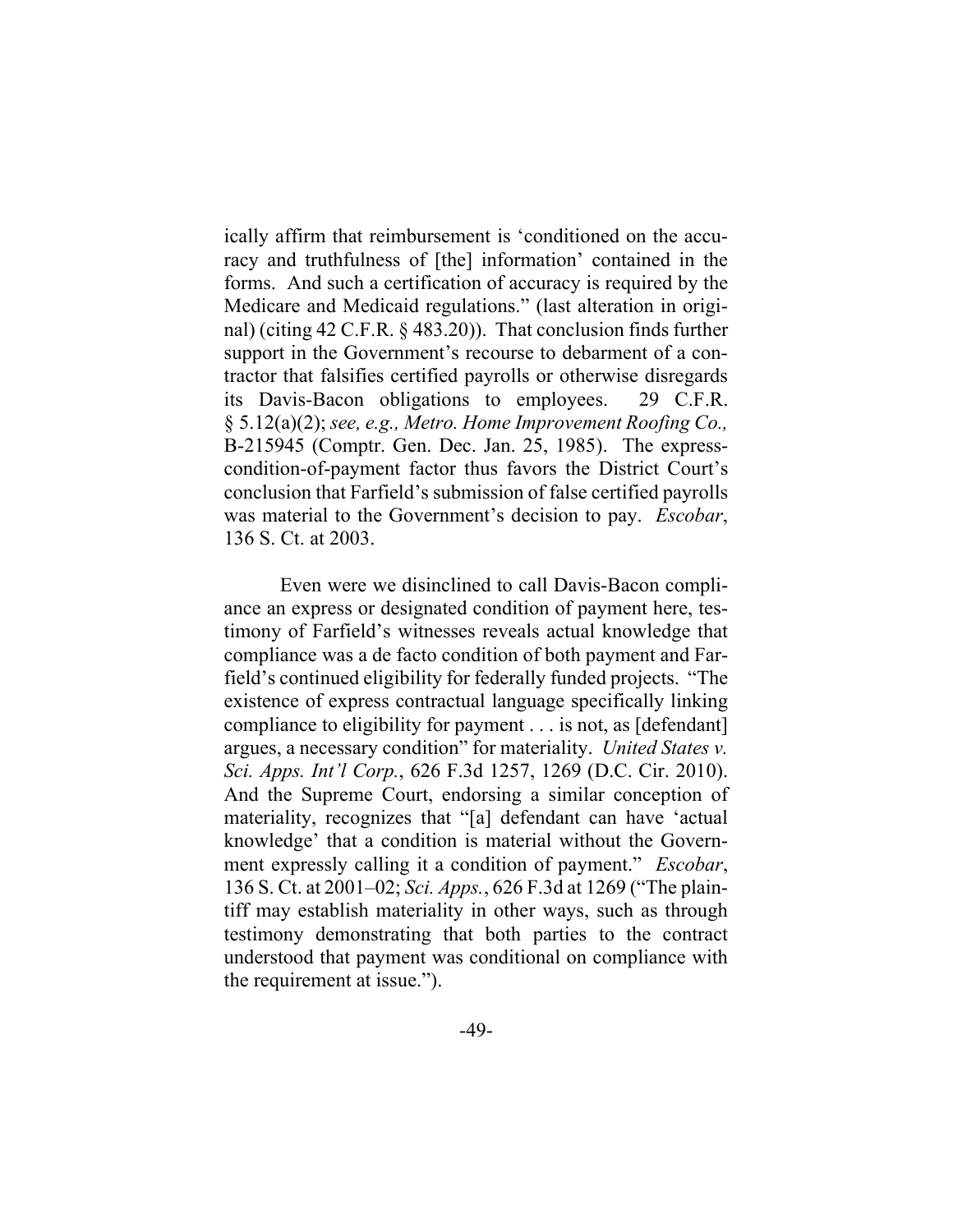As the District Court summarized, one of Farfield's vice presidents testified that he "understood if the DOL ever found Farfield to have . . . violated a prevailing wage act the consequence 'would have put us out of business.'" A103. McGee testified that, based on "a problem years prior," Farfield was "concern[ed]" at the Project's inception "that we used the proper people in the proper positions and certified payrolls were accurate." A1294. It was clear to McGee that "if there was a problem" with classification, it "would be a real problem." A1306. There was also evidence that Farfield had generally "been very sensitive to [prevailing wage laws]" and perceived itself as "'under a magnifying glass' by the union." A105. While a defendant's actual knowledge "that the Government would be *entitled* to refuse payment were it aware of the violation" is not dispositive of materiality, *Escobar*, 136 S. Ct. at 2004 (emphasis added), Farfield's clear appreciation that Davis-Bacon violations would "*likely*" so affect the "behavior of the recipient of the alleged misrepresentation" is enough to tilt the condition-of-payment factor in favor of materiality. *Id.*  at 2002 (emphasis added) (quoting WILLISTON ON CONTRACTS, at 549).

*2. No evidence of past relevant Government (in)action.* The parties have pointed us to no record evidence showing that the Government "consistently refuses to pay claims in the mine run of cases based on noncompliance with" Davis-Bacon requirements or pays claims like those at issue here "despite its actual knowledge that certain requirements were violated." *Escobar*, 136 S. Ct. at 2003–04. So nothing suggests that this is a case where the Government would have knowingly paid invoices associated with false certified payrolls or, by extension, misclassified workers. *Cf. U.S. ex rel. Spay v. CVS*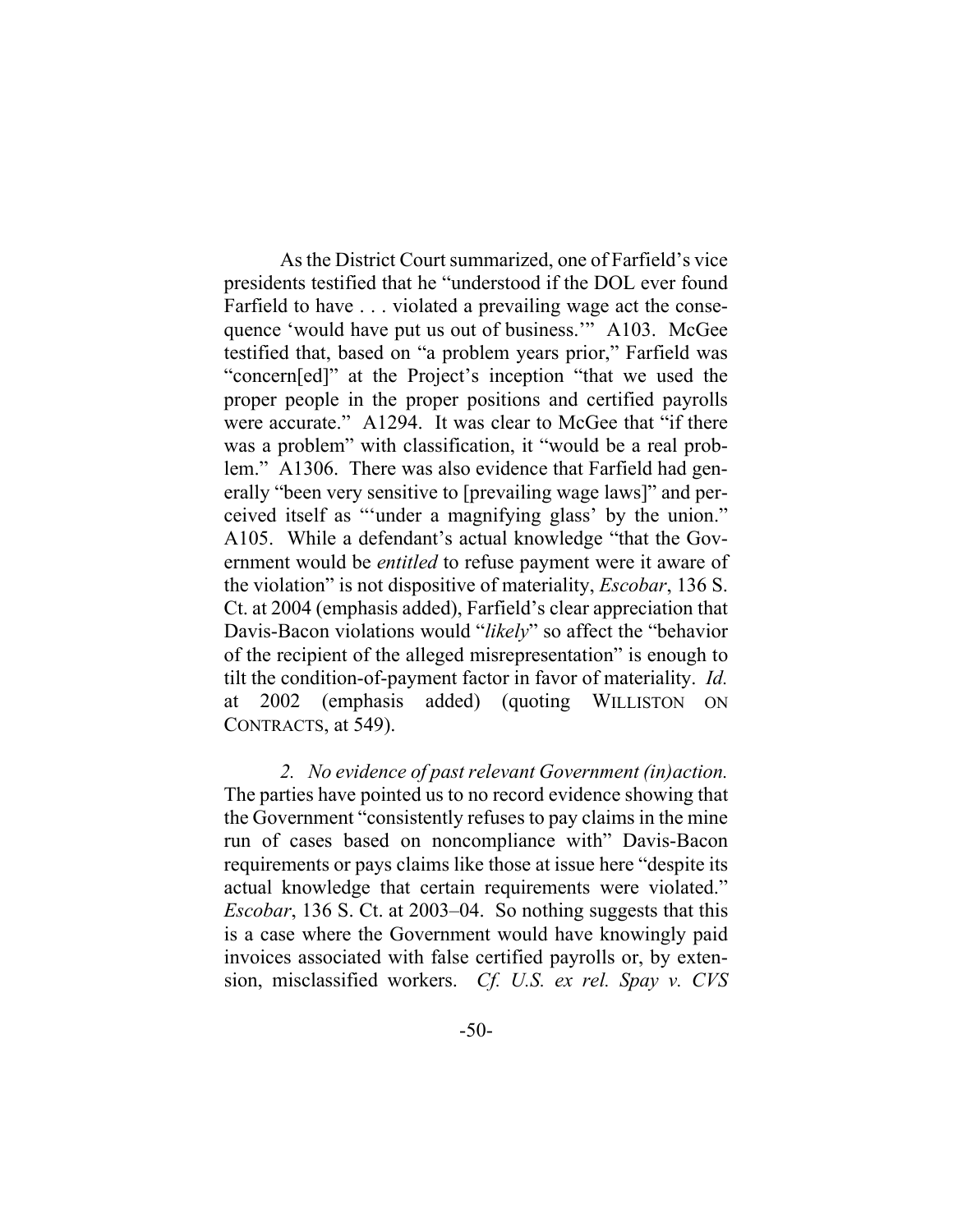*Caremark Corp.*, 875 F.3d 746, 764 (3d Cir. 2017) (summarizing evidence of Government's knowledge that pharmacy benefit managers were submitting claims that flouted regulatory requirements and its payment of such claims anyway). Left intact is Local 98's prima facie materiality showing based on the contract and regulations as well as the knowledge of Farfield decisionmakers. *See, e.g.*, *U.S. ex rel. Doe v. Heart Sol'n, PC*, 923 F.3d 308, 318 (3d Cir. 2019) (faulting defendants for failing to show "that Medicare generally pays this type of claim 'in full despite its actual knowledge that certain requirements were violated'" (quoting *Escobar*, 126 S. Ct. at 2003)).

In a *trompe l'œil*, Farfield paints the Justice Department's choice not to intervene in the litigation as a Government act that fatally undermines materiality. But intervention decisions are, at best, of minimal relevance. In *Escobar*, the Government chose not to intervene, *see* 136 S. Ct. at 1998, yet the Supreme Court did not mention this as a pertinent materiality factor. And "[if] relators' ability to [meet] the element of materiality were stymied by the government's choice not to intervene, this would undermine the purposes of the Act." *Prather*, 892 F.3d at 836 (citation omitted) (rejecting similar intervention argument); *cf. U.S. ex rel. Petratos v. Genentech Inc.*, 855 F.3d 481, 490 (3d Cir. 2017) (listing non-intervention as one among many Government actions and inactions that undermined relator's materiality allegation). Nor do the "administrative mechanism[s]" for enforcing compliance with wage-and-hour laws weigh against materiality—at least not on the record we confront here. Appellant's Br. 32–33. The DOL declined to act on the District Court's referral of the case, mak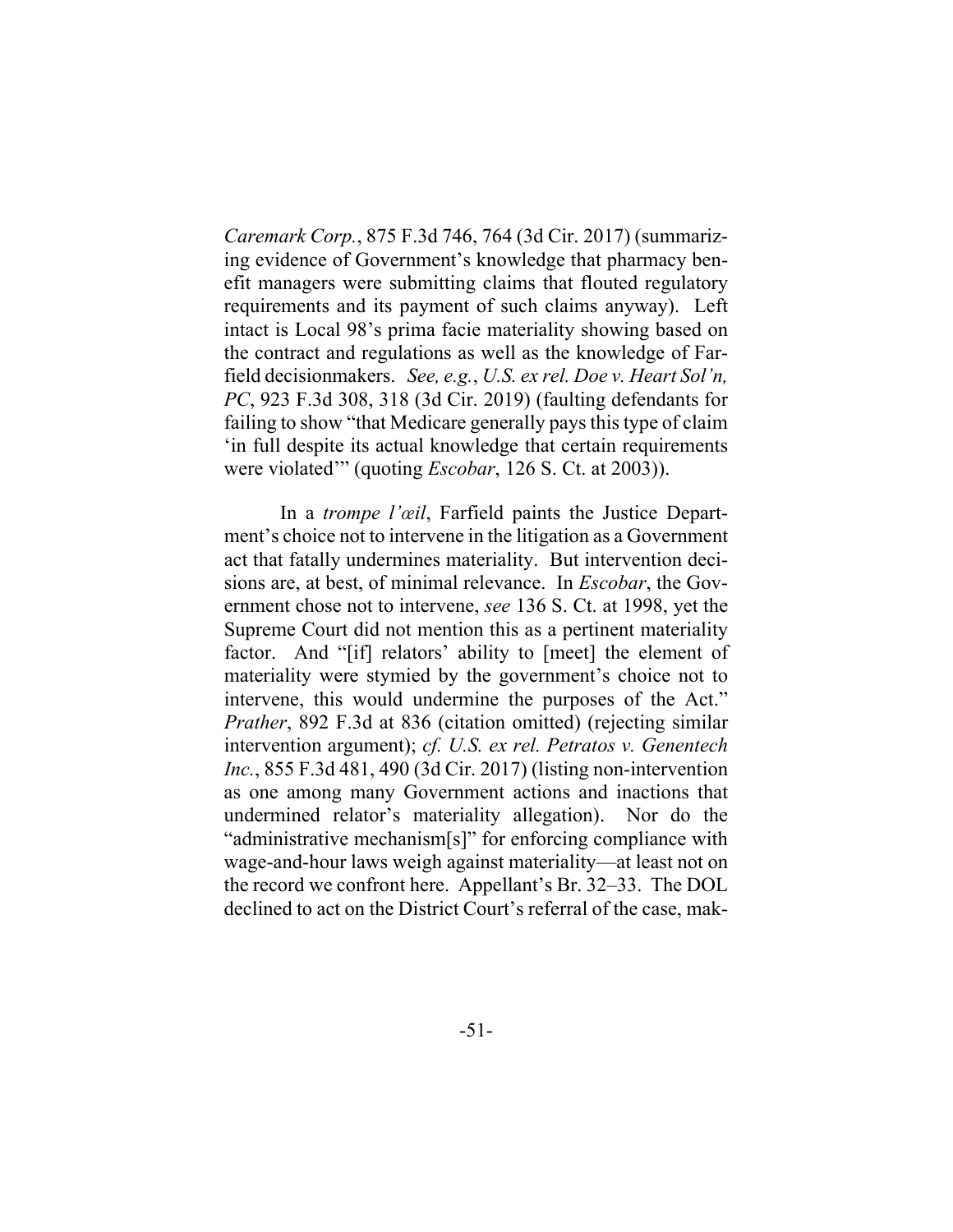ing that forum well and truly unavailable to Local 98.28 And it did so based on the vintage of the facts and related concerns for investigatory resources, not on any grounds suggesting immateriality.

*3. Davis-Bacon compliance was essential to the bargain.* A third materiality factor is whether the noncompliance is "minor or insubstantial" or, instead, goes "to the very essence of the bargain." *Escobar*, 136 S. Ct. at 2003 & n.5 (quotation omitted). Farfield argues that its misclassification violations were small, calculated at just over \$150,000 in wage underpayments, in comparison to the \$54.7 million value of the SEPTA contract. We refuse to measure materiality based only on the monetary value of Farfield's wrongdoing in relation to some larger, undefined whole. After all, Davis-Bacon compliance is concerned *not* with minimizing costs but, on the contrary, aims to impose additional costs on contractors and the Government in pursuit of goals that Congress has prioritized for federally funded projects.

Holding otherwise would require us to engage in difficult, if not impossible, line-drawing. Even if valuing the affected work were easy to accomplish—something belied by the history of this case—at what level of generality should we

 $28$  Farfield points to one tangential circumstance that it claims weighs against a materiality determination: SEPTA spoke with Farfield's workers during the Project but raised no concerns about worker classification. The District Court found that these alleged conversations lacked the necessary specificity to sway its materiality finding. We see no fault in that finding. And, in any case, such discussions would fail to show the *Government's* (*i.e.*, the FTA's) knowledge of the noncompliance.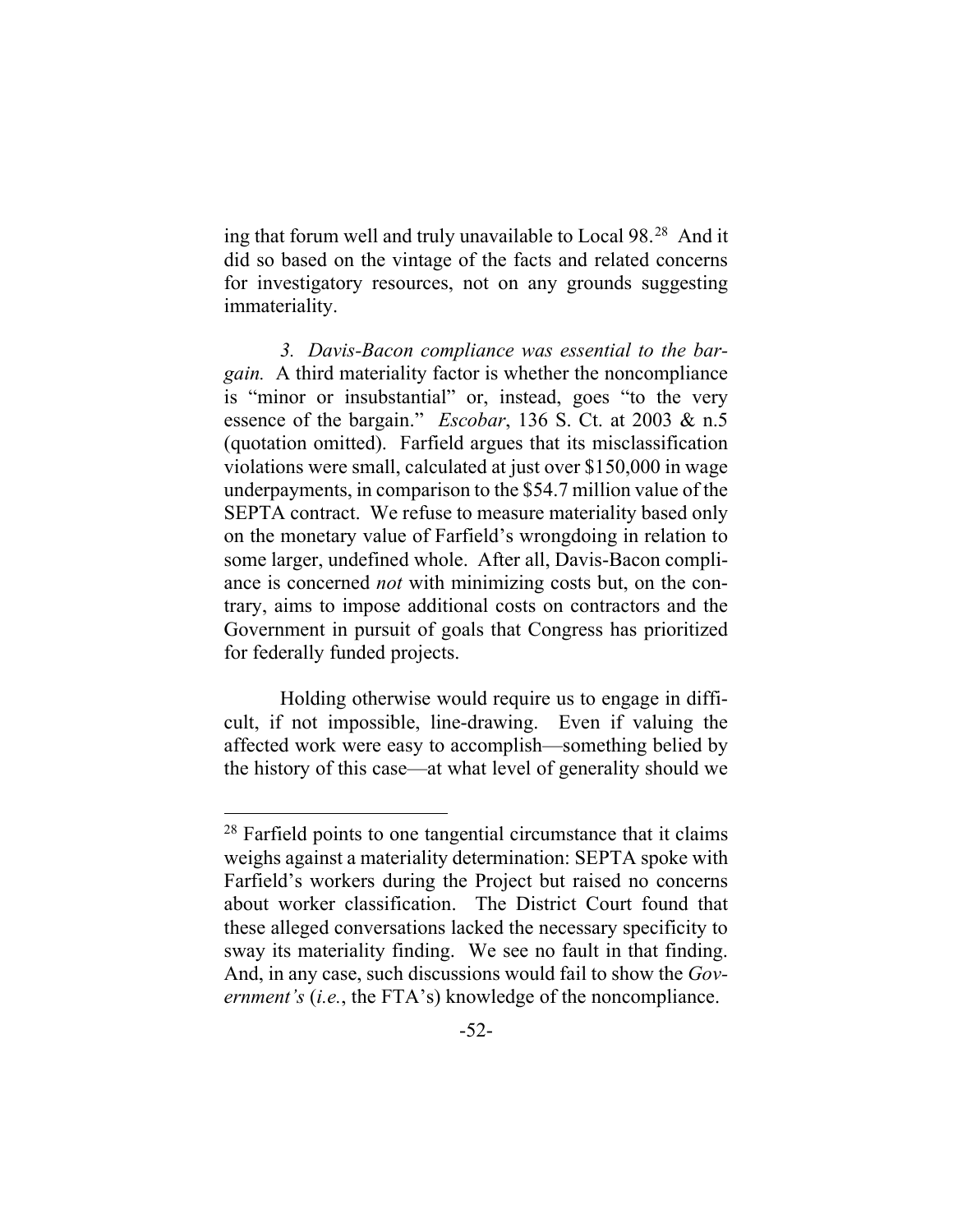evaluate the materiality denominator? Should we look at the ratio between the affected work and the overall amount of electrical work performed on the Project? The overall dollar value of the Project? The overall budget of the FTA while the work was performed? And then, even if we could formulate the correct denominator, what percentage of misclassified work in relation to that whole suffices to meet the materiality threshold? 0.1 percent? One percent? Ten percent? A search for answers proves a Sisyphean task. Neither Davis-Bacon nor case law provides a guide.

And opposite the dollar magnitude of the violation are other factors one might reasonably consider in evaluating whether a contractor's regulatory violations were minor or insubstantial. We might ask, for example, about temporal duration: For how long did the Davis-Bacon noncompliance affect the contractor's work? Farfield falsely certified compliance 105 times—once a week for more than two years on the five-year Project. Arguably, undercutting the local labor market for over two years is neither minor nor insubstantial. Though we have no reason to think that any work on the Project was sub-standard, we might also consider in our objective materiality analysis the possible consequences to the public of unskilled workers building public infrastructure that local practices reserve for an electrician's skill and experience. *Cf. Spay*, 875 F.3d at 764 ("The misstatements that gave rise to this qui tam action allowed patients to get their medication, and they are precisely the type of 'minor or insubstantial' misstatements where 'materiality . . . cannot be found." (alteration omitted) (quoting *Escobar*, 136 S. Ct. at 2003)). Should the potential for widely felt negative consequences from public transit failure lower the dollar threshold for materiality in cases like this one? One might even say that the Davis-Bacon Act's debar-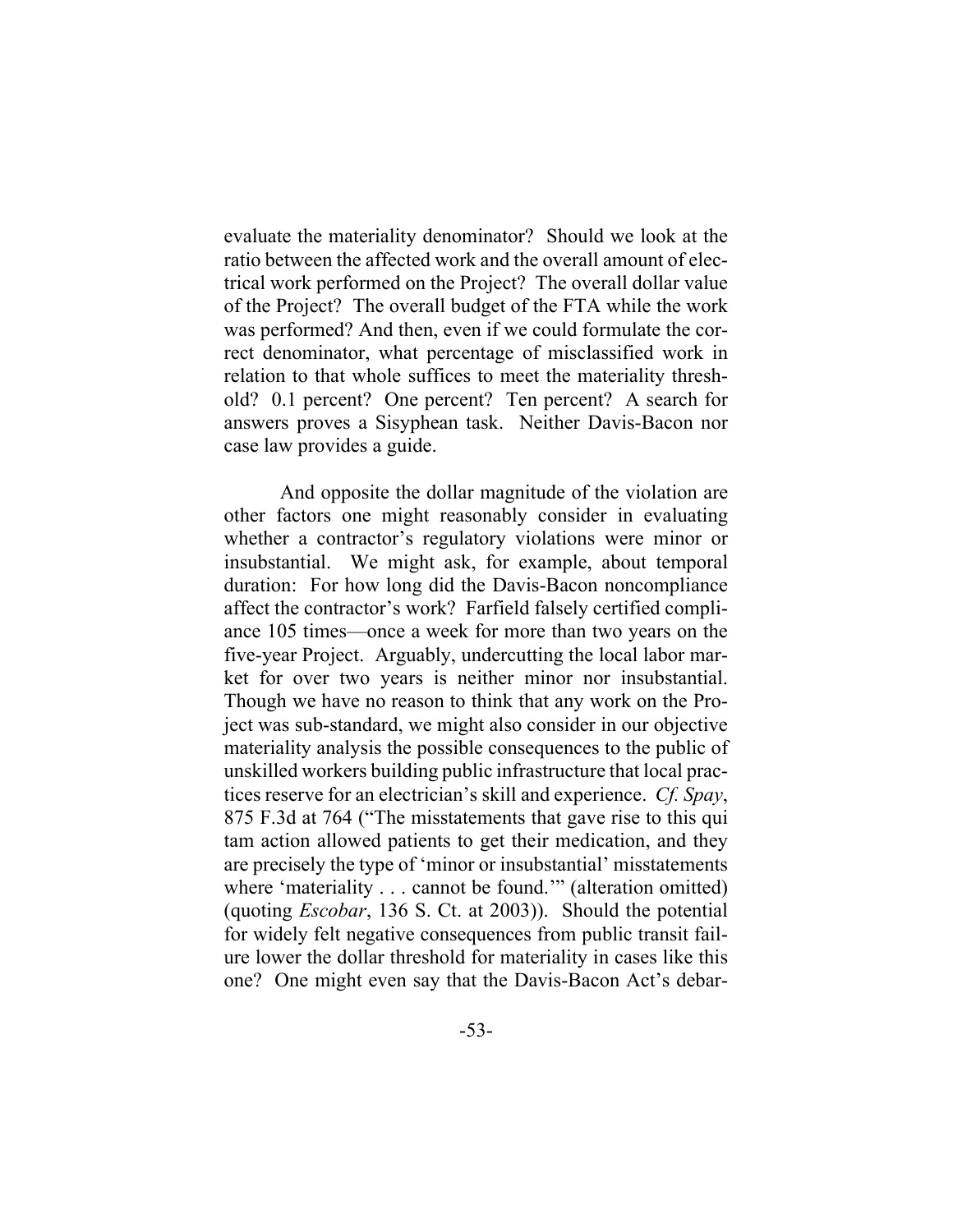ment remedy implicitly recognizes that certain regulatory violations on public works projects should have ramifications for the contractor beyond wage restoration. And, of course, Davis-Bacon compliance is a keystone of federally funded construction projects. *See, e.g.*, *Coutu*, 450 U.S. at 771, 773–76; *Fry Bros.* at \*6. Whether a contractor "complied with the regulations" that are central to decisions about how to spend public funds "is a fact that a reasonable person would want to know." *Prather*, 892 F.3d at 835; *see also United States v. Luce*, 873 F.3d 999, 1007–08 (7th Cir. 2017) (misrepresentation that no officers of loan-originating company were currently subject to criminal proceedings was material because certification "addressed a foundational part of the Government's mortgage insurance regime, which was designed to avoid the systemic risk posed by unscrupulous loan originators").

In view of the totality of the circumstances, we conclude that Farfield's Davis-Bacon violations were not minor or insubstantial. Farfield misclassified more than \$150,000 in electrical work on a public infrastructure project. The consequence was that, on 105 occasions across more than two years' worth of payrolls, Farfield falsely certified its compliance to the Government. And it did so under a regulatory regime and a contract that authorized debarment as a remedy for misclassification and false certifications. This *Escobar* consideration also favors a conclusion that Farfield's false statements were material to the Government's decision to pay SEPTA invoices.

\* \* \*

Proper worker classification and submission of accurate payroll certifications were express conditions of the Government's payment—or, at minimum, de facto conditions of pay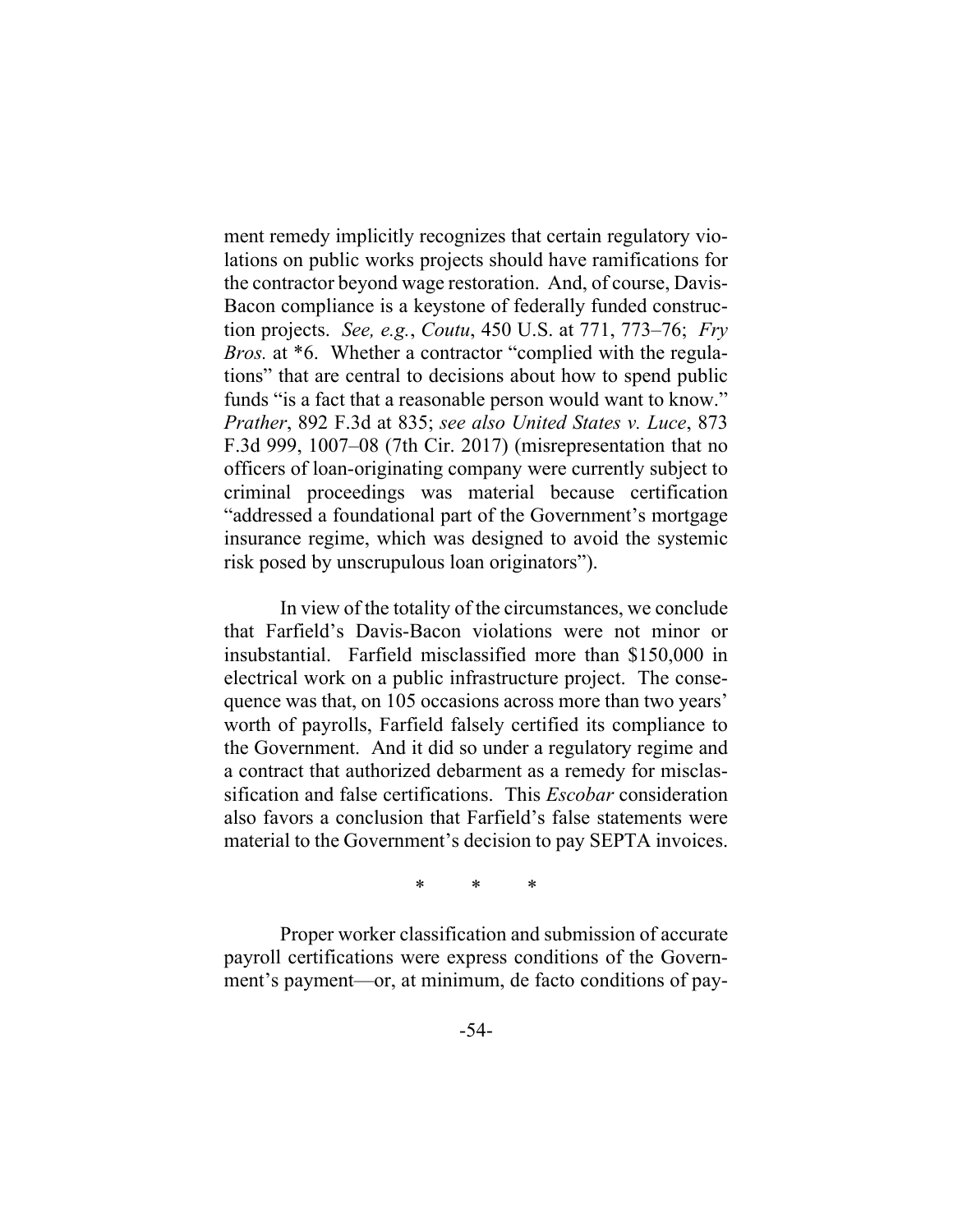ment based on Farfield's knowledge of the Government's likely response to non-compliance. And Farfield's regulatory violations were not minor or insubstantial. Seeing no evidence of relevant Government (in)action, we conclude that Farfield's false certified payrolls were material to the Government's decision to pay.

## **D. The Facts Support the District Court's Finding of Recklessness.**

The District Court adopted the Special Master's finding that Farfield recklessly ignored its worker classification obligations under the Davis-Bacon Act, and thus acted with reckless disregard for the truth or falsity of its certified payrolls. Under the FCA, an individual or entity responsible for submitting an objective falsehood must have acted "knowingly" that is, with actual knowledge of the falsehood, in deliberate ignorance of its truth or falsity, or in reckless disregard of its truth or falsity. *See* 31 U.S.C. § 3729(b)(1)(A). Congress added the "reckless disregard" prong to the FCA's definition of "knowingly" to target the defendant who has "buried his head in the sand" and failed to make an "inquiry into the claim's validity" that is "reasonable and prudent under the circumstances." *U.S. ex rel. Williams v. Renal Care Grp., Inc.*, 696 F.3d 518, 530 (6th Cir. 2012) (quoting S. Rep. 99-345, at 21 (1986), *reprinted in* 1986 U.S.C.C.A.N. 5266, 5286).

The Special Master's essential conclusion from the facts was that Farfield, via McGee, delegated full discretion to forepersons to use workers on their crews as they saw fit while, at the same time, fully aware of Farfield's contractual and regulatory obligations to ensure that employees were paid prevailing wages for the classification of work performed. Farfield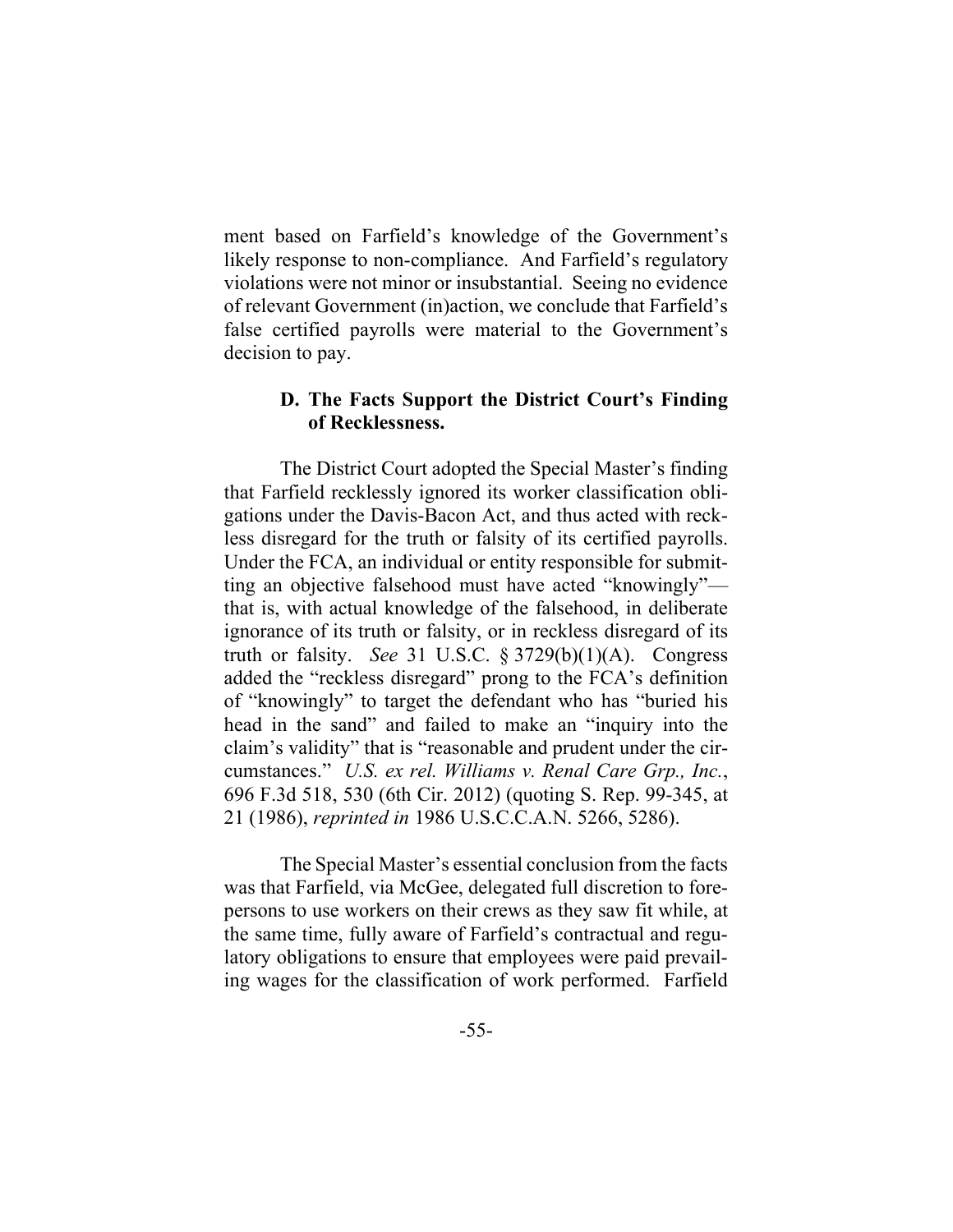raises a hodgepodge of factual objections that it claims render the recklessness finding erroneous, but none have merit.

1. *The testimony supported the District Court's recklessness finding.* Farfield contends that its forepersons and managers reasonably believed that groundmen could do whatever work linemen could do. They testified that McGee told them so. Transit work was not something that Farfield specialized in prior to undertaking the Project, and its supervisors may have understandably relied on McGee for direction. But Farfield's argument fails to grapple with the District Court's recklessness finding. For his part, McGee testified that a groundman *could not* do all the work that a lineman could, including specifically "pulling wire through conduit," A1338–39, because groundmen were "completely unskilled" "grunt[s]." A1313–14; A1341. So McGee's statements to subordinates that "any worker could do any task" such that they needn't worry about properly classifying groundmen, A291 (Findings of Fact ¶ 141), conflicted with his own knowledge of the proper role of groundmen and the centrality of proper classification to the health of Farfield's business. 29

The District Court reasonably concluded from this conflicting testimony that McGee, and thus Farfield, recklessly delegated to unknowledgeable individuals the responsibility

 $29$  A groundman could assist a lineman in most tasks, Farfield points out, and a lineman was usually included on a crew. But the Special Master found "not credible" the testimony of Farfield's witnesses that only linemen performed the skilled tasks involved, with groundmen "simply 'helping' [them] with the installation of conduit and pulling of wire." A292 (Findings of Fact ¶¶ 143–44); *see supra* Section V.B.1.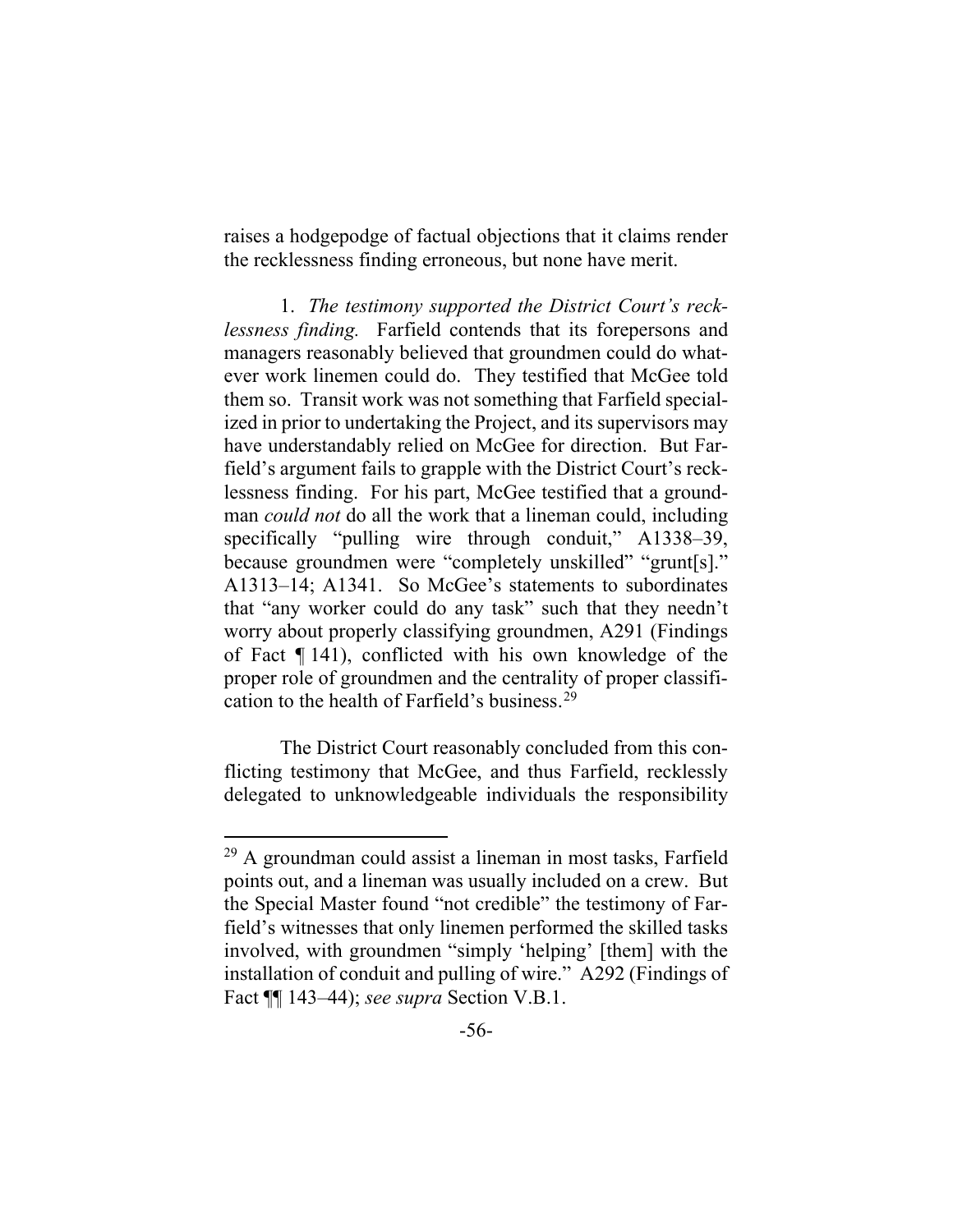for ensuring that employees were properly classified. *See, e.g.*, *United States v. Krizek*, 111 F.3d 934, 941–42 (D.C. Cir. 1997) (observing that, although FCA is "not intended to apply to mere negligence, it is intended to apply in situations that could be considered gross negligence where the submitted claims to the Government are *prepared in such a sloppy or unsupervised fashion* that resulted in overcharges to the Government" (emphasis added) (quotation omitted)); *United States v. Stevens*, 605 F. Supp. 2d 863, 867, 869 (W.D. Ky. 2008) (finding "reckless disregard" of physician's duty as Medicare and Medicaid provider to "take reasonable steps to ensure that his clinic's claims for reimbursement [were] accurate" where physician "*completely delegated*" all billing responsibilities to someone with "*absolutely no prior experience with medical billing*" (emphases added)). That Farfield hired McGee for his knowledge of and experience with classifications on rail projects, or that other individuals may have been ignorant for their part, does not mean that Farfield is unaccountable for McGee's reckless actions. An entity's knowledge for FCA purposes may be imputed based on that of a particular employee or officer. *See, e.g.*, *Sci. Apps.*, 626 F.3d at 1272–73; *U.S. ex rel. Harrison v. Westinghouse Savannah River Co.*, 352 F.3d 908, 919–20 & n.11–12 (4th Cir. 2003).

*2. No clear error based on DOL audit.* Farfield next claims that the District Court's recklessness finding was clearly erroneous for glossing over the DOL's 2004 audit of the Project, which found only minor holiday-pay violations. But the District Court did indeed recognize that the DOL audit was "evidence going to whether a defendant acted in reckless disregard of wage and classification requirements." A81 (citing *U.S. ex rel. Rueter v. Sparks*, 939 F. Supp. 636 (C.D. Ill. 1996), *aff'd*, 111 F.3d 133 (7th Cir. 1997)). The audit evidence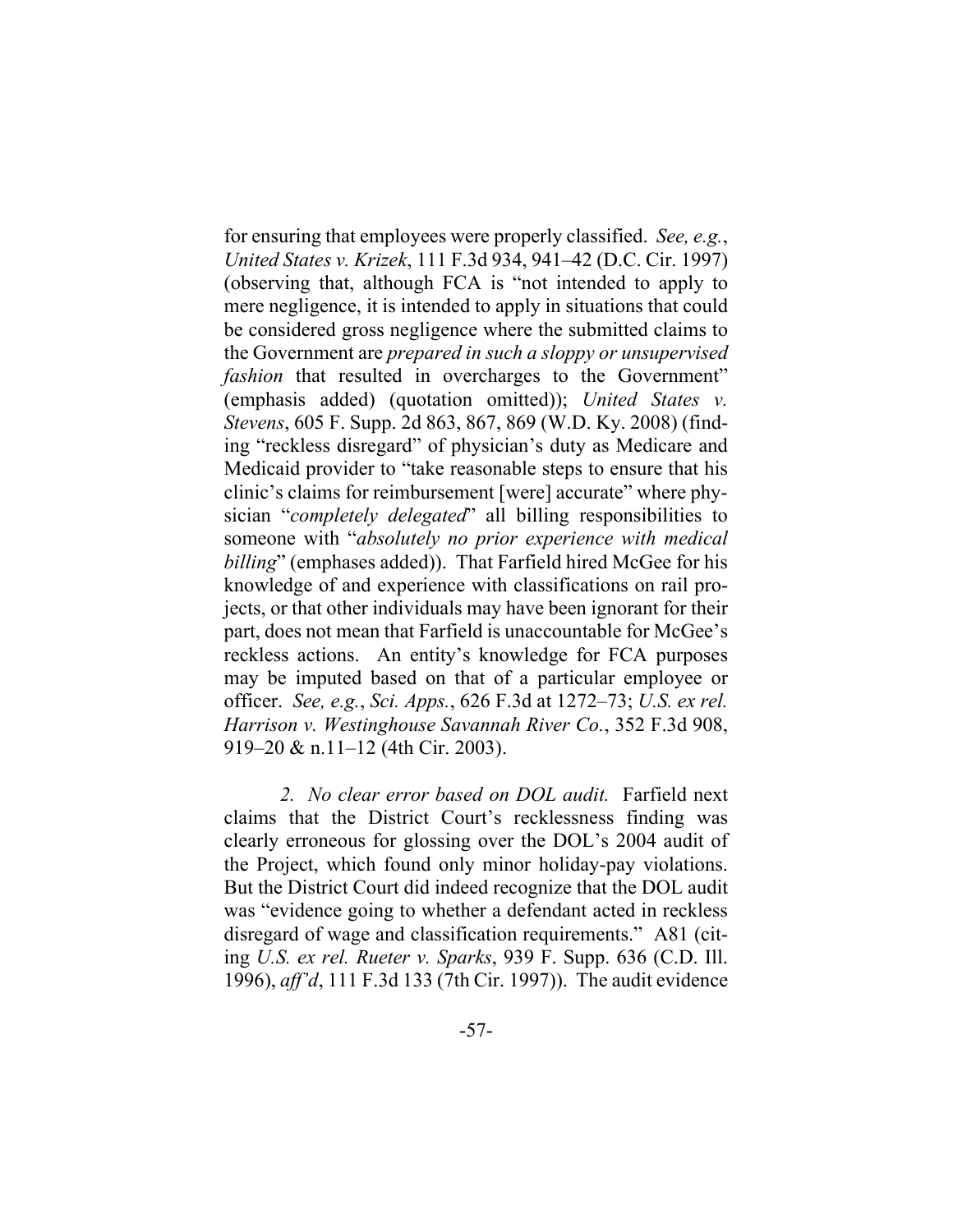simply wasn't compelling or specific enough to rebut the otherwise strong proof that Farfield acted recklessly. For instance, though the DOL auditor appears to have reviewed some payroll information, the record does not show that he examined information about the work that groundmen and linemen were actually performing. In fact, the limited evidence related to the audit suggested that the auditor's remit may have been much narrower than examining worker classification and prevailing wage compliance across the entire project.

*3. Farfield's other arguments fail.* Farfield throws additional facts at the wall, but none of them stick. Farfield contends that it could not have recklessly misclassified workers on the Project because Local 98 voluntarily dismissed its claims against Farfield related to four other projects. But that tells us nothing about recklessness as to the Project at issue. Nor does the Special Master's description of the case as entailing "close questions of fact and law" mean that Farfield could not have acted recklessly. Appellant's Br. 40–41. This case implicates fact-bound wage-and-hour issues and complex questions of law, including issues of statutory retroactivity, but nothing that would diminish Farfield's culpability.<sup>30</sup>

<sup>&</sup>lt;sup>30</sup> Farfield's possible compliance with the CBAs' restrictions on groundman work does not vitiate the recklessness finding. Even if Farfield or McGee relied on the CBAs when making decisions relevant to how employees would be classified (which was not proven), "parties dealing with the government are expected to know the law, and there is no grave injustice in holding parties to a reasonable knowledge of the law." *Abhe & Svoboda*, 508 F.3d at 1060 (cleaned up). As suggested by our earlier treatment of Farfield's industry-practice argument, *supra* Section V.B.2, relying solely on the CBAs' lack of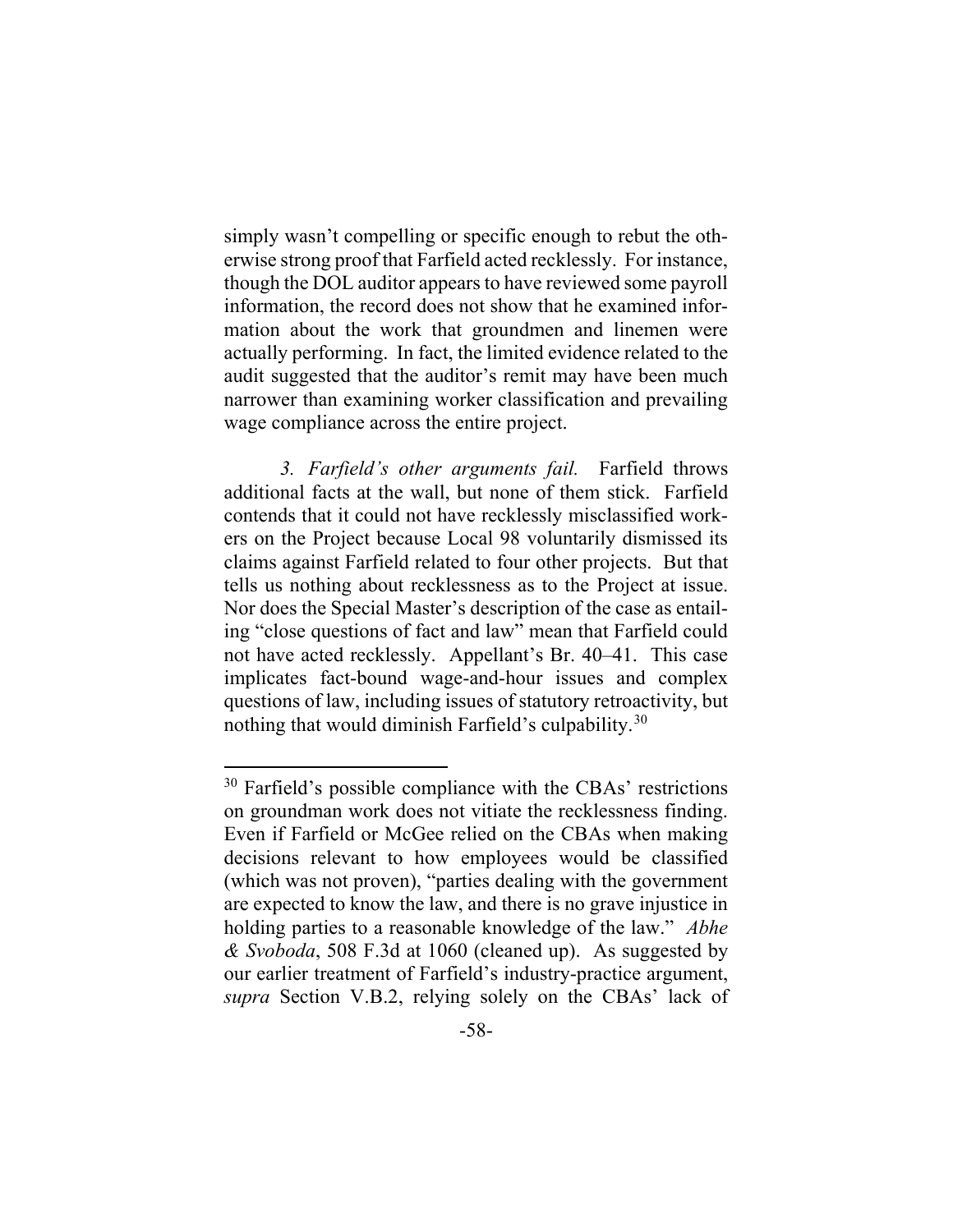Farfield also claims that it could not have recklessly disregarded its legal obligations so as to "cheat" or save money because it paid some employees wages higher than those required by Davis-Bacon and the SEPTA contract. Appellant's Br. 41–43.But even if that were true, it is irrelevant. To "establish[] liability under the FCA, a plaintiff need not prove the defendant had a financial motive to make a false statement relating to a claim seeking government funds." *Harrison*, 352 F.3d at 921 (citation omitted). There may well have been reasons for Farfield's recklessness besides aggregate profit. At all events, Farfield offers no legal support for offsetting amounts underpaid to certain employees with funds overpaid to others. *Cf. Smiley v. E.I. Dupont De Nemours & Co.*, 839 F.3d 325, 332–35 (3d Cir. 2016) (declining to offset employer's FLSA liability for unpaid pre- and post-shift work with amounts paid for unproductive lunch breaks).

\* \* \*

The record supports the Special Master's factual findings underpinning his conclusion that Farfield recklessly disregarded whether its workers were properly classified and paid, and thus recklessly disregarded the truth or falsity of the payrolls' certifications of compliance with the Davis-Bacon Act.

detailed classification strictures—without contacting the signatories or the DOL—would not have been reasonable enough to preclude "deliberate ignorance" or "reckless disregard" under the FCA.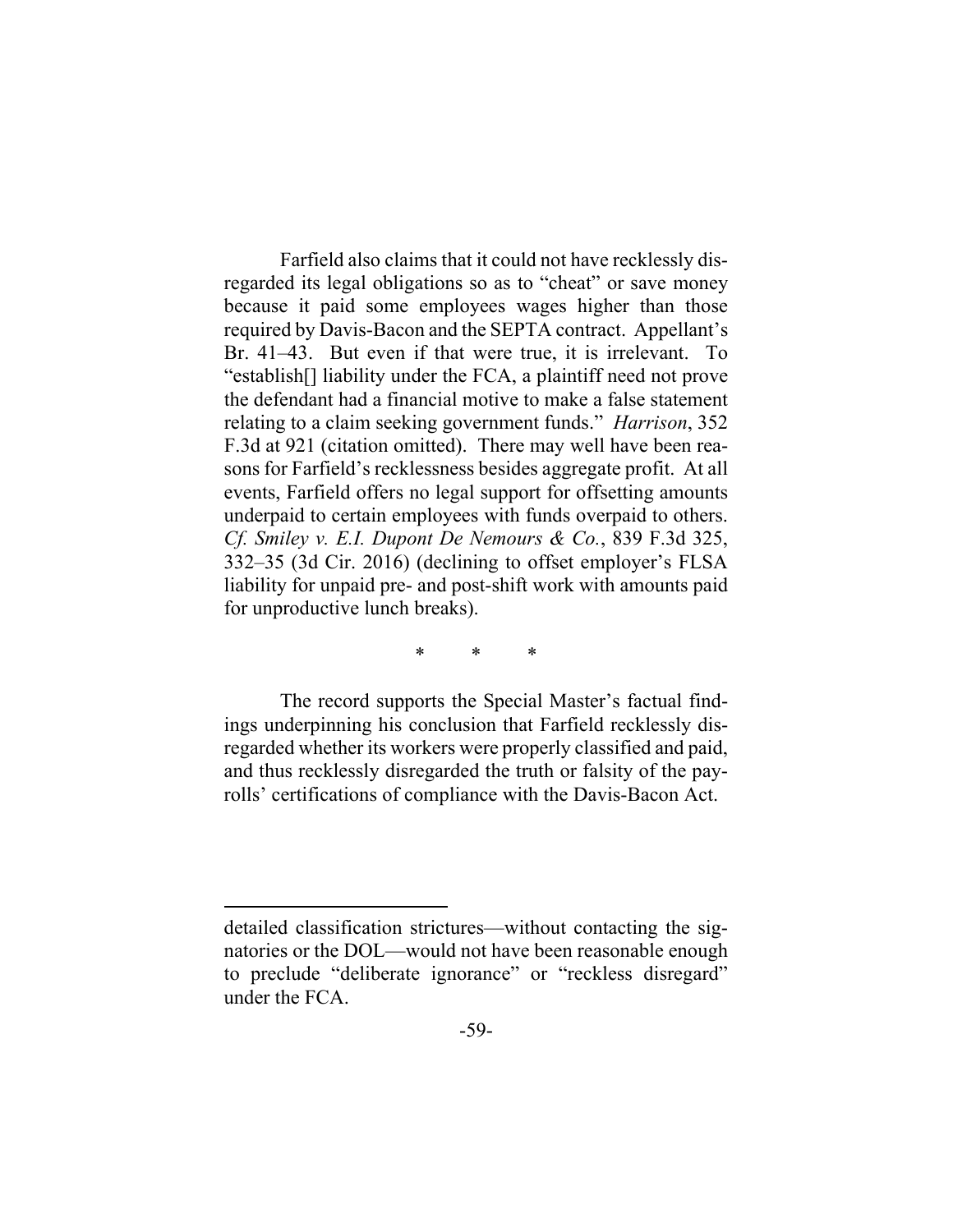## **E. The District Court Properly Shifted the Burden of Proof on Damages to Farfield.**

Next, Farfield argues that the District Court improperly shifted the burden of proof on damages after Local 98 introduced "representative" evidence about the 42 employees found to have been misclassified and underpaid. Appellant's Br. 44– 50. Recall that Farfield did not segregate its employees' hours spent performing groundman or laborer work from those performing lineman work. The Special Master found that substantial lineman work, such as laying conduit and pulling wire, was performed when an employee's daily time was coded to six of the 12 Farfield phase codes that Local 98 challenged. He then required Farfield to show that the 42 groundmen and laborers whose time was recorded under those six codes actually performed non-lineman work for which they were paid appropriately. After crediting Farfield's rebuttal evidence that an average of 1.5 hours of unproductive time per day was billed to these codes, and after reducing the misclassified hours accordingly, the Special Master calculated damages based on the resulting hours recorded to those codes for the 42 employees. The Special Master awarded this recovery while acknowledging that "it [wa]s possible . . . that some of the remaining time . . . was not [lineman] work." A307.

The District Court authorized this burden-shifting as an extension of the Supreme Court's decision in *Anderson v. Mt. Clemens Pottery Co.*, 328 U.S. 680 (1946). Under *Mt. Clemens*, an FLSA plaintiff bears the initial burden of proving that employees have "in fact performed work for which [they were] improperly compensated" and "produc[ing] sufficient evidence to show the amount and extent of that work as a matter of just and reasonable inference." *Id.* at 687. The burden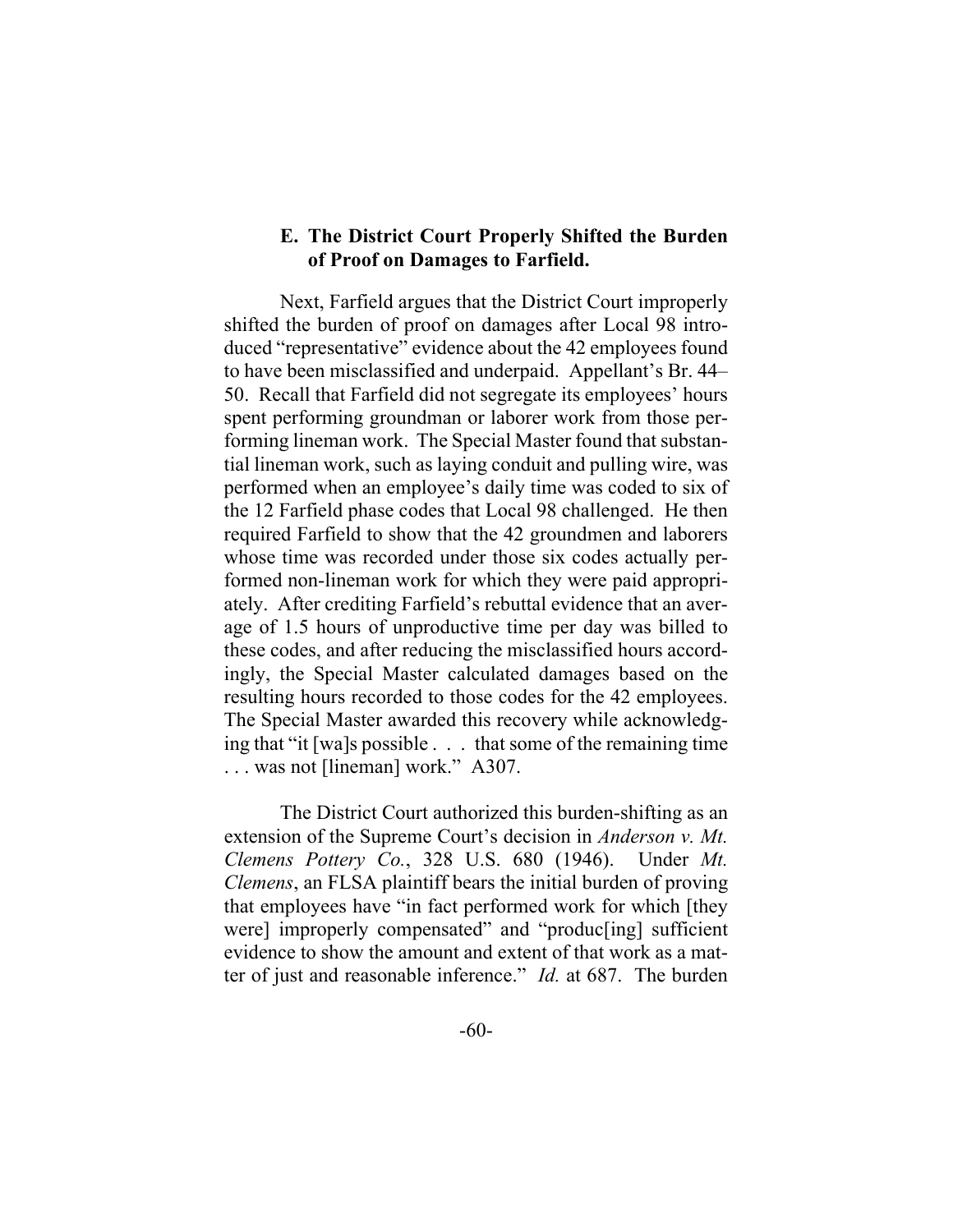"then shifts to the employer to come forward with evidence of the precise amount of work performed or with evidence to negative the reasonableness of the inference to be drawn from the employee's evidence." *Id.* at 687–88. If the employer fails to do so, "the court may then award damages to the employee, even though the result be only approximate." *Id.* (citation omitted). *Mt. Clemens* also permits an award of back wages to non-testifying employees based on the representative testimony of only some employees. *See id.* at 687; *see also Donovan v. New Floridian Hotel, Inc.*, 676 F.2d 468, 471–72 (11th Cir. 1982) ("[E]ach employee need not testify in order to make out a prima facie case of the number of hours worked as a matter of 'just and reasonable inference.'" (citing *Brennan v. Gen. Motors Acceptance Corp.*, 482 F.2d 825, 829 (5th Cir. 1973)).

According to Farfield, the burden should have remained with Local 98 throughout to prove all damages with specificity. While granting that *Mt. Clemens* burden shifting is appropriate in FLSA cases, Farfield nonetheless argues that it cannot apply in this FCA case. It points out that no cases have applied *Mt. Clemens* to shift the damages burden to the defendant in an FCA case and that, unlike an FLSA case, the underpaid employees will not receive the damages award here. Farfield also challenges the "representativeness" of Local 98's evidence. Appellant's Br. 45–49. We reject both arguments.

*1.* Mt. Clemens *applies in an appropriate FCA case, like this one.* Farfield correctly notes that *Mt. Clemens* burdenshifting has not been applied in an FCA case prior to this one. But *Mt. Clemens* has been either cited approvingly or applied outright in Davis-Bacon cases. *See, e.g.*, *Janik Paving & Const., Inc. v. Brock*, 828 F.2d 84, 93 (2d Cir. 1987) (charac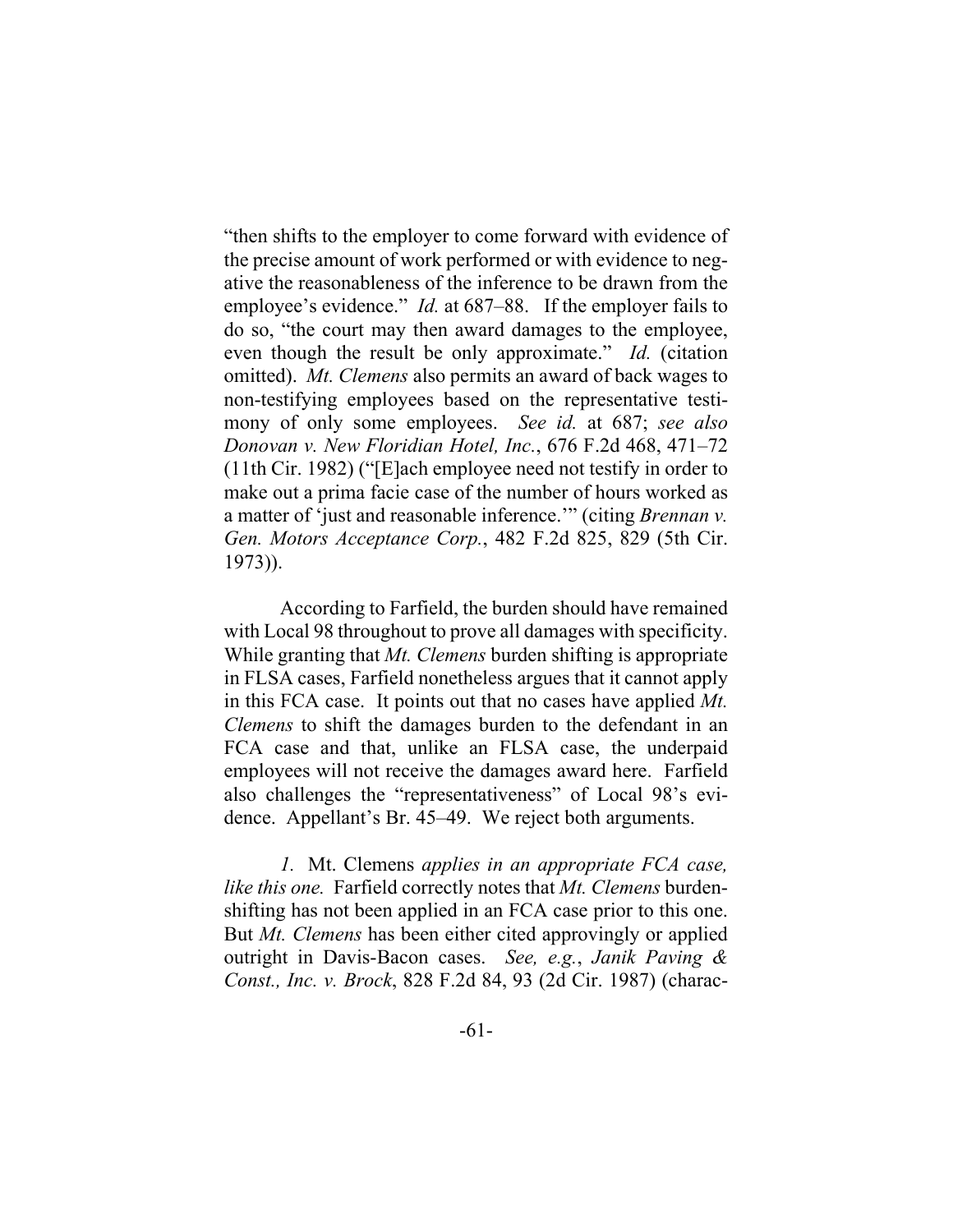terizing *Mt. Clemens* as "the burden of proof to which the Department [of Labor] and employees [a]re generally subject in wage-standard violations"); *Pythagoras Gen. Contracting Corp. v. U.S. Dept. of Labor*, 926 F. Supp. 2d 490, 495–96, 498–99 (S.D.N.Y. 2013) (affirming DOL Administrative Review Board's invocation of *Mt. Clemens* in Davis-Bacon dispute). And a contractor's false certifications that its workers were paid at the rate legally required by the Davis-Bacon Act are fodder for an FCA claim.31 *See, e.g.*, *U.S. ex rel. Plumbers* 

 $31$  A line of cases can be read to preclude FCA claims where the falsity of the claim or statement depends on the determination of complex Davis-Bacon classification issues. *See U.S. ex rel. Windsor v. DynCorp, Inc.*, 895 F. Supp. 844, 851–53 (E.D. Va. 1995) ("[A] Davis-Bacon Act worker classification dispute, by itself, is not an FCA claim because such disputes must be resolved by the Department of Labor."). Farfield has not argued that the District Court lacked jurisdiction on this basis, and it cites *DynCorp.* only in its Reply brief to counter an unrelated point made by one of amici. *See Barna v. Bd. of Sch. Dirs.*, 877 F.3d 136, 146 (3d Cir. 2017) (noting that we will not "reach arguments raised for the first time in a reply brief or at oral argument"). Of course, the District Court *did* refer this case to the DOL for resolution of worker classification questions. It is unclear whether *DynCorp*'s rationale still applies in the wake of a referral that the agency declines. *Cf. U.S. ex rel. Wall v. Circle C Const., LLC*, 697 F.3d 345, 353–54 (6th Cir. 2012); *U.S. ex rel. Plumbers & Steamfitters Loc. Union No. 342 v. Dan Caputo Co.*, 152 F.3d 1060, 1062 (9th Cir. 1998) (per curiam). And the Supreme Court has said only that "[d]isputes over the proper classification of workers under a contract containing Davis-Bacon provision must be *referred* to the Secretary [of Labor] for determination," not that they must always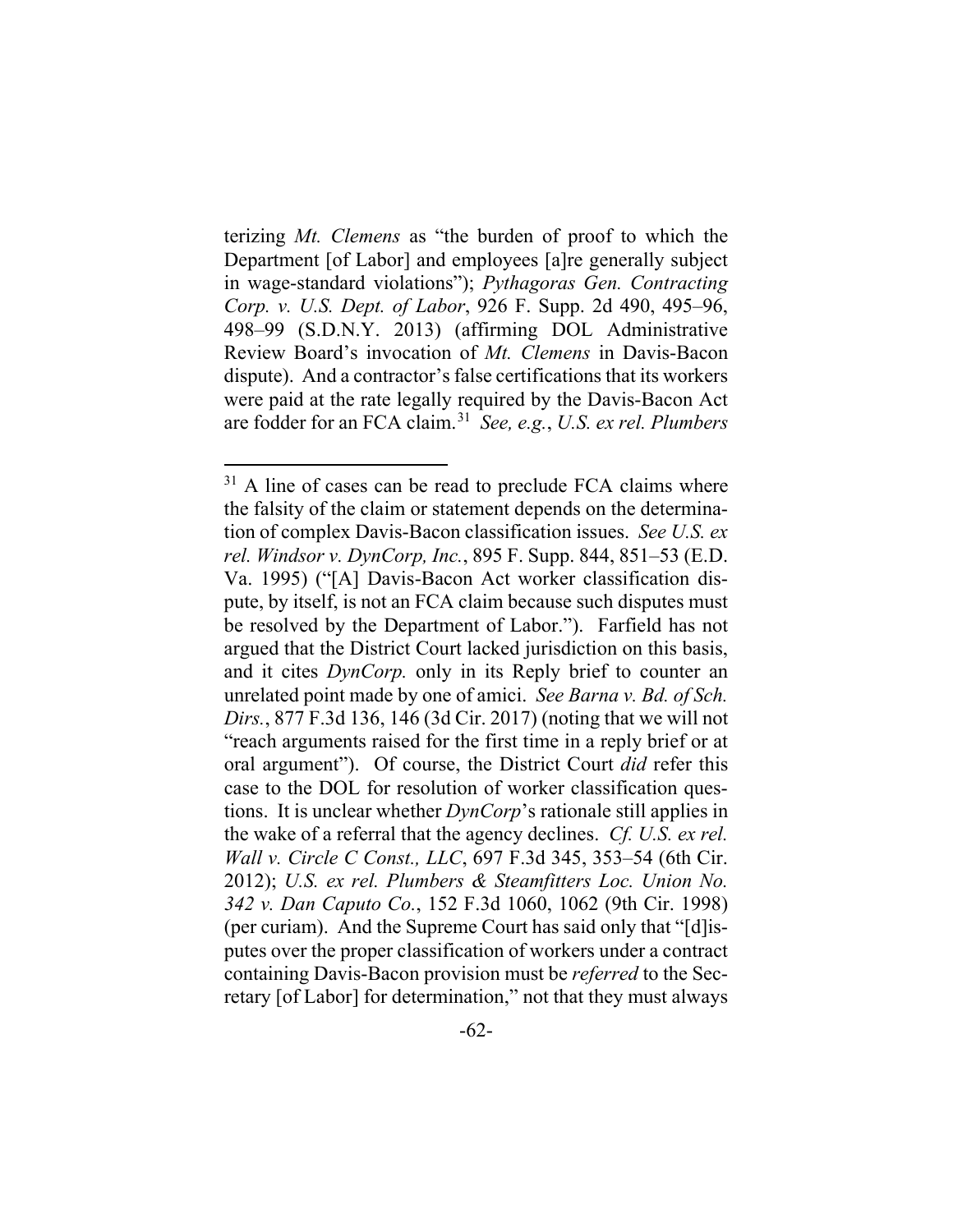*& Steamfitters Local Union No. 38 v. C.W. Roen Const. Co.*, 183 F.3d 1088, 1091–92 (9th Cir. 1999) ("[A] false certification that workers have been paid at the legally required wage rate may give rise to liability under the FCA. If, as the Plumbers allege, [defendant and its agents] submitted such false certifications, it may be liable under the False Claims Act." (citation omitted)).

In this FCA false-certification case, the Davis-Bacon Act supplies the substantive law by which the falsity of Farfield's statements is judged as well as the measure by which employees were misclassified and underpaid. Just because the employees themselves will not receive the underpayments originally owed them does not mean that an employer can, by keeping shoddy records, defeat the recovery of a person or entity statutorily entitled to those damages.<sup>32</sup> Indeed, account-

be *adjudicated* by the DOL for dependent federal-question claims to proceed. *Coutu*, 450 U.S. at 760 (emphasis added). We are also guided by court decisions "narrowly draw[ing]" other jurisdictional bars to judicial review of Davis-Bacon issues. *Abhe & Svoboda*, 508 F.3d at 1058 ("shield[ing] only the substance of wage determinations from judicial review" (citing *Binghamton*, 347 U.S. at 177; 40 U.S.C. § 3142(b))). So to the extent that we must independently assure the existence of subject-matter jurisdiction, we conclude that the District Court had jurisdiction to adjudicate the applicable worker classifications after it referred the case to the DOL and the DOL declined the referral.

<sup>&</sup>lt;sup>32</sup> Though Farfield seeks to distinguish FLSA cases on the grounds that the underpaid employees enjoy the recovery, it does not challenge the District Court's conclusion that the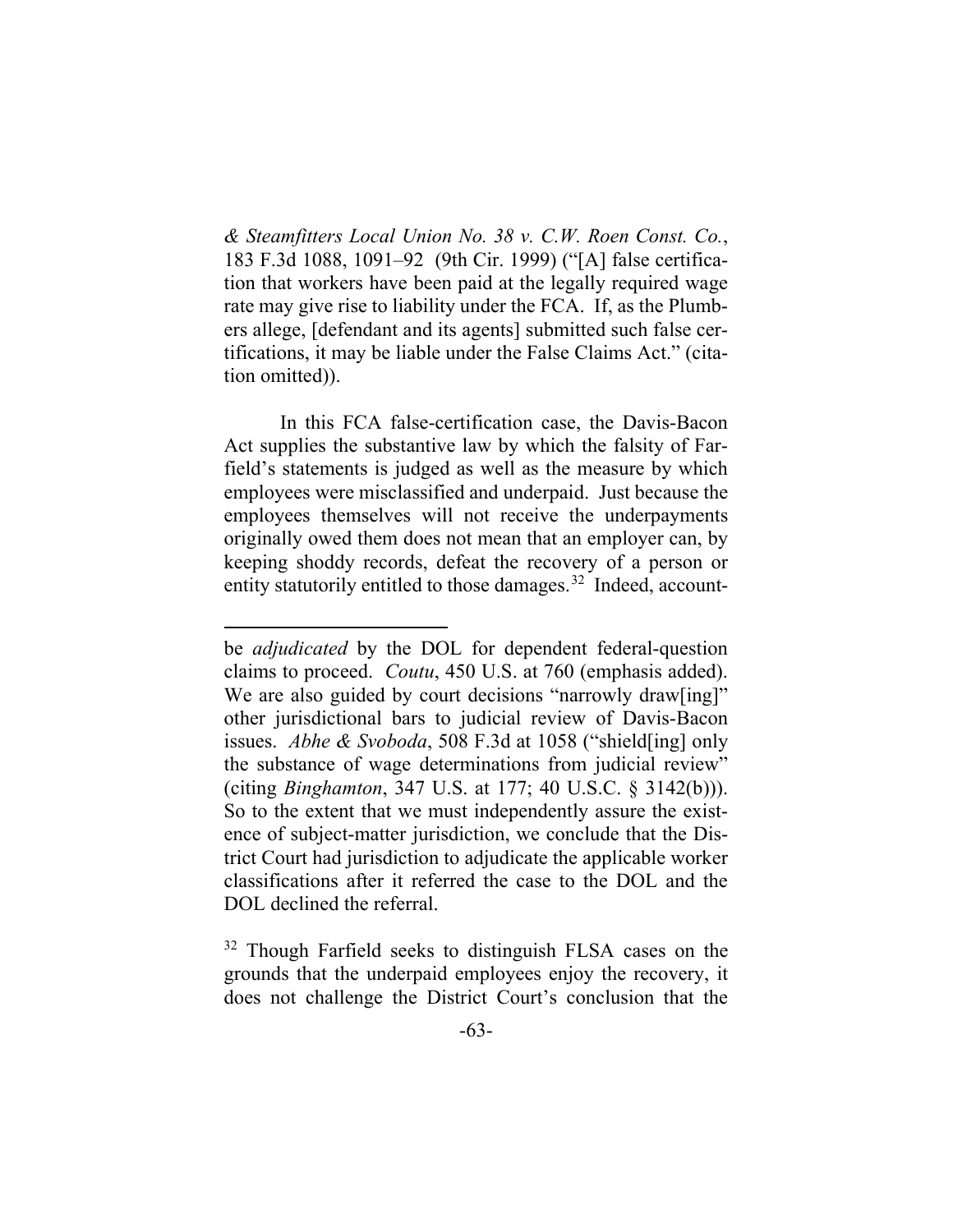ability would seem at least equally important when a contractor recklessly fails to track its employees' work on a project funded by the public fisc.

While the FCA specifically places the burden of proving damages by a preponderance of the evidence on the Government or, as here, the relator, 31 U.S.C. § 3731(d), that burden is met where the Government establishes "the prima facie value" or "face amount" of the damages. *United States v. Thomas*, 709 F.2d 968, 972–73 (5th Cir. 1983). The burden then shifts to the defendant "to establish the actual value" of the damages. *Id. Mt. Clemens* enables a similar process in cases such as this one, where a relator draws prima facie evidence from the defendant's own documents to ascribe a face value to the Government's damages. Nor is the FLSA so unique as to monopolize the principles of *Mt. Clemens*; indeed, they have been applied in other contexts, including, for example, antitrust cases. *See, e.g.*, *Bigelow v. RKO Radio Pictures*, 327 U.S. 251, 264–266 (1946) ("[T]he wrongdoer may not object to the plaintiff's reasonable estimate of the cause of injury and of its amount, supported by the evidence, because not based on more accurate data which the wrongdoer's misconduct has rendered unavailable.").

Finally, though it argued as much to the District Court, Farfield does not sufficiently raise whether *Mt. Clemens* is inapplicable because Farfield complied with recordkeeping obligations, such as "the three-year record retention" regula-

measure of the Government's damages is the amount of underpaid wages. We assume without deciding that such damages were "sustain[ed]" by the Government "because of the act of [the defendant]," within the meaning of 31 U.S.C.  $\S 3729(a)$ .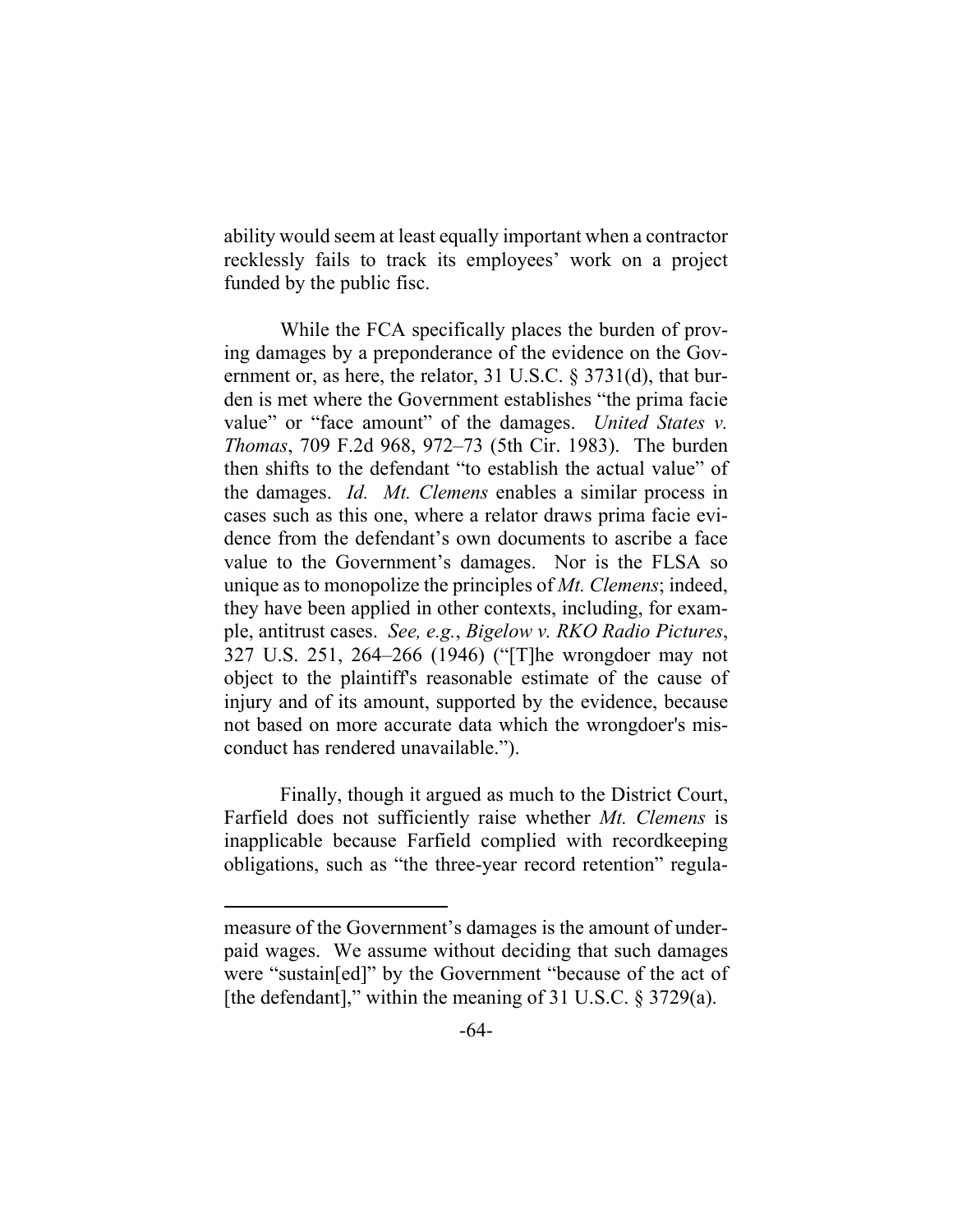tion under 29 C.F.R.  $\S 5.5(a)(3)(i).^{33}$  A153. We cannot say whether Farfield violated any such requirements. Though Farfield may only have learned of a dispute about pay and hours four years after cessation of work on the Project, we do not know what records, if any, did not survive beyond the three-year period. 34 And Farfield may have ignored its obligations by, for example, failing in the first instance to create records reflecting each worker's "correct classification."  $\S 5.5(a)(3)(i)$ . In any event, the issue is unpreserved—and we doubt that the employer's actual violation of a recordkeeping regulation is the *sine qua non* of *Mt. Clemens* burden-shifting. *See, e.g.*, *Reich v. Gateway Press, Inc.*, 13 F.3d 685, 701–02 (3d Cir. 1994) (applying *Mt. Clemens* burden-shifting due to employer's *inadequate* records, with no mention of recordkeeping violation).

*2. Local 98's evidence was sufficiently representative.* Farfield's challenge to the "representativeness" of Local 98's evidence also fails. Local 98 adduced direct testimony from six workers who were classified as groundmen or laborers on the Project yet whose work was logged using the phase codes associated with lineman tasks. Those witnesses testified about the work of 22 of the 42 affected groundmen and laborers (*i.e.*, a 52-percent sample). Contrary to Farfield's argument, this evidence is quantitatively representative. *See, e.g.*, *Mt. Clemens*, 328 U.S. at 680 (8 out of 300 employees testified);

<sup>&</sup>lt;sup>33</sup> Farfield argues in its opening brief only that it saw "no need to keep records of each task that every employee performed, nor is such required." Appellant's Br. 50.

<sup>&</sup>lt;sup>34</sup> We express no view on whether Farfield violated recordkeeping obligations.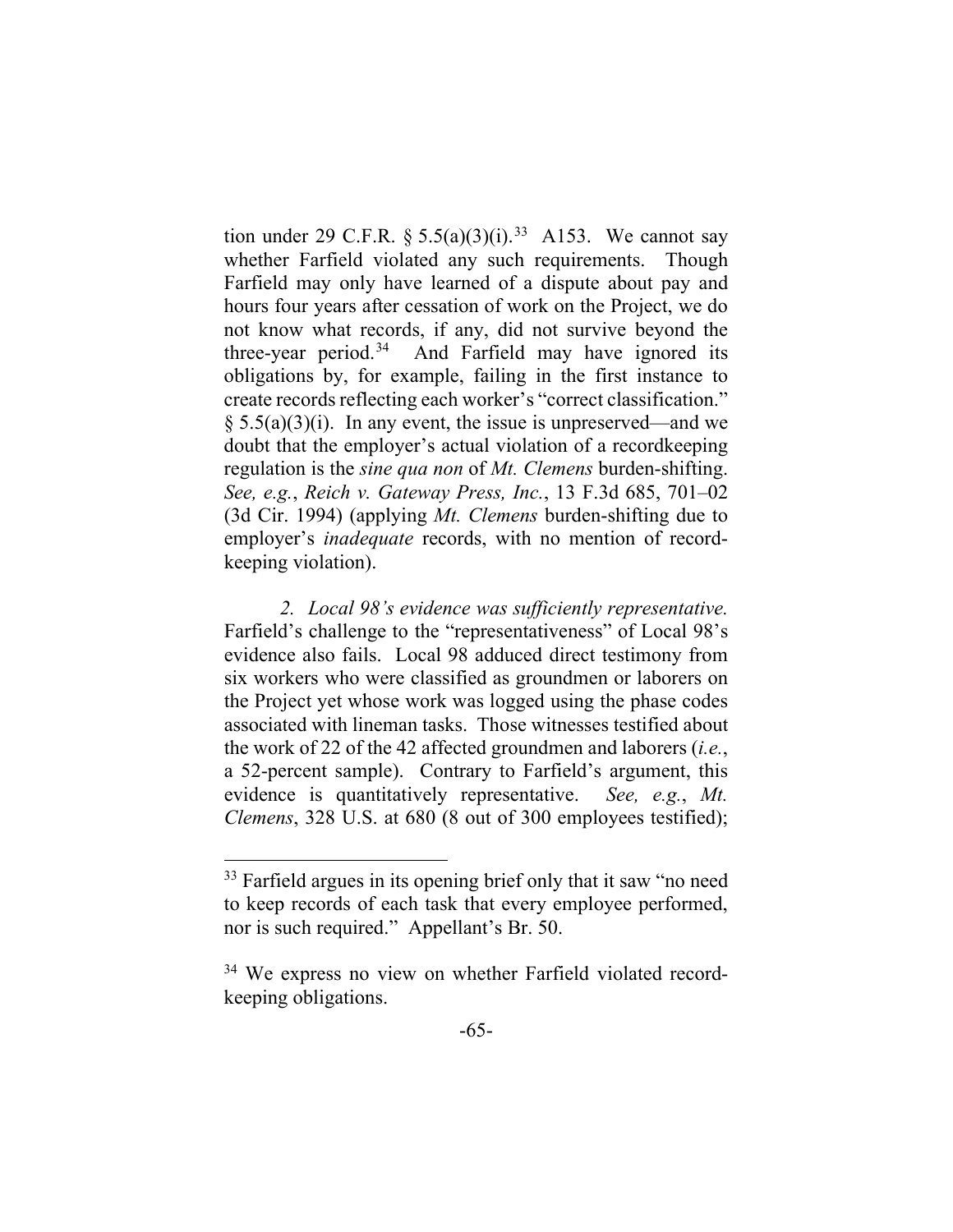*Reich v. S. New Eng. Tel. Corp.*, 121 F.3d 58, 66–68 (2d Cir. 1997) (39 of 1,500 employees representative); *Gateway Press*, 13 F.3d at 701 (testimony of 22 out of 70 employees for whom back wages were sought); *McLaughlin v. Ho Fat Seto*, 850 F.2d 586, 589 (9th Cir. 1988) (5 out of 28), *cert. denied*, 488 U.S. 1040 (1989); *Donovan v. Simmons Petroleum Corp.*, 725 F.2d 83, 86 (10th Cir. 1983) (testimony of 12 employees sufficient for all former employees); *New Floridian Hotel*, 676 F.2d at 472 (23 testified out of 207 receiving an award).

The testimony of the six workers was also qualitatively representative. Farfield cites nothing suggesting that the frequency with which testifying workers performed lineman work under the relevant phase codes was so unique that it was unreasonable to conclude that they devoted "approximate[ly]" the same amount of time as the other affected workers to lineman work. *Mt. Clemens.* 328 U.S. at 688: *see also Tyson Foods, Inc. v. Bouaphakeo*, 577 U.S. 442, 459 (2016) ("Reasonable minds may differ as to whether the average time [] calculated is probative as to the time actually worked by each employee. Resolving that question, however, is the nearexclusive province of the [factfinder]. The District Court could have denied class certification on this ground only if it concluded that no reasonable juror could have believed that the employees spent roughly equal time donning and doffing." (citation omitted)). In fact, there was evidence that "most crews were not limited in the work they performed" and that "all workers on a crew performed all of these tasks [installing conduit and pulling wire] at various times." A290–91 (Findings of Fact ¶¶ 135, 140). And to the extent that differences existed, the factfinding seems to have accounted for them.

\* \* \*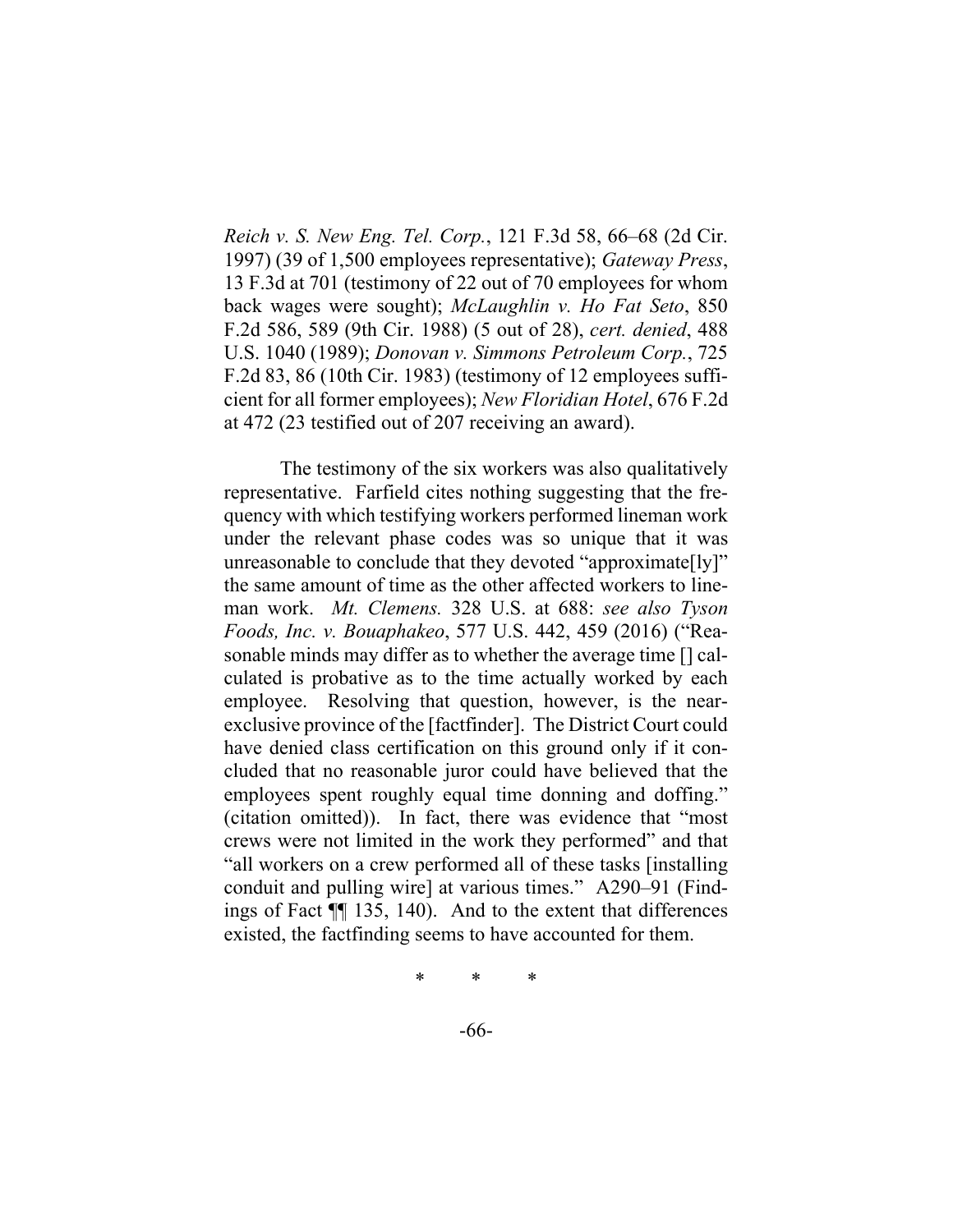Shifting the burden of proof on damages to Farfield after Local 98 made out a prima facie case valuing those damages was justified here, just as it would have been in an FLSA case or a Davis-Bacon proceeding before the DOL. And the testifying workers' incidence of lineman work under the relevant phase codes was representative of that experienced by the non-testifying affected workers.

## **F. The Award of Attorneys' Fees Was Reasonable.**

Finally, we reach Farfield's challenge to the District Court's award of \$1,229,927.55 in attorneys' fees to Local 98. Farfield does not claim that the District Court erred in awarding \$203,226.45 in costs, nor does it assert that any of the Court's factual findings were erroneous. The core of Farfield's argument is that Local 98's attorneys' fees incurred on the four voluntarily dismissed claims relating to other projects were not fully excluded from the lodestar, and that many of a paralegal's time entries were too vague. Along with Farfield's other arguments, these fail as well.

Under our precedent, district courts have "substantial discretion to determine what constitutes reasonable attorneys' fees because they are better informed than an appellate court about the underlying litigation and an award of attorney fees is fact specific." *United States ex rel. Palmer v. C&D Techs., Inc.*, 897 F.3d 128, 137 (3d Cir. 2018) (cleaned up). So long as the District Court employed correct standards and procedures (as judged under de novo review) and made findings of fact that are not clearly erroneous, we should let its fee award stand. *See, e.g.*, *Pub. Interest Res. Grp. of N.J., Inc. v. Windall*, 51 F.3d 1179, 1184 (3d Cir. 1995).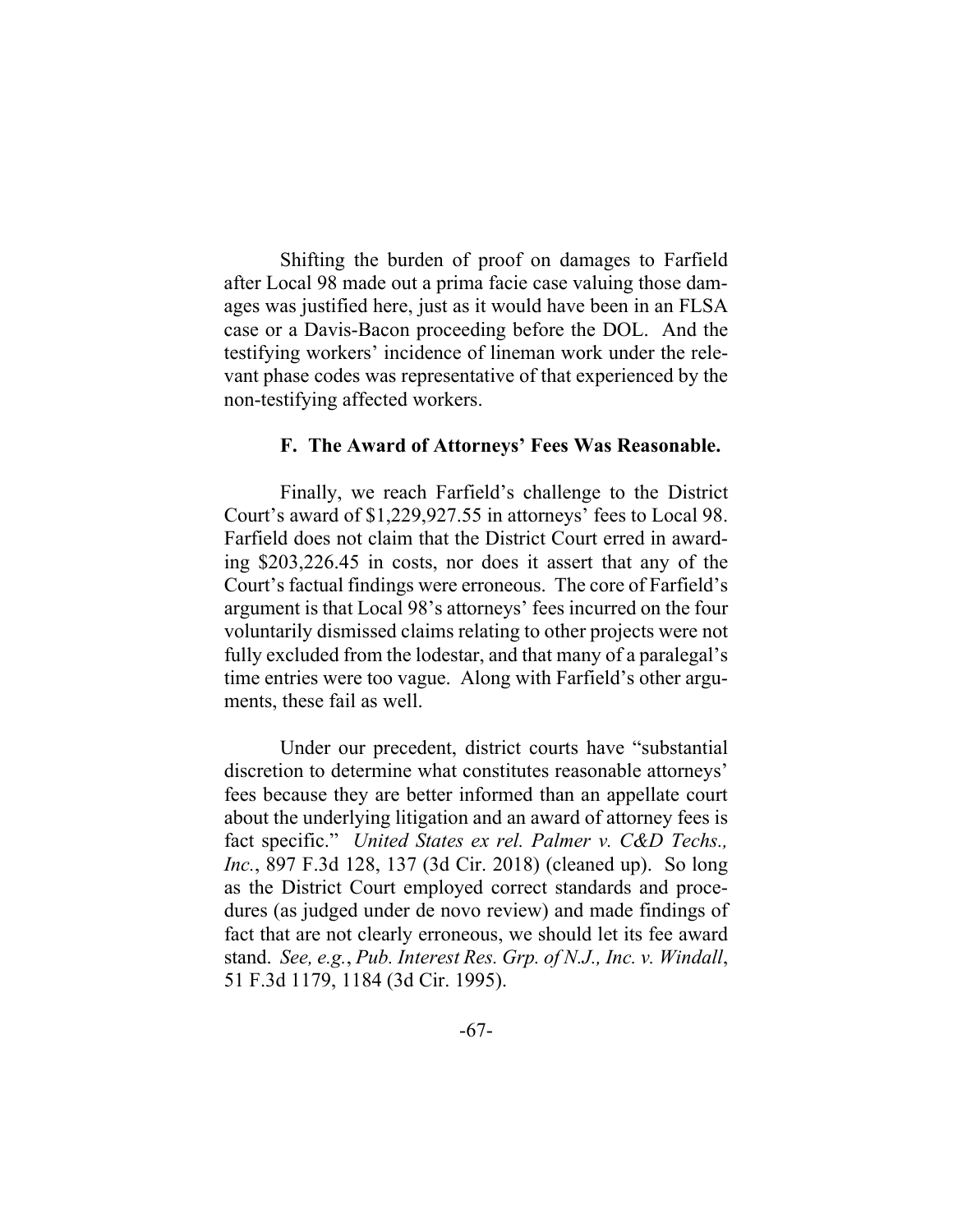In a 54-page memorandum opinion and order, the District Court granted in part Local 98's motion for attorneys' fees and costs. The Court made extensive findings of fact and rejected the same arguments Farfield makes here. On the point about limited success, the Court noted that Local 98's attorneys cut over 1,000 hours to account for time spent pursuing work on the four voluntarily dismissed claims. The Court then applied the test announced in *Hensley v. Eckerhart*, 461 U.S. 424 (1983), to conclude that no further reductions were warranted because "the legal theories and claim were the same across all five projects." A19–24.35 And the Court rejected Farfield's challenge to the paralegal's time entries.

The District Court applied the correct legal standards and procedures, and it made extensive findings of fact that are supported by the record and the posture of the litigation. We will affirm its award of attorneys' fees to Local 98.

<sup>&</sup>lt;sup>35</sup> Farfield cursorily states that the "multiplier" of fees over and above damages shows that the fees awarded were excessive in relation to the recovery—*i.e.*, the degree of Local 98's success on its claim relating to the Project. Appellant's Br. 53. But here, there was no appreciable "multiplier": Local 98 proved up a judgment of over \$1 million (70 percent of which flows to the Government), and the attorneys' fees awarded were more or less equivalent to that judgment. At all events, this recovery is substantial—if not "large" relative to the typical FCA case or the aggregate value of the Project. And "a plaintiff who has won substantial relief should not have his attorney's fee reduced simply because the district court did not adopt each contention raised." *Hensley*, 461 U.S. at 440.